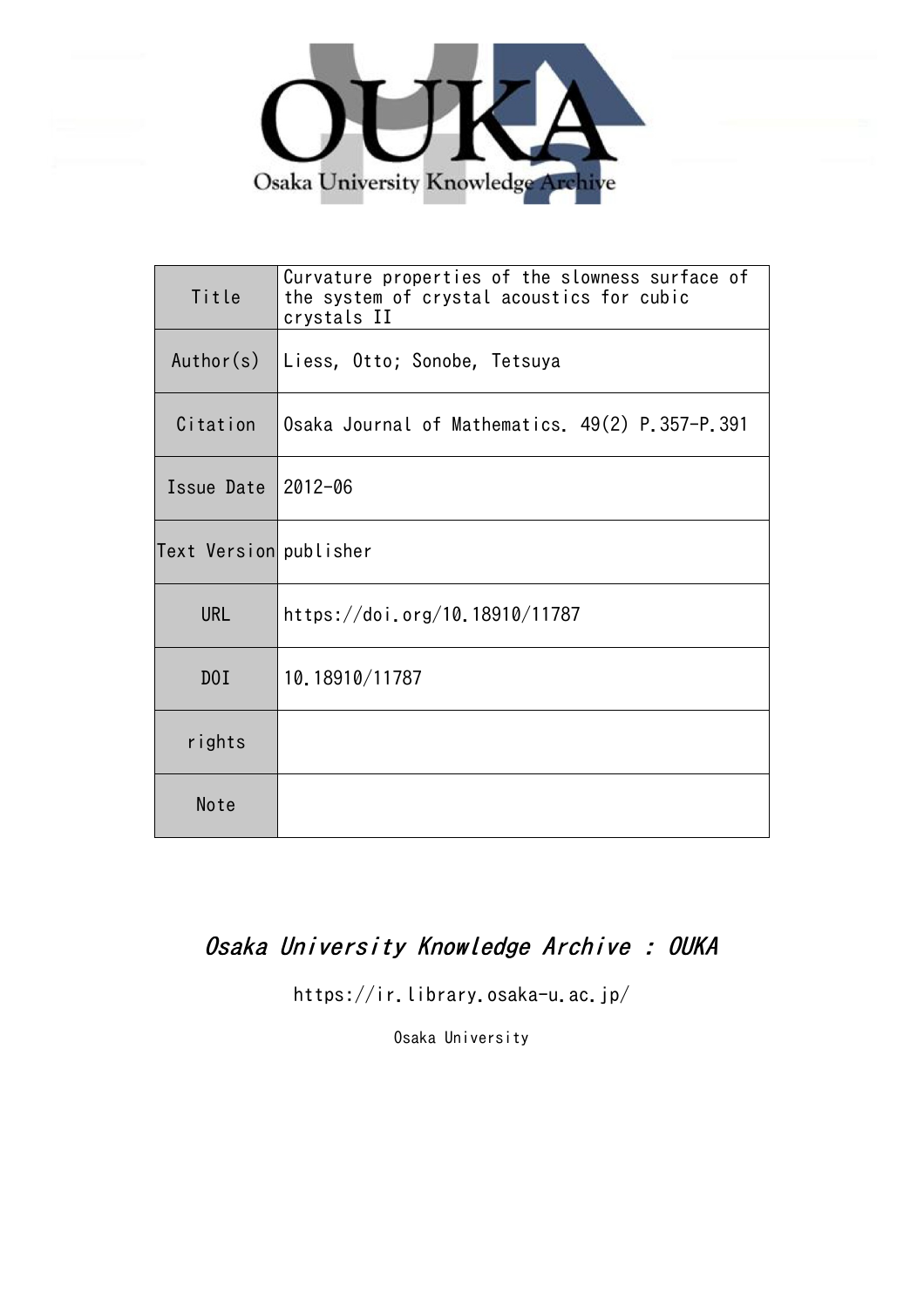# **CURVATURE PROPERTIES OF THE SLOWNESS SURFACE OF THE SYSTEM OF CRYSTAL ACOUSTICS FOR CUBIC CRYSTALS II**

OTTO LIESS and TETSUYA SONOBE

(Received January 25, 2010, revised October 29, 2010)

#### **Abstract**

In this paper we study geometric properties of the slowness surface of the system of crystal acoustics for cubic crystals in the special case when the stiffness constants satisfy the condition  $a = -2b$ . The paper is a natural continuation of the paper [9] in which related properties were studied for general constants *a* and *b*, but assuming that we were in the nearly isotropic case, in which case  $a - b$  has to be small. We also take this opportunity to correct a statement made in [9]: see Remark 1.3.

# **1. Introduction**

In this paper we study geometric properties of the slowness surface  $\tilde{S}$  of the system of crystal elasticity for cubic crystals in the special case when the stiffness constants of the crystal are related by the condition " $a = -2b$ ". To some extent the paper is a continuation of the paper [9] in which similar geometric properties were studied for cubic crystals in the nearly isotropic case. Information on the terminology, the notations and the condition " $a = -2b$ " shall be given in a moment. The geometric properties in which we are interested are related to the curvature properties in the smooth part of  $\hat{S}$  and the structure of the singularities at the singular points. Such properties are needed in order to understand the asymptotic behavior for  $|x| \to \infty$  of integrals of form

(1.1) 
$$
I(x) = \int_{\tilde{S}} e^{i\langle x,\xi \rangle} u(\xi) d\sigma(\xi),
$$

with  $d\sigma$  denoting the surface element on *S*. Estimates for integrals as in (1.1) in turn are an essential ingredient in establishing estimates concerning the long-time behavior of global solutions of the system of crystal elasticity for cubic crystals (See e.g., [10]).

<sup>2000</sup> Mathematics Subject Classification. 53A05, 35Q72.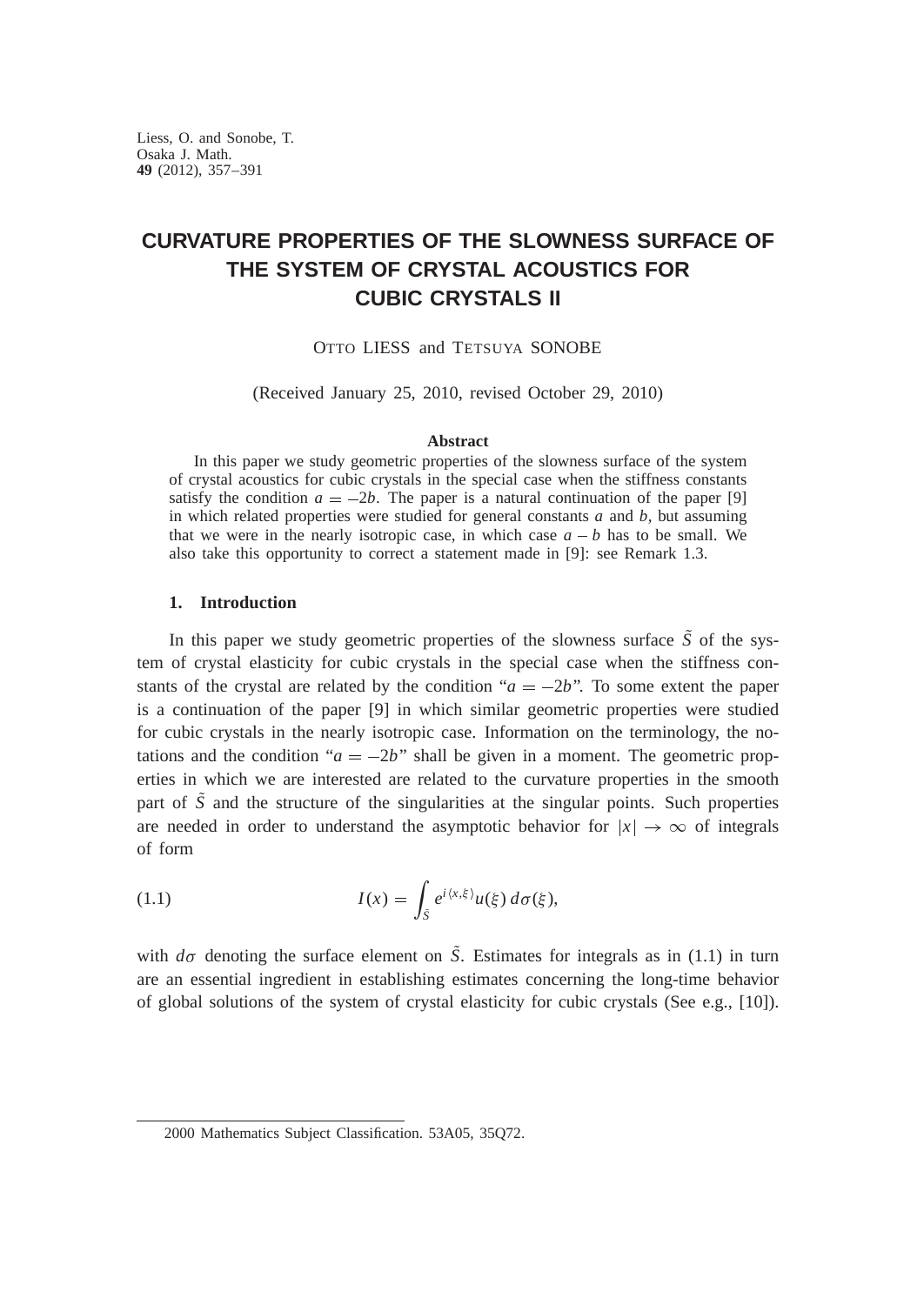We recall the exact form of the system to which we refer: it is

$$
(1.2) \qquad \begin{pmatrix} \frac{\partial_t^2 - a\partial_{x_1}^2 - c\Delta & -b\partial_{x_1}\partial_{x_2} & -b\partial_{x_1}\partial_{x_3} \\ -b\partial_{x_2}\partial_{x_1} & \frac{\partial_t^2 - a\partial_{x_2}^2 - c\Delta & -b\partial_{x_2}\partial_{x_3} \\ -b\partial_{x_3}\partial_{x_1} & -b\partial_{x_3}\partial_{x_2} & \frac{\partial_t^2 - a\partial_{x_3}^2 - c\Delta}{c\Delta} \end{pmatrix} \begin{pmatrix} u_1 \\ u_2 \\ u_3 \end{pmatrix} = 0,
$$

and the "characteristic" surface associated with the system can be written in the following form (due to Kelvin):

$$
(1.3) \frac{b\xi_1^2}{\tau^2 - c|\xi|^2 + (b-a)\xi_1^2} + \frac{b\xi_2^2}{\tau^2 - c|\xi|^2 + (b-a)\xi_2^2} + \frac{b\xi_3^2}{\tau^2 - c|\xi|^2 + (b-a)\xi_3^2} = 1.
$$

In these equations *a*, *b*, *c*, are real constants which can be calculated in terms of the stiffness constants of the crystal under consideration. (Recall that for cubic crystals the number of essential stiffness constants is 3. For more details on all this, see [3] and also [6].) The fact that (1.3) defines the characteristic surface of a cubic crystal gives some restrictions on the constants  $a, b, c$ . Of these we mention that we must have  $c > 0$ ,  $a \neq 0$ ,  $a + c > 0$ ,  $3c - b + a > 0$  (see, e.g., [6]. Some of these restrictions simply come from the fact that the system of crystal elasticity is hyperbolic, while others may have a deeper physical interpretation: see [3], [5]). As in [3] we shall often assume that  $b \ge 0$  (for a physical justification, see [10]). The surface  $\{\xi \in \mathbb{R}^3\}$ ;  $\xi$  satisfies (1.3) with  $\tau = 1\}$  is called the "slowness surface" of the crystal under consideration. It is essentially the intersection of the characteristic surface with the hyperplane  $\tau = 1$ .

In [9] the main assumption on the constants *a*, *b*, *c* was that  $a - b$  had to be small compared with *c*. Since  $a - b$  is a measure of the anisotropy of the crystal, this assumption says that we are in a "nearly" isotropic case. In the first main result in this paper we shall now assume that  $a = -2b$ , with no additional restrictions on the size of the quantity  $a - b$ , whereas in the second main result the restrictions on the size of the constants are quantitatively more precise than in the corresponding result in [9].

We know of no physical interpretation of the condition  $a = -2b$ , but from a mathematical point of view it leads to a significant simplification of the situation. Indeed, (1.3) transforms for  $a = -2b$  to

(1.4) 
$$
\sum_{j=1}^{3} \frac{b\xi_j^2}{\tau^2 - c|\xi|^2 + 3b\xi_j^2} = 1,
$$

which holds trivially when  $\tau^2 = c |\xi|^2$ . This shows that the factor  $\tau^2 - c |\xi|^2$  must split off in the characteristic polynomial defined by  $(1.3)$  and in fact,  $(1.3)$  can in this case equivalently be written as

$$
(1.5) \quad (\tau^2 - c|\xi|^2)[(\tau^2 + (b - c)|\xi|^2)^2 - b^2(\xi_1^4 + \xi_2^4 + \xi_3^4 - \xi_1^2\xi_2^2 - \xi_1^2\xi_3^2 - \xi_2^2\xi_3^2)] = 0.
$$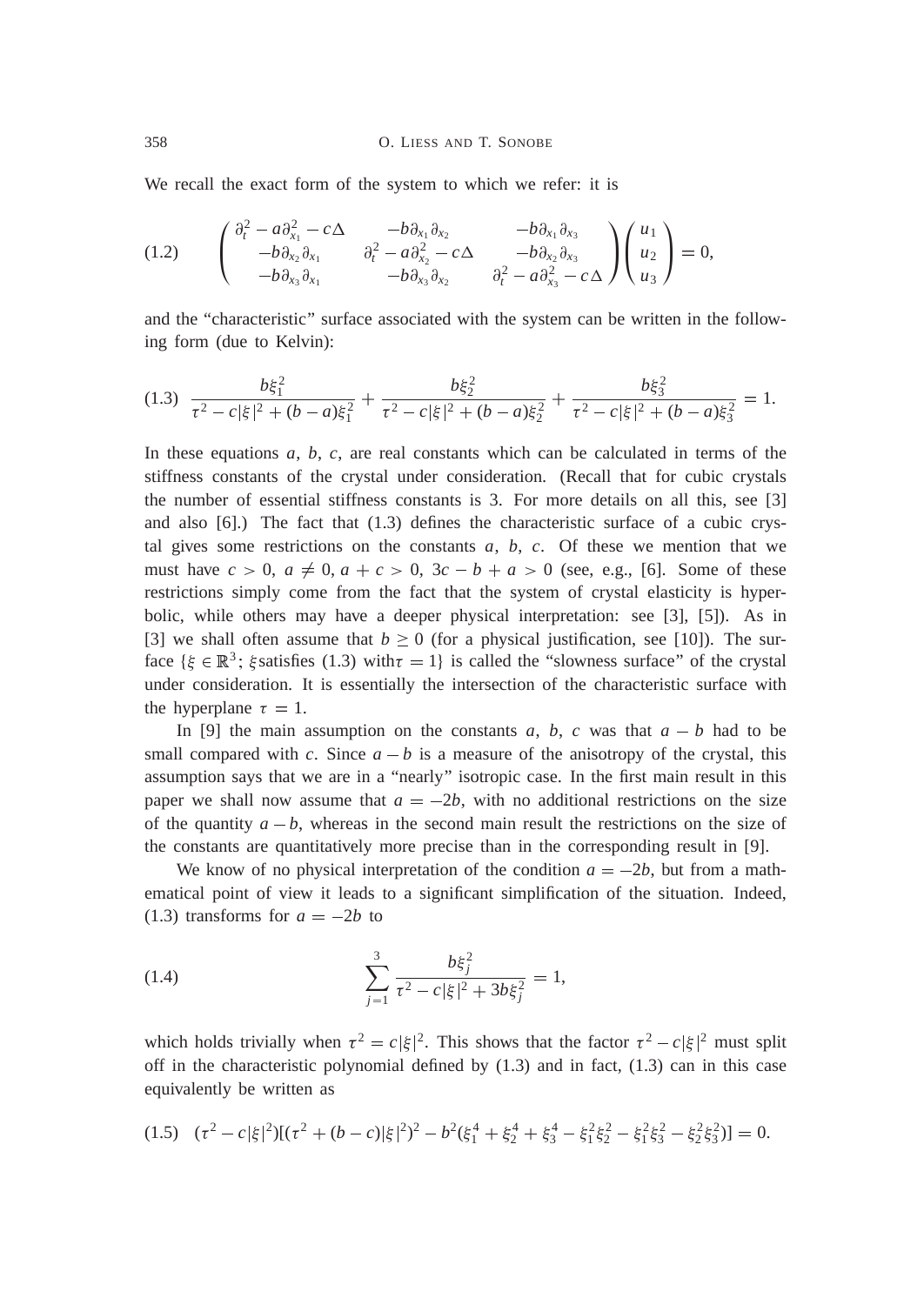(See, e.g., [13].) Since the "geometry" of the sphere  $1 - c|\xi|^2 = 0$  is trivial from our point of view, we may restrict attention in the sequel to the quartic surface defined by the second factor in (1.5) when  $\tau = 1$ , i.e., to  $S = {\xi \in \mathbb{R}^3$ ;  $p(\xi) = 0}$ , where

$$
(1.6) \qquad p(\xi) = (1 + (b - c)|\xi|^2)^2 - b^2(\xi_1^4 + \xi_2^4 + \xi_3^4 - \xi_1^2 \xi_2^2 - \xi_1^2 \xi_3^2 - \xi_2^2 \xi_3^2) = 0.
$$

Note in particular, that *S* already contains all the essential singularities of the full slowness surface. In fact, it is known that the full slowness surface  $S$  for a cubic crystal has 6 singular points of "uniplanar" type which lie on the coordinate axes and 8 singular points of conical type which lie on the lines defined by the condition  $|\xi_1|$  =  $|\xi_2| = |\xi_3|$ . (Cf. e.g., [3], [6].) However, the uniplanar singularities are very weak in the special case  $a = -2b$ , in that they are just due to the fact that the sphere  $|\xi|$  $1/\sqrt{c}$  is tangent to *S* at the points of the sphere which lie on the coordinate axes, *S* itself being smooth at those points. As for the conically singular points, they are  $(\pm 1/\sqrt{3(c-b)}, \pm 1/\sqrt{3(c-b)}, \pm 1/\sqrt{3(c-b)})$ , with all combinations of signs allowed.

When  $a = -2b$ , the condition  $a + c > 0$  mentioned above is of course equivalent to  $c > 2b$ . Since, except for Section 9, we shall from now on always assume that  $a = -2b$ , there is no need for the constant "*a*" in the sequel, so we shall henceforth formulate all conditions in terms of *b* and *c*. (We also mention that despite of this convention, we shall every now and then speak about the case " $a = -2b$ ", in order to make it clear that our results refer to this case and not to general cubic crystals.) We could in principle simplify notations further by normalizing to  $c = 1$ . In fact, if we replace *b* by  $b' = b/c$ , and  $\xi$  by  $\eta/\sqrt{c}$ , then (1.4) transforms to essentially the same equation in  $(\tau, \eta)$  space with the constants  $(c, b)$  replaced by  $(1, b/c)$ . (All this amounts to a re-normalization for the speed of elastic waves in the crystal.) We shall however work with a general  $c$  for most of the calculations, since then many relations are homogeneous in the variables (*b*, *c*) and calculations are easier to check.

Our first remark on the geometry of *S* is that it is a two-sheeted bounded surface with an inner and an outer sheet which we shall call  $S<sub>o</sub>$ , respectively  $S<sub>i</sub>$ . By this we mean that we can write *S* in the form  $S = S_i \cup S_o$  where both surfaces are bounded and are such that  $S_i$  lies in the closure of the bounded component of  $\mathbb{R}^3 \setminus S_o$ . These surfaces are clearly symmetric under a permutation of the variables and under reflection with respect to the coordinate planes  $\xi_i = 0$ . The  $\xi_3$ -coordinates of the points on the positive  $\xi_3$  semi-axis are  $1/\sqrt{c-2b}$  and  $1/\sqrt{c}$ . The two surfaces have exactly 8 points in common, which are the conically singular points mentioned above. It follows indeed from the fact that the system of crystal elasticity is hyperbolic that the full slowness surface  $S$  is a three sheeted surface and  $S$  is obtained from the full slowness surface by removing the smooth sheet  $\{\xi; |\xi|^2 = 1/c\}$ . The inner sheet  $S_i$  is easily seen to be strictly convex: if we could find a line which intersected  $S_i$  in 3 or more points, then this line would intersect  $S$  in at least five points. (For this to be true when one or two of these points is a singular point, we have to take into account multiplicities: when our line passes through a singular point, we count the intersection "twice".) Since *S*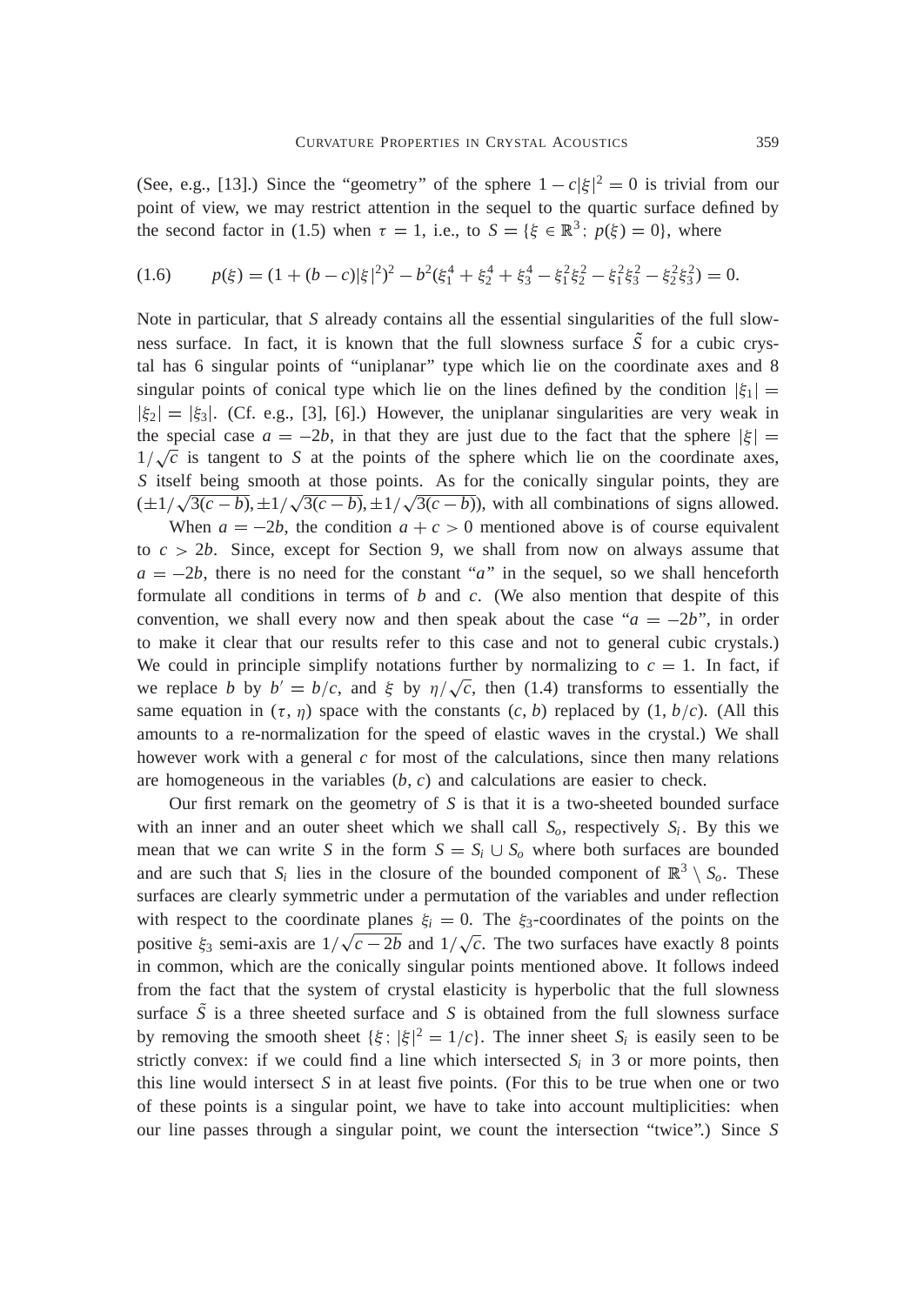is a quartic this is impossible, so any line which intersects  $S_i$  has only two points of intersection with *S<sup>i</sup>* .

The main results of the paper are

**Theorem 1.1.** Assume  $a = -2b$ ,  $b > 0$ . Then there are no non-trivial curves em*bedded in S with a common tangent plane.*

**Theorem 1.2.** *Still under the assumption*  $a = -2b$ *, there is a calculable constant*  $\delta > 0$  such that for  $0 < b \leq \delta$ c the surface  $S<sub>o</sub>$  has no points where the Gaussian and *the mean curvature vanish simultaneously.*

REMARK 1.3. In the nearly isotropic case (and for "generic" constants  $(b, c)$ ) similar results have already been established in [9]. However in that paper it was wrongly stated that "the mean curvature of the slowness surface *S* does not vanish in the nearly isotropic case". The correct statement there should be that "in the nearly isotropic case the mean curvature and the total curvature can not vanish simultaneously". Our aim in this paper is to remove the restriction to the nearly isotropic case in the special case when  $a = -2b$  in the case of Theorem 1.1 and to make the restrictions on the size of what nearly isotropic means more precise in the case of Theorem 1.2. (The argument in [9] does not allow for this.)

The reason why the Theorems 1.1, 1.2, are interesting for estimates of integrals as in  $(1.1)$  is explained (e.g.) in Proposition 1.2 in [9]. On the way to proving them we shall also establish other results on the geometric nature of *S* and shall study *S* near the singular points. While we do so in this paper as preliminary results for the proof of Theorem 1.2 we should mention that the results referring to singular points are exactly in the form in which they are needed to establish decay estimates for the associated system of crystal elasticity.

REMARK 1.4. We have not made any serious attempt to calculate an optimal value for  $\delta$ . The reason is that while most partial results are sharp, we hope that Theorem 1.2 itself can be improved by arguing in a different way.

REMARK 1.5. We recall here that Theorem 1.1 is in sharp contrast with what happens for Fresnel's surface in crystal optics for biaxial crystals: it was discovered by R.W. Hamilton that there are four circles embedded in Fresnel's surface such that the points on each circle admit a common tangent plane. (Cf. e.g., [2].) This is intimately related to "conical refraction" in crystal optics. For some comments on this and on the fact that there is still some kind of conical refraction in crystal acoustics for cubic crystals, see, e.g., [6].

As for Theorem 1.2, we restrict our attention to  $S<sub>o</sub>$ , since  $S<sub>i</sub>$  is strictly convex and it should be possible to prove much better results with other methods.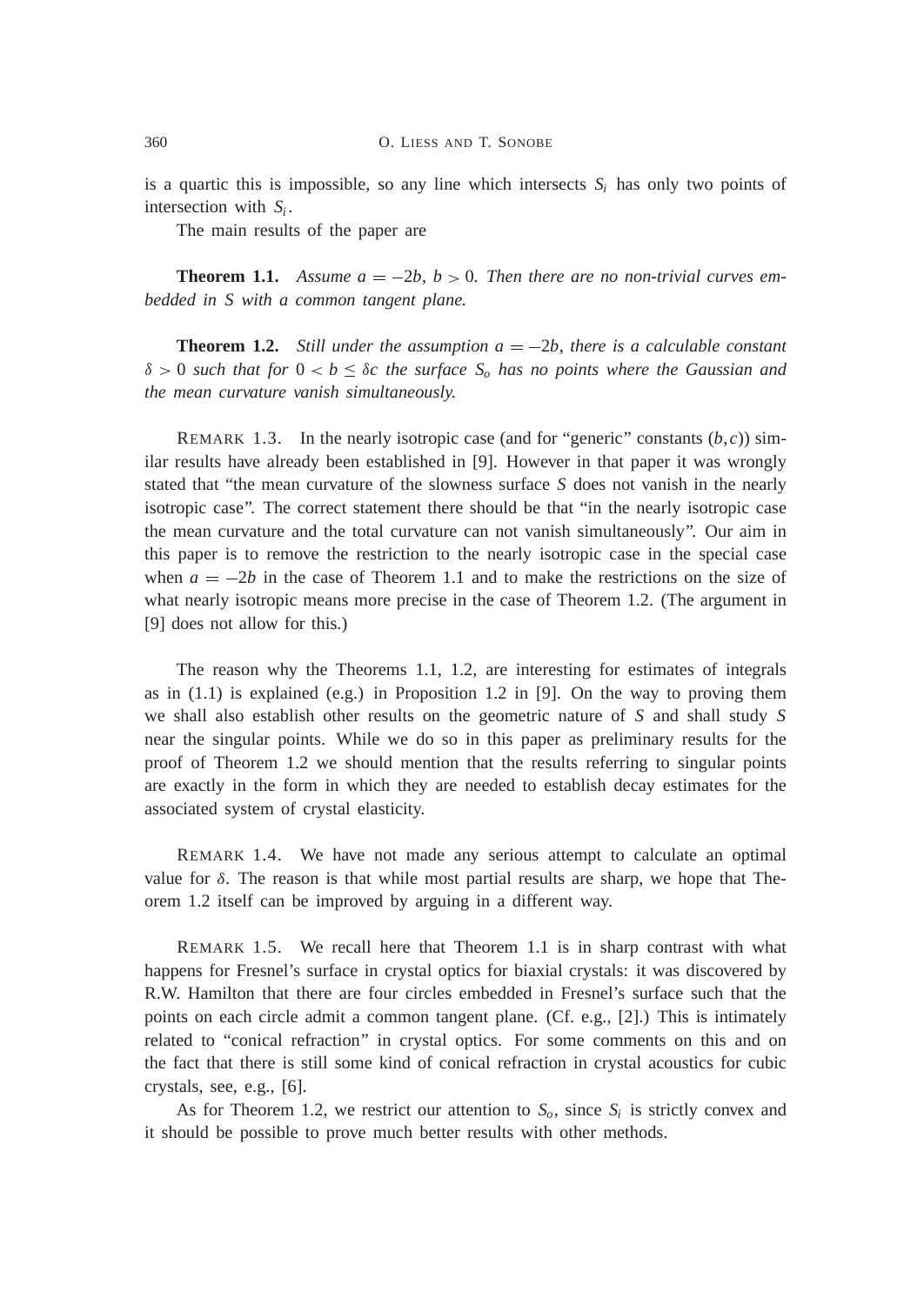We shall show in Section 2 that for  $b > 0$ , S lies completely in the cube  $\{\xi; |\xi_j| \leq \xi_j\}$  $1/\sqrt{c-2b}$ ,  $j = 1, 2, 3$ . Since the point  $(0, 0, 1/\sqrt{c-2b})$  (and similar ones on the other axes) lies in *S*, this comes as no surprise, but a look at the only somewhat more general case of the slowness surface for general cubic crystals may convince us that some argument is needed to check the statement.

We also mention that when we keep *c* fixed and let *b* tend increasingly towards  $c/2$ , then the points on the outer sheet on the axes will tend to infinity whereas on the inner sheet the non-zero component will have constant value  $\pm 1/\sqrt{c}$ . Since the two sheets are glued together at the conically singular points, which remain in the bounded region  $\sup_j |\xi_j| \leq 1/\sqrt{3c}$ , we see that with *b*  $\nearrow$  (*c*/2), the surface will look wilder and wilder.

There is also another information about the surfaces *S* which is quite easy to obtain. We assume for simplicity, here (but also often in the sequel when this leads to simplifications) that  $b > 0$ : it follows from (1.4) that

(1.7) 
$$
|\xi| \ge \frac{1}{\sqrt{c}}
$$
 when  $\xi \in S$ .

Indeed, if  $|\xi| < 1/\sqrt{c}$  then  $|b\xi_j|^2/(1-c|\xi|^2 + 3b\xi_j^2) < 1/3$ , for every *j*, so (1.4) cannot hold.

Acknowledgments written by the first author. The present paper owes its existence to a discussion the two authors had in September 2003 in Kyoto. Both of us were then interested in the long-time behavior of global solutions to the system of crystal acoustics in the cubic case, the first author for general nearly isotropic crystals, the second for the case when  $a = -2b$ . I myself was in that discussion more interested in theorems of type Theorem 1.1, T. Sonobe in how the singularities of the slowness surface bear on loss of decay of solutions for large times. None of us had a strategy to prove theorems of type Theorem 1.1, but T. Sonobe, at the time a Ph.D. student at Osaka University, with professor M. Sugimoto as an advisor, expressed his strong belief, which for him was perhaps based on graphical evidence and preliminary calculations, that his insights were true and calculable. Soon after this discussion, T. Sonobe fell seriously ill and passed away in the Summer of 2004. At that time, I still had no idea of how to prove Theorem 1.1, neither in the nearly isotropic general case, nor in the case  $a = -2b$ . It was only much later that I understood what was going on for the nearly isotropic case and then also how the special case  $a = -2b$  simplifies things enough to study crystals away from the nearly isotropic case if we assume  $a = -2b$ . Since there were no further contacts between T. Sonobe and me after September 2003, I am to blame alone for any shortcomings of the paper.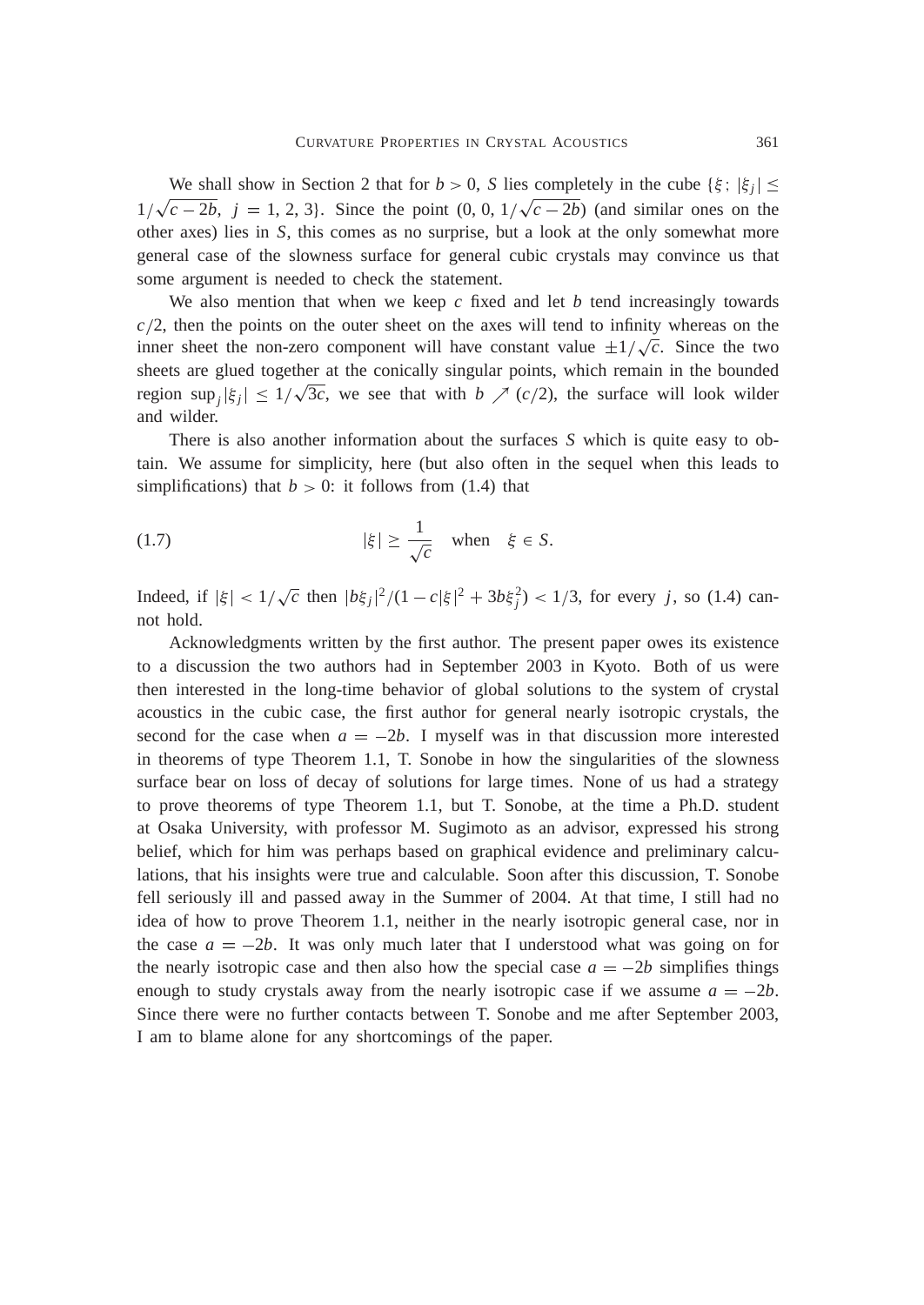#### **2. Preliminary remarks**

1. For later purpose we now introduce the notations  $\xi' = (\xi_1, \xi_2)$ ,

(2.1) 
$$
d_0(b, c) = (b - c)^2 - b^2 = c(c - 2b),
$$

$$
d_2(\xi', b, c) = 2(1 + (b - c)|\xi'|^2)(b - c) + b^2|\xi'|^2,
$$

$$
d_4(\xi', b, c) = (1 + (b - c)|\xi'|^2)^2 - b^2(\xi_1^4 + \xi_2^4 - \xi_1^2\xi_2^2),
$$

and

(2.2) 
$$
p(\xi, b, c) = d_0(b, c)\xi_3^4 + d_2(\xi'b, c)\xi_3^2 + d_4(\xi', b, c).
$$

In particular, *S* is then given by the condition  $\{\xi; p(\xi, b, c) = 0\}$ . The coefficient  $d_0$ is strictly positive, since by assumption  $c > 2b$ ,  $c > 0$ .

We now first study the curvature of *S* at the point  $P_+ = (0, 0, 1/\sqrt{c - 2b})$ .

For this purpose we parameterize the outer sheet of S by  $\xi'$ , i.e., we write this sheet locally near  $(0, 0, 1/\sqrt{c-2b})$  as the graph of some function  $\xi' \to g(\xi')$  which satisfies

$$
d_0(b, c)g^4(\xi') + d_2(\xi', b, c)g^2(\xi') + d_4(\xi', b, c) \equiv 0, \quad g(0) = \frac{1}{\sqrt{c - 2b}}.
$$

(For notations, see (2.2).) Thus *g* also depends on *b* and *c*, but since we shall use the notation *g* only in the present argument, we shall not make this dependence explicit in the notation.

If we denote by  $H_{\xi^k}$  the Hessian in the variables  $\xi'$  we must then have (since it is clear by symmetry that  $\nabla_{\xi'} g(0) = 0$  and  $d_0(b,c)g^3(0)H_{\xi'\xi'}g(0) + 2d_2(0,b,c)g(0)H_{\xi'\xi'}g(0) +$  $g^2(0)H_{\xi'\xi'}d_2(0, b, c) + H_{\xi'\xi'}d_4(0, b, c) = 0$ . This gives

$$
(2.3) \tH_{\xi'\xi'}g(0) = -\sqrt{c-2b} \frac{(c-2b)^{-1}H_{\xi'\xi'}d_2(0, b, c) + H_{\xi'\xi'}d_4(0, b, c)}{4d_0(b, c)/(c-2b) + d_2(0, b, c)}
$$

Here  $4d_0(b, c)/(c - 2b) + d_2(0, b, c) = 4c + 2(b - c) = 2(c + b)$  is strictly positive, so the Hessian will have a sign if  $(c - 2b)^{-1} H_{\xi' \xi'} d_2(0, b, c) + H_{\xi' \xi'} d_4(0, b, c)$  has one. A trivial computation shows that

.

(2.4) 
$$
\frac{1}{c-2b}H_{\xi'\xi'}d_2(0, b, c) + H_{\xi'\xi'}d_4(0, b, c)
$$

$$
= \frac{2}{c-2b}\begin{pmatrix} 2(b-c)^2 + b^2 & 0\\ 0 & 2(b-c)^2 + b^2 \end{pmatrix} + \begin{pmatrix} 4b-4c & 0\\ 0 & 4b-4c \end{pmatrix}
$$

and this is positive definite if  $0 < 2b < c$ . We see therefore that in the neighborhood of the poles the surface *S* has non-vanishing Gaussian curvature. Moreover, it is also clear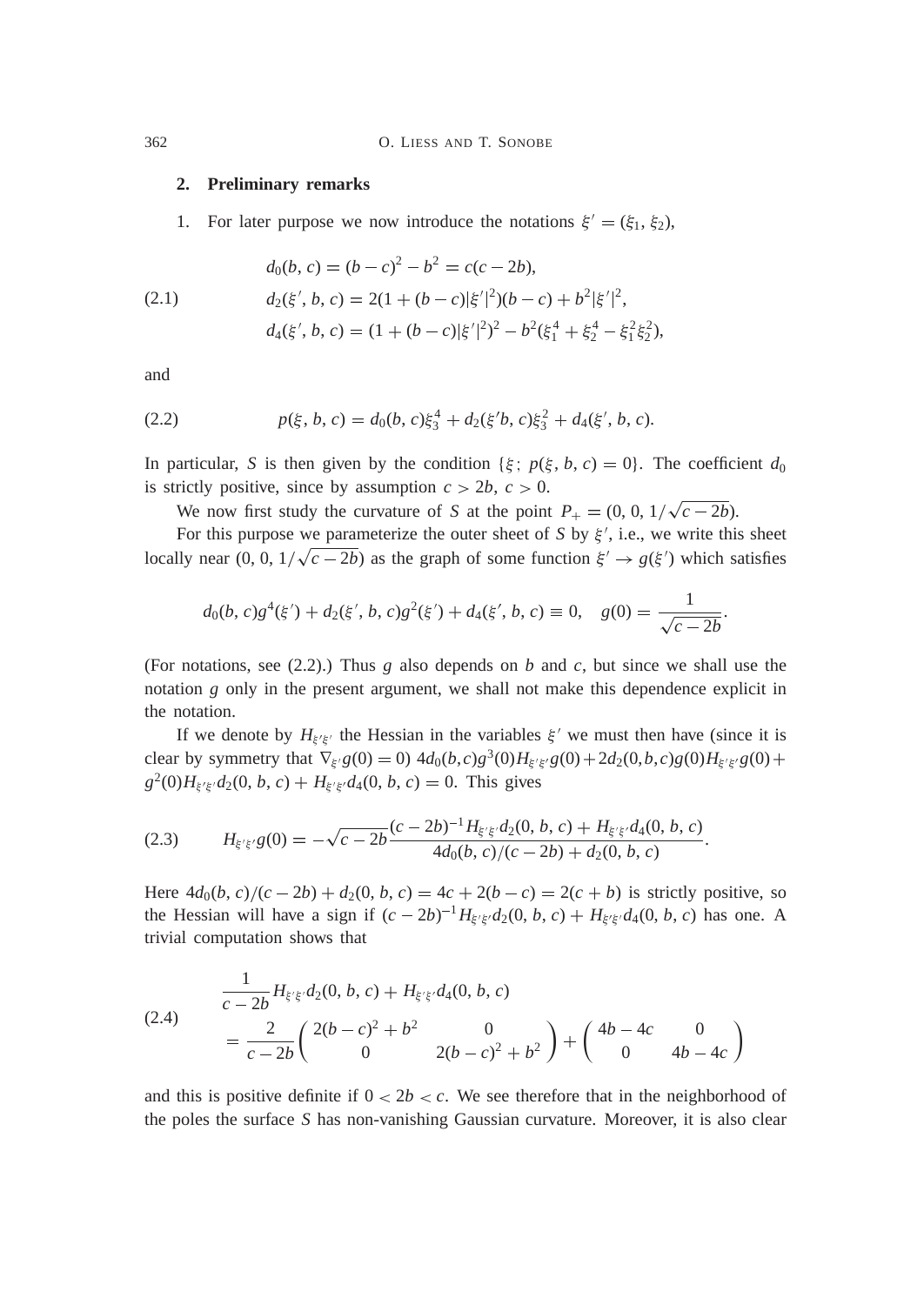from these calculations that the value of  $\xi_3$  on *S* has locally a maximum at  $\xi' = 0$ . (We shall see later on that the maximum is global.)

2. In the engineering literature it is customary to study the "principal sections" of *S*, i.e., the curves which appear as intersections of *S* with the planes  $\xi_i = 0$ ,  $j = 1,2,3$ . Such a study may be regarded as a substitute for a full geometric study of surfaces of type *S*, which may be out of reach.

In this section we shall obtain, somewhat more generally, some preliminary information on the sections  $\Gamma_{\mu} = S \cap {\{\xi \in \mathbb{R}^3 \colon \xi_3 = \mu\}}$  where  $\mu$  is a real number, which we may assume nonnegative. With the notations

$$
\begin{aligned} a_0 &= c(c - 2b), \quad a_1 = 2(b - c)^2 + b^2, \quad a_2 = 2(1 + (b - c)\mu^2)(b - c) + b^2\mu^2, \\ a_3 &= (1 + (b - c)\mu^2)^2 - b^2\mu^4, \end{aligned}
$$

(which are a variant of notations considered above) the point  $(\xi', \mu)$  will lie on  $\Gamma_{\mu}$ precisely when

$$
(2.6) \tQ1(\xi1, \xi2) = a0(\xi14 + \xi24) + a1\xi12\xi22 + a2(\xi12 + \xi22) + a3 = 0.
$$

Thus in particular,  $a_0 > 0$  for  $c > 2b$ , and for  $b > 0$  we have  $a_3 \le 0$  precisely when  $1/\sqrt{c} \leq \mu \leq 1/\sqrt{c} - 2b$ , whereas for  $b < 0$  we shall have  $a_3 \leq 0$  precisely when  $1/\sqrt{c-2b} \leq \mu \leq 1/\sqrt{c}.$ 

To gain a first insight into the shape of  $S$ <sup>*o*</sup> and  $S$ <sup>*i*</sup>, we start with some elementary calculations referring to the curves  $\Gamma_{\mu}$ .  $Q_1$  is a fourth order polynomial equation of a form which is (easily seen to be) precisely of the type which has been studied in section 6 in [7]. We explicitly want to insist on the fact that in what follows we are interested only in real points of the quartics which we consider.

As a preparation we mention the following trivial:

REMARK 2.1. Let

(2.7) 
$$
t \to \tilde{Q}(t) = b_0 t^4 + b_1 t^2 + b_2
$$

be a fourth order polynomial with real coefficients  $b_i$ . Assume that  $b_0 > 0$ . Then  $Q(t) = 0$  admits exactly two real roots (one by necessity positive, the other negative) if and only if  $b_2 \leq 0$ .

In the sequel of this section we shall assume (unless specified otherwise) that  $b > 0$ . Let us also consider the polynomials

$$
\tilde{Q}(t) = a_0(\alpha^4 t^4 + \beta^4 t^4) + a_1 \alpha^2 \beta^2 t^4 + a_2(\alpha^2 + \beta^2) t^2 + a_3 = 0,
$$

which are obtained by restricting the polynomial  $Q(\xi')$  to the lines  $\xi_1 = \alpha t$ ,  $\xi_2 = \beta t$ ,  $\alpha^2 + \beta^2 = 1$  passing through the origin. These polynomials are of the form in (2.7)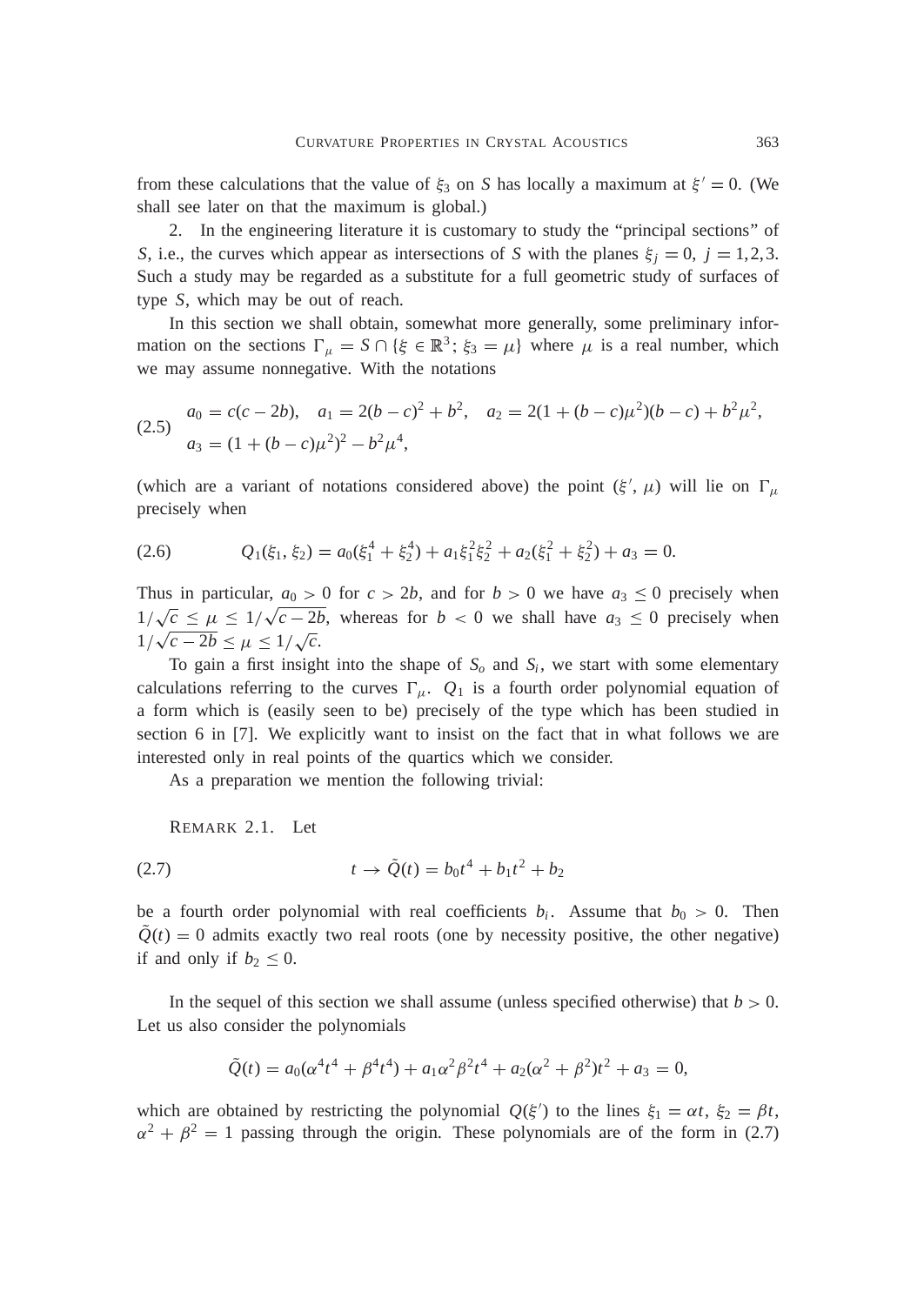with  $b_0 = a_0(\alpha^4 + \beta^4) + a_1\alpha^2\beta^2$  and  $b_2 = a_3$ . In particular,  $b_0 > 0$  for  $2b < c$ . (In fact, both  $a_0$  and  $a_1$  are then positive.) It follows that as long as  $1/\sqrt{c} \le \mu \le 1/\sqrt{c-2b}$ we must have exactly two points of intersection of the line  $t \to (\alpha t, \beta t)$  with  $S_u$  $\{\xi', (\xi', \mu) \in S\}$ , whatever value of  $(\alpha, \beta)$  we consider. It is then clear that  $\Gamma_{\mu}$  is a simple curve which, when regarded as a curve in the  $\xi'$ -plane, surrounds the origin once and is symmetric with respect to the origin. Also when  $|\mu| < 1/\sqrt{c}$ , the lines considered a moment ago will intersect  $\Gamma_{\mu}$ , but the number of intersection points must then be four. (By symmetry the number of points of intersection must be even, and it cannot be two, since two points of intersection occur only in the region  $1/\sqrt{c} \leq |\mu| \leq$  $1/\sqrt{c-2b}$ .)  $\Gamma_{\mu}$  must therefore consist of two connected curves which surround the origin. The inner curve must be strictly convex, since it is the intersection of  $S_i$  with the plane  $\xi_3 = \mu$ . (Similar remarks hold when  $b < 0$ , but now of course the region with exactly two points of intersection is  $1/\sqrt{c-2b} \leq |\mu| \leq 1/\sqrt{c}$ .)

The only  $\mu$  for which the two components have singularities are when  $\mu =$  $\pm 1/\sqrt{3(c-b)}$ . In this case in fact the two curves have the points  $(\pm 1/\sqrt{3(c-b)})$ ,  $\pm 1/\sqrt{3(c-b)}, \mu$  in common.

We can sum up the results which we have obtained so far in the following lemma:

**Lemma 2.2.** Assume  $b \ge 0$ .  $\xi \in S$  then implies  $|\mu| \le 1/\sqrt{c-2b}$ . In particular,  $\Gamma_{\mu} \neq \emptyset$  precisely when  $|\mu| \leq 1/\sqrt{c-2b}$ . When  $1/\sqrt{c} < |\mu| < 1/\sqrt{c-2b}$  then  $\Gamma_{\mu}$ *consists of a simple smooth closed curve surrounding the origin. When*  $0 \leq |\mu| < 1/\sqrt{c}$ *and*  $|\mu| \neq 1/\sqrt{3c - 3b}$  then  $\Gamma_{\mu}$  consists of two connected components, both of which *are simple smooth curves which surround the origin.*

A similar result is true by the same argument for the case  $b < 0$ , in that then  $\Gamma_{\mu}$ shall have a single component when  $1/\sqrt{c-2b} < |\mu| < 1/\sqrt{c}$  and two components for  $|\mu| \leq 1/\sqrt{c-2b}$ .

# **3. Proof of Theorem 1.1**

The proof of Theorem 1.1 is by elementary arguments. Since the inner sheet is strictly convex, it will suffice to show that there is no plane tangent to the outer sheet along entire curves. We shall argue by contradiction. We shall thus assume that there is a plane, which we shall denote by  $\Sigma$ , which is tangent to *S* along an entire curve and shall show that this leads to a contradiction. We recall here for completeness some arguments which are probably quite common when one studies curvature for low degree algebraic surfaces. (Also see [2] for a related argument.)

Let thus  $\Sigma$  be a plane in  $\mathbb{R}^3$  and assume that  $\Sigma$  is tangent to *S* along some nontrivial curve  $G \subset S$ . We also denote  $\Sigma \cap S$  by *G*. *G* is a bounded plane quartic and we have  $G \subset G$ . (When we speak about  $G$  or  $G$ , we shall sometimes regard these curves as curves in  $\mathbb{R}^3$  and sometimes as plane curves in the plane  $\Sigma$ .) The first thing to show is: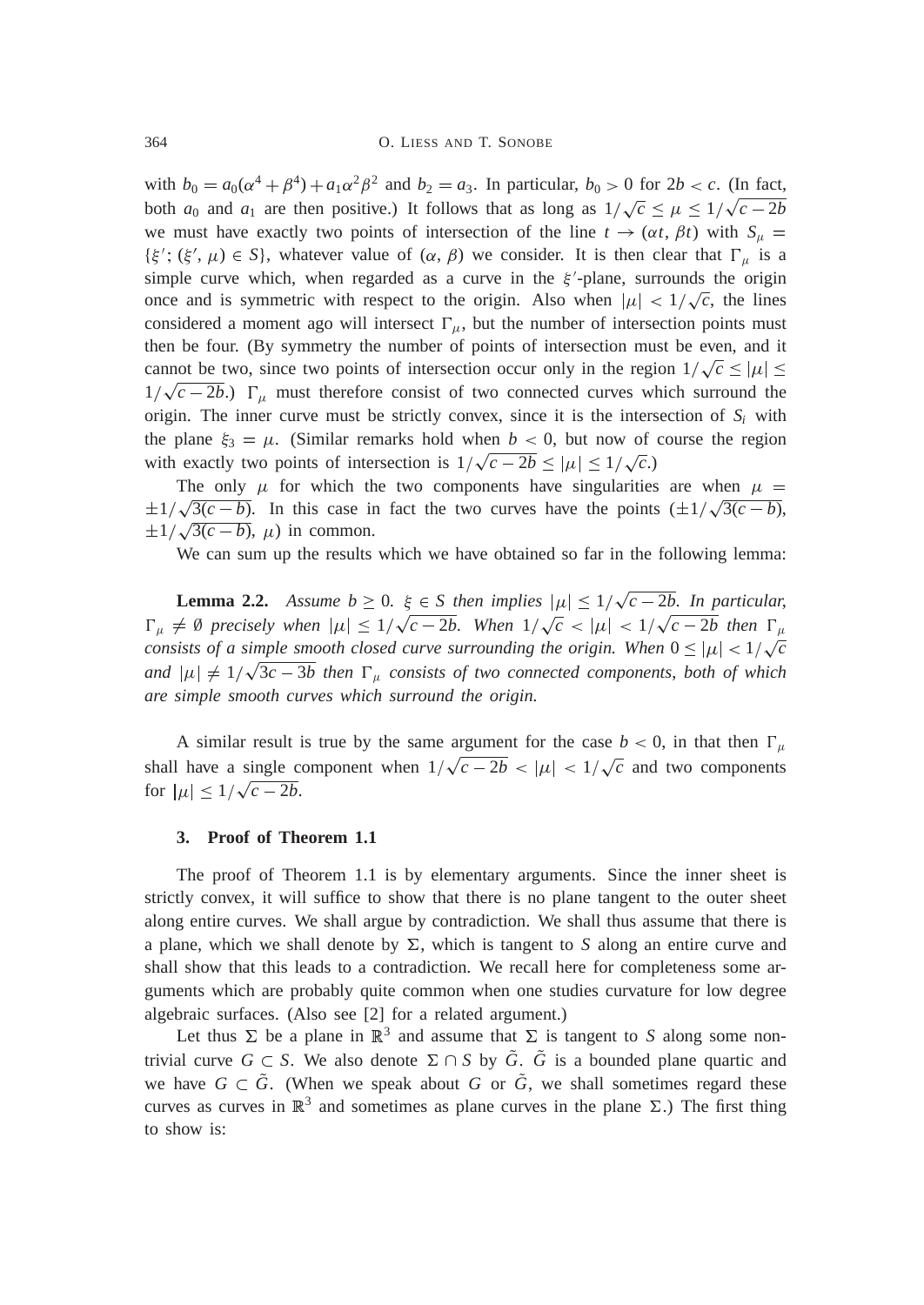# **Proposition 3.1.** *Under the above assumptions G is an ellipse and*  $G = \tilde{G}$ *.*

Proof. After an orthogonal change of coordinates and a translation we may assume that  $\Sigma = {\xi \in \mathbb{R}^3; \xi_3 = 0}$ . Denote by *Q* the polynomial *p* restricted to  $\Sigma$  in these new coordinates. We regard Q as a polynomial in the variables  $(\xi_1, \xi_2)$ , i.e., we define *Q* by  $Q(\xi_1, \xi_2) = p(\xi_1, \xi_2, 0)$ , keeping in mind that the notation of variables refers to the new coordinates. We claim that *Q* vanishes of order two on *G*. In fact, since  $\{\xi; \xi_3 = 0\}$  is tangent to *S* along *G*, we must have that  $(\partial/\partial \xi_i)p(P) = 0$ ,  $i = 1, 2$ , for every  $P \in G$ . This shows that the gradient of Q in the variables  $(\xi_1, \xi_2)$  must vanish on *G*. We conclude with the aid of Proposition 8.6 in [9] that *Q* must be reducible, i.e., that we can write Q as  $Q_1Q_2$  for two nontrivial polynomials  $Q_1$ ,  $Q_2$ . It is also clear that  $Q$  cannot have factors of degree one, since in the opposite case  $G$  would be unbounded. Thus, both  $Q_1$  and  $Q_2$  are of degree two and both must vanish on *G*, since otherwise the gradient of  $Q$  could not vanish on the curve  $G$ . It follows that *G* is a parabola, hyperbola or ellipse, but since it is bounded it must be an ellipse. But then, *G* is the "complete" set of real zeros, both for  $Q_1$  and for  $Q_2$ , and the two polynomials must be proportional since they vanish on the same ellipse.  $\Box$ 

REMARK 3.2. Let G be the ellipse along which  $\Sigma$  is tangent to S. Also assume that coordinates have been chosen as above. In particular,  $\Sigma$  is of form  $\Sigma =$  $\{\xi \in \mathbb{R}^3; \xi_3 = 0\}$ . Then for every point  $P \in G$  there is a neighborhood  $\tilde{W}$  in  $\Sigma$  so that the projection of  $S$ <sup>*o*</sup> to  $\Sigma$  contains *W*. Moreover, if we choose *W* small enough, then we can find  $\delta > 0$  with the property that when  $(\xi_1, \xi_2, 0) \in W$ , then there is exactly one  $\xi_3$  with  $|\xi_3| < \delta$  such that  $(\xi_1, \xi_2, \xi_3) \in S_o$ . In fact, *P* must lie in the smooth part of *S*, so grad  $p(P) \neq 0$ . Since  $\Sigma$  is tangent to *S*, it follows that we must have  $(\partial/\partial \xi_3)p(P) \neq 0$ . The statement follows therefore from the implicit function theorem. It follows from this that the orthogonal projection of  $S$ <sup>*o*</sup> onto the plane  $\Sigma$  contains a neighborhood *W* of *G*. Moreover, if we choose *W* small enough, then we can find  $\delta > 0$  so that for every  $(\xi_1, \xi_2, 0) \in W$ , there is exactly one  $\xi_3$  with  $|\xi_3| < \delta$  such that  $(\xi_1, \xi_2, \xi_3) \in S_o.$ 

We consider next a point *P* in the smooth part of *S* and let  $\Sigma_o$  be the tangent plane to *S* at *P*. To simplify notations we shall make again an affine change of variables such that *P* in the new coordinates is  $0 \in \mathbb{R}^3$  and the tangent plane is  $\Sigma =$  $\{\xi \in \mathbb{R}^3; \xi_3 = 0\}$ . Locally near *P* we can write  $S$ <sup>*o*</sup> as the graph of some smooth function  $\xi' \to h(\xi')$ , i.e., if  $\Omega$  is a small neighborhood of the origin in  $\mathbb{R}^3$  then  $S \cap \Omega =$  $\{\xi \in \Omega; \xi_3 = h(\xi')\}.$  The fact that  $\Sigma$  is tangent to *S* at 0 means that  $\nabla_{\xi'} h(0) = 0.$  We also consider some line *L* in the plane  $\Sigma$ . After a further linear change of coordinates we may assume that *L* has the form  $L = \{(\xi_1, 0, 0); \xi_1 \in \mathbb{R}\}.$  The fact that  $\Sigma$  is tangent to *S* at *P* implies that the order of contact of any line *L* in the plane  $\Sigma$  which passes through *P* with *S* is at least two.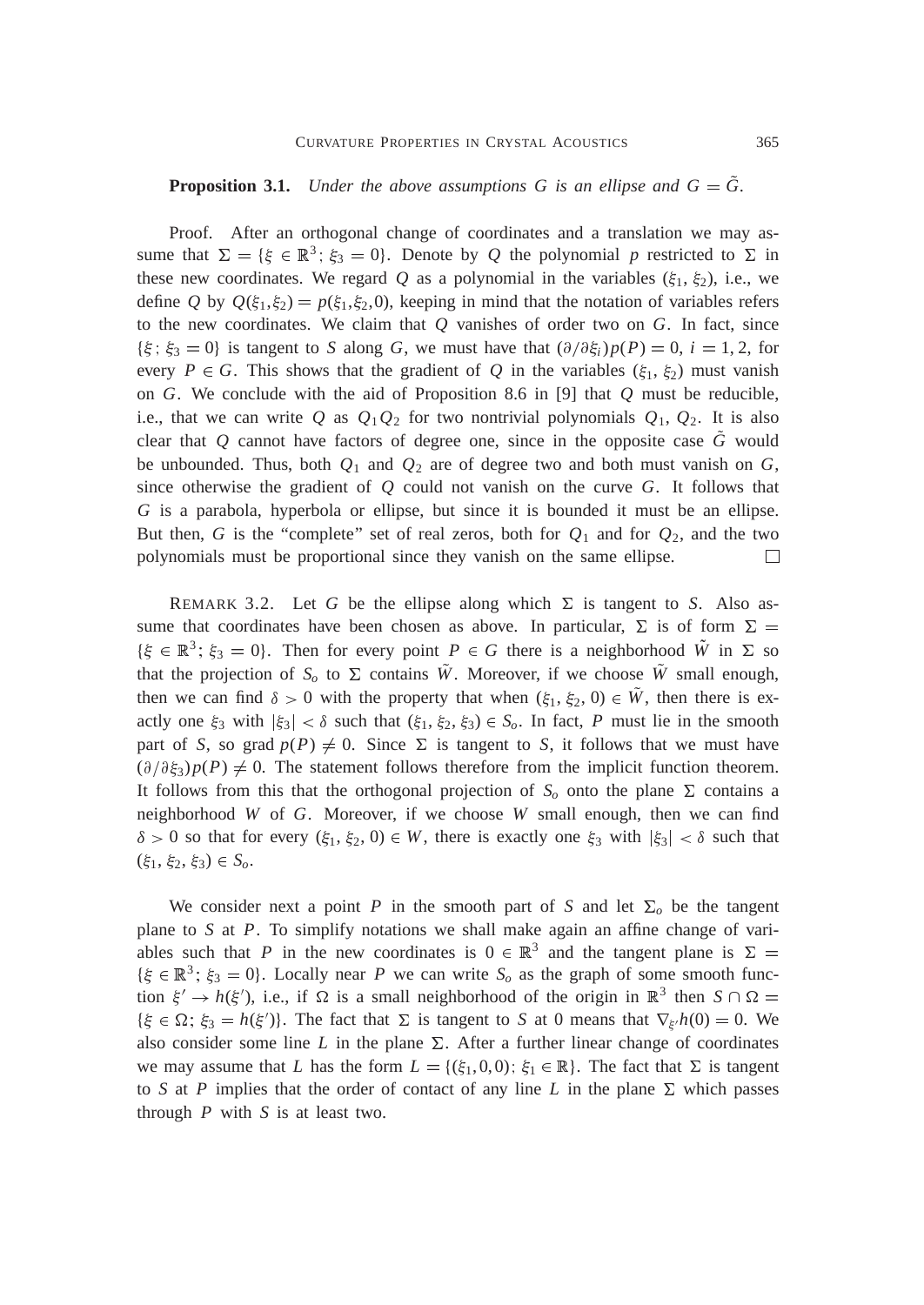We also observe that if *L* intersects *S* in the points  $P^i$ ,  $i = 1, \ldots, s$ , then the sum of the orders of contact at these points with *S* can be at most four. In fact, if we look at the intersection of *S* with the plane  $\xi_2 = 0$ , then we obtain a quartic *T* in the variables  $\xi_1, \xi_3$ . If we denote by  $\tilde{q}$  the defining equation of this quartic, then a point  $P^i = (\xi_{1,i}, 0) \in T$  which has contact of order  $k_i$ , will give a root of multiplicity  $k_i$  of  $\xi_1 \to \tilde{q}(\xi_1, 0)$  at  $\xi_{1,i}$ . It remains then to note that since  $\xi_1 \to \tilde{q}(\xi_1, 0)$  is a fourth order polynomial, we can at most have 4 roots when multiplicities are taken into account.

As a further preparation for the proof of Theorem 1.1 we prove one more "if" result. (But a particularity of our argument is that in the end we shall see that in the situations of interest to us, no planes as in the statement of the following proposition can exist!)

**Proposition 3.3.** *If*  $\Sigma$  *is a plane which is tangent to S along a non-trivial curve*  $\Gamma$ *, then S must lie on one side of*  $\Sigma$ *.* 

Proof. Since we already know that we may restrict attention to the outer sheet, it will suffice to show that if some plane  $\Sigma$  is tangent to the outer sheet of *S* along an entire curve G, then S must lie on one side of  $\Sigma$ .

We choose affine coordinates in the way done before such that  $\Sigma = {\xi$ ;  $\xi_3 = 0}$ and recall that under the assumptions of the proposition,  $S \cap {\{\xi : \xi_3 = 0\}}$  is an ellipse. We also pick some open neighborhood *W* in the  $(\xi_1, \xi_2)$ -plane of this ellipse as in Remark 3.2 so that every point in *W* is the orthogonal projection onto  $\Sigma$  of a uniquely defined point (given in Remark 3.2), in  $S$ <sup>0</sup>. Let further  $U, V \subset \Sigma$  be the sets  $U =$  $\{\xi' \in W: \exists \xi_3 > 0 \text{ s.t. } (\xi', \xi_3) \in S_o\}, V = \{\xi' \in W: \exists \xi_3 < 0 \text{ s.t. } (\xi', \xi_3) \in S_o\}, \text{ where in }$ both cases the point  $\xi_3$  is given by Remark 3.2. By the definition of *W*, we have then that  $W = U \cup V \cup \Gamma$ . If we assume that both sets *U* and *V* are non-void (and this is the exact meaning of the statement that  $S$ <sup>*o*</sup> lies on both sides of  $\Sigma$ ), then  $\partial U \cap \partial V \cap W$ is a closed curve in *W* contained in the quartic  $\{\xi' \in \mathbb{R}^2 : p(\xi', 0) = 0\}$ . (Here *p* is written in the new coordinates and, with notations introduced above,  $p(\xi', 0) = Q(\xi')$ . We have seen above that as a curve the latter is the ellipse *G*. Since *G* consists of only one connected component, we must have  $G = \partial U \cap \partial V \cap W$ . This means that locally near any point of *G* we must have *U* on one side of  $G \cap \Sigma$  and *V* on the other. ("Sides" are now taken inside  $\Sigma$ , whereas before they were "with respect" to  $\Sigma$ . The argument is here as follows. We write *W* as  $W_+ \cup W_- \cup G$ , where  $W_+$  is the intersection of the unbounded component of  $\Sigma \setminus G$  with *W* and *W*<sub>-</sub> is the intersection of the bounded component of  $\Sigma \setminus G$  with *W*. If now for example both  $W_+ \cap U$  and  $W_+ \cap V$  were non-void, then  $\partial U \cap \partial V$  would have points in  $W_+ \setminus G$ , which is not true.) If we consider a line *L* which passes through some point  $P \in G$  and is transversal to *G*, and if we consider a function *h* defined in a neighborhood  $\Omega$  in  $\mathbb{R}^2$  of *P* such that *S* is near *P* the graph of *h*, then *h* must change sign along *L* when we pass through *P*.

Now we change coordinates still further to have that  $L = \{(\xi_1, 0, 0); \xi_1 \in \mathbb{R}\}, S \cap$  $U = \{\xi \in U; \xi_3 = h(\xi')\}, h(\xi_1, 0) < 0 \text{ for } \xi_1 < 0, |\xi_1| \text{ small, } h(\xi_1, 0) > 0 \text{ for } \xi_1 > 0,$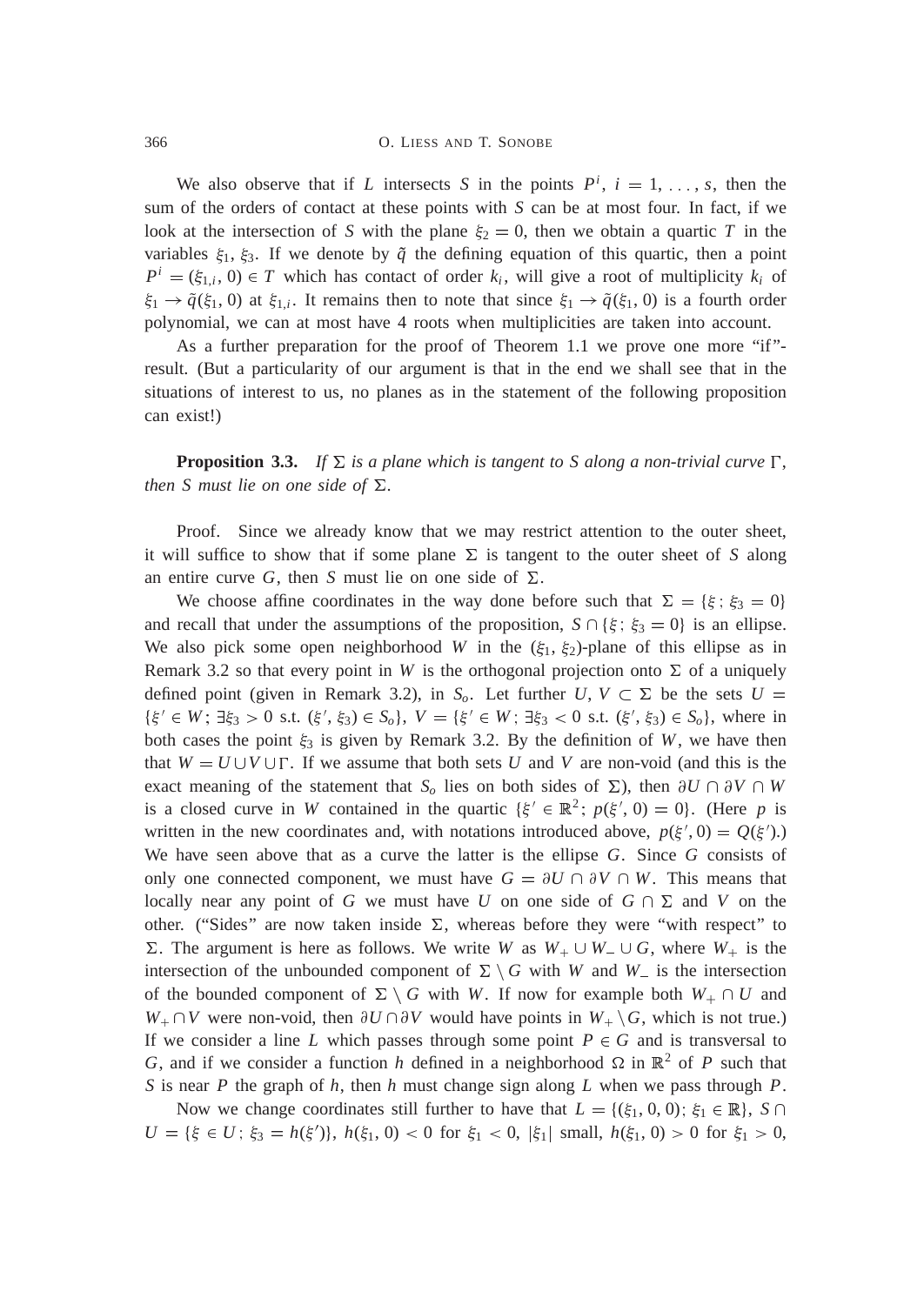$\xi_1$  small. We can also assume, by rotating *L* a little bit (if necessary) inside  $\Sigma$  around the projection of *P* to  $\Sigma$ , that *L* intersects *G* in a second point. We now claim that  $(\partial^2 h/\partial \xi_1^2)(0) = 0$ , thus proving that *L* has a contact of order 3 with *S* at *P*. In fact, we know already that  $h(0) = (\partial h/\partial \xi_1)(0) = 0$ , so a change of sign of  $\xi_1 \to h(\xi_1, 0)$  is only possible when  $(\partial^2 h/\partial \xi_1^2)(0) = 0$ . This means that at 0 *L* has a contact of order at least 3 with *S*, which is not possible since we also have another point on  $L \cap S$  with contact of order at least two. We conclude that one of the sets *U* or *V* must be void and therefore *S* lies on one side of  $\Sigma$ .  $\Box$ 

We shall now use the exact form of our surface in a more direct way, but we shall still argue along traditional lines, by intersecting *S* with some specially chosen planes. For suitable choices of these planes we shall see that the fact that there are tangent planes to *S* along curves, imposes some strong restrictions. These restrictions will in the end be too strong to hold simultaneously.

The first family of planes with which we shall intersect is  $\{\xi; \xi_3 = \mu\}, \mu \in \mathbb{R},$ thus obtaining the curves  $\Gamma_{\mu}$  introduced above. We have seen that these curves are nontrivial precisely when  $|\mu| < 1/\sqrt{c - 2b}$ .

We also observe that the equation (2.6) can be solved explicitly for  $\xi_1$  or for  $\xi_2$ and that it is symmetric in  $\xi_1$ ,  $\xi_2$ . Elementary considerations, together with the results established in [7] give, under the assumption  $b > 0$ , the following statements:

the outer component is not necessarily convex. However, if it has inflection points, the number of inflection points is precisely 8, two in each quadrant of the plane. In any given quadrant, the two inflection points are symmetric with respect to the diagonal of the respective quadrant. We do not show how this statement can be obtained from the results in [7], since we shall prove a more precise statement in Section 4 below.

In particular, lines which are tangent to the outer curve in at least 2 distinct points and for which the curve remains on one side of the line are perpendicular to the diagonal in the first and third quadrant and perpendicular to the anti-diagonal in the second and fourth quadrant. (See Fig. 1.)

We now return to our main goal, which is the proof of Theorem 1.1. Let us then assume that  $\Sigma$  is tangent to *S* along an entire curve *G*. We assume that this curve has a nontrivial portion in the first octant in  $\mathbb{R}^3$ . If we intersect with  $\xi_3 = \mu$  with  $\mu > 0$ chosen such that  $\Gamma_{\mu} \cap G$  is nontrivial, then  $\Sigma \cap {\{\xi_3 = \mu\}}$  is a curve which is tangent to  $S \cap {\xi_3 = \mu}$  in at least two points.

By the above, this is only possible if the line of tangency, when regarded in the  $\xi'$ -plane, is perpendicular to the diagonal and has exactly two points of tangency which are symmetric with respect to the diagonal. If we now move  $\mu$  upwards, then we will have for a while at any moment two points of intersection, until a moment when we have only one point of intersection (remember that the curve of tangency is an ellipse, so the geometry of the situation is simple), which for symmetry reasons must be of form  $(\xi_1, \xi_2, \mu)$  with  $\xi_1 = \xi_2$ . (In every other situation we will have a pair of points.) We conclude that *G* has a nontrivial intersection with the plane  $\xi_1 = \xi_2$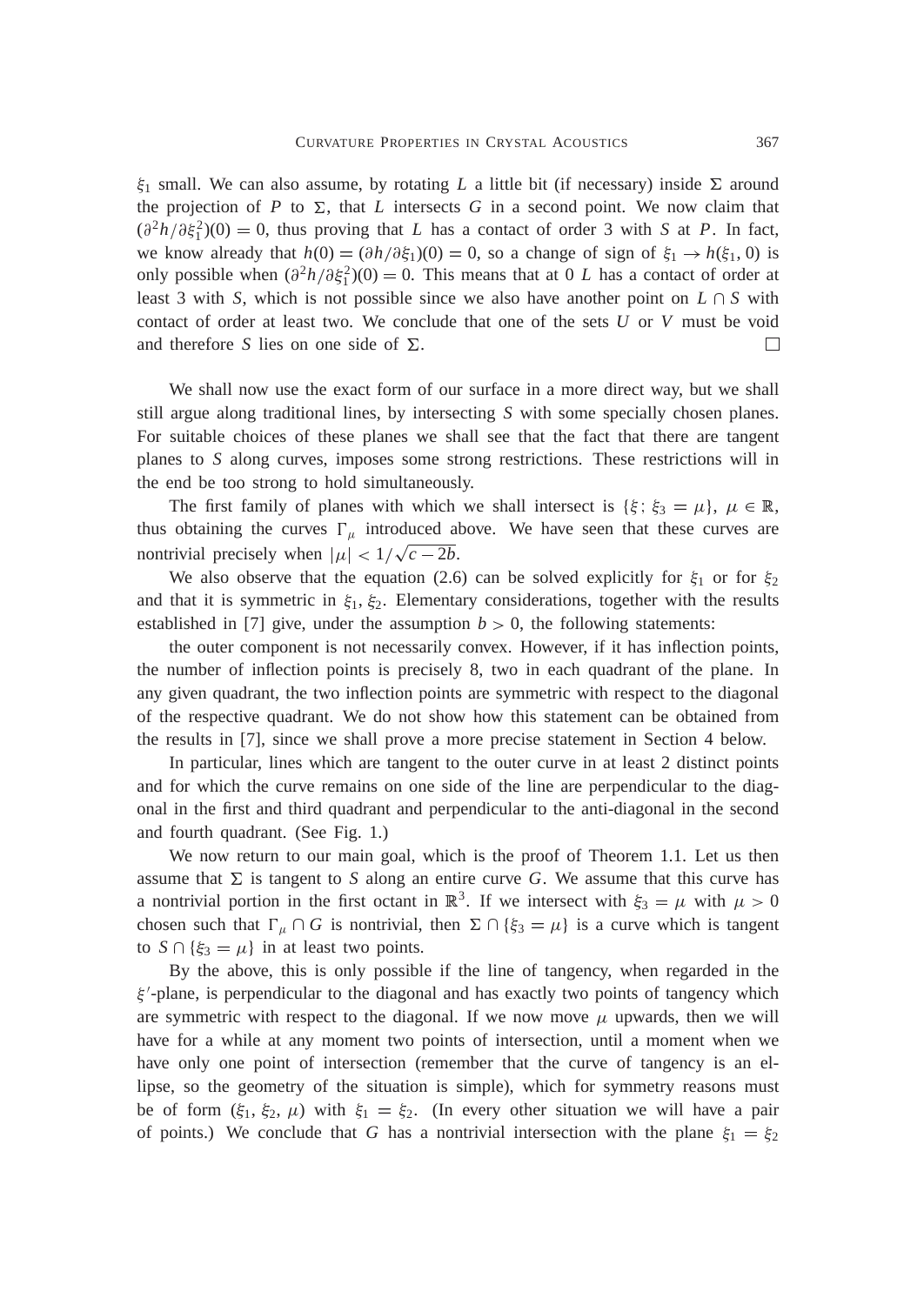

Fig. 1. Line is tangent to outer curve at two points. The two inflection points must lie between the two points of contact of the tangent with the outer curve.

and by symmetry then also with the planes  $\xi_1 = \xi_3$ ,  $\xi_2 = \xi_3$ . If we now argue by symmetry then we can see that the normal to the tangent plane in question must be  $(1/\sqrt{3}, 1/\sqrt{3}, 1/\sqrt{3})$ . (For additional details see [9].) On the other hand, the curve  $S \cap {\{\xi \in \mathbb{R}^3 \colon \xi_1 = \xi_2\}}$  is quite simple, since (1.6) reduces for  $\xi_1 = \xi_2$  to

(3.1) 
$$
(1 + (b - c)(2\xi_1^2 + \xi_3^2))^2 - b^2(\xi_1^2 - \xi_3^2)^2 = 0.
$$

This can also be written as

(3.2) 
$$
[(1 + (b - c)(2\xi_1^2 + \xi_3^2)) - b(\xi_1^2 - \xi_3^2)] \times [(1 + (b - c)(2\xi_1^2 + \xi_3^2)) + b(\xi_1^2 - \xi_3^2)] = 0,
$$

which shows that the curve  $\Lambda = S \cap {\{\xi_1 = \xi_2\}}$  is the union of the two ellipses

(3.3) 
$$
\{(b-2c)\xi_1^2 + (2b-c)\xi_3^2 + 1 = 0, \xi_1 = \xi_2\},\
$$

$$
\{(3b-2c)\xi_1^2 - c\xi_3^2 + 1 = 0, \xi_1 = \xi_2\}.
$$

We denote by  $\Lambda'$ , respectively by  $\Lambda''$ , the image of these ellipses under the projection  $(\xi_1, \xi_2, \xi_3) \rightarrow (\xi_1, \xi_3)$ . Thus  $\Lambda$  is a curve in  $\mathbb{R}^3$ , whereas the  $\Lambda'$ ,  $\Lambda''$  are ellipses in the  $(\xi_1, \xi_3)$ -plane. The two ellipses intersect in the points  $\xi_1^2 = \xi_3^2 = 3^{-1}(c - b)^{-1}$ . If we now denote by *L* the projection into the  $(\xi_1, \xi_3)$ -plane of the line  $\Sigma \cap {\{\xi : \xi_1 = \xi_2\}}$ , then *L* should be a common tangent to these two ellipses and should have normal direction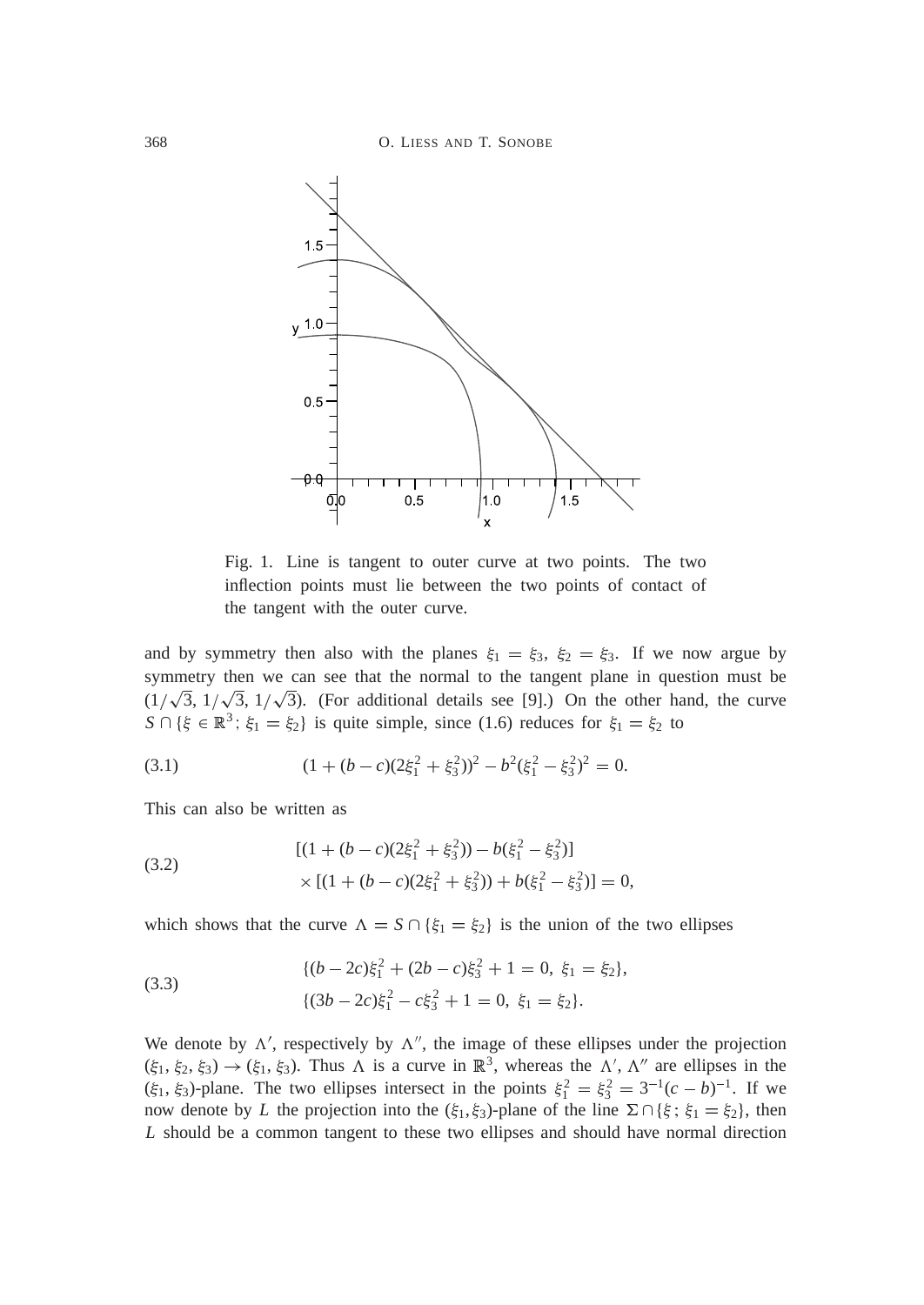$v = (1, -1/2)/\|(1, -1/2)\|$ . It is however not difficult to find the common tangent of two explicitly given ellipses and to show that for our two ellipses the common tangent cannot have the direction  $v$ , thus concluding the proof. (If the "common tangent" is to have the given direction, then it must be of form  $\xi_1 = -(1/2)\xi_3 + n$  for some constant *n*. We need therefore show that there are no points  $P_+ = (\xi_1, \xi_3)$ , respectively  $P_+ = (\tilde{\eta}_1, \tilde{\eta}_3)$ , on this line at which the line is tangent to  $\Lambda'$  at  $P_+$  and tangent to  $\Lambda''$ at  $P_{-}$ . The fact that  $P_{+}$ ,  $P_{-}$  are on the line gives the conditions

(3.4) 
$$
\tilde{\xi}_1 = -\frac{1}{2}\tilde{\xi}_3 + n, \quad \tilde{\eta}_1 = -\frac{1}{2}\tilde{\eta}_3 + n,
$$

whereas the fact that they are on the ellipses gives

(3.5) 
$$
(b-2c)\tilde{\xi}^2 + (2b-c)\tilde{\xi}_3^2 + 1 = 0, \quad (3b-2c)\tilde{\eta}_1^2 - c\tilde{\eta}_3^2 + 1 = 0.
$$

In addition we have two more conditions, which say that the line is tangent to the ellipses at  $P_+$ , respectively  $P_-$ . We can express the latter by requiring for example that the gradient of the equation for the ellipses calculated at the corresponding points is proportional to the vector  $(1, -1/2)$ . This gives us a mildly nonlinear system of 6 equations for the 5 unknowns *n*,  $\xi_1$ ,  $\xi_2$ ,  $\tilde{\eta}_1$ ,  $\tilde{\eta}_2$ : there are only five unknowns since we have already inserted the information that we know what the normal to the tangent line must be. It is not difficult to see, by explicitly studying the system that it is not compatible. For further details on how this is done, see [9], pp. 206–207.)

### **4.** Inflection points of the curves  $\Gamma_{\mu}$

In this section we study the existence of inflection points on the curves  $\Gamma_{\mu}$ , assuming  $b > 0$ . Part of the results of this section do not have the same level of interest for applications to decay estimates in crystal theory than have those in the other sections, but Proposition 4.6 (which requires roughly speaking half of the efforts we make in the section) is needed in the proof of Theorem 1.2, and we have also referred to this section in the proof of Theorem 1.1. Another possible merit of the calculations here is that we obtain a very explicit characterization of the shape of the curves  $\Gamma_{\mu}$ , a problem which has been studied in the engineering literature some time ago. (Cf. e.g., [11], [12].) As a preliminary remark we recall that for  $|\mu| < 1/\sqrt{c-2b}$  the curves  $\Gamma_{\mu}$ are nontrivial and consist of one or two closed connected components. More precisely, when  $1/\sqrt{c} < |\mu| < 1/\sqrt{c-2b}$  then we have one closed connected curve and when  $0 \leq |\mu| < \sqrt{c}$ , then we can write  $\Gamma_{\mu}$  as  $\Gamma_{\mu} = \Gamma_{\mu,i} \cup \Gamma_{\mu,o}$  where the  $\Gamma_{\mu,i} \cup \Gamma_{\mu,o}$  are closed connected curves which we shall call the "inner", respectively the "outer" component. The terminology refers to the fact that if we regard  $\Gamma_{\mu}$  as a curve in  $\mathbb{R}^{2}$ , by identifying  $(\xi', \mu)$  with  $\xi'$ , then  $\Gamma_{\mu,i}$  and  $\Gamma_{\mu,o}$  can be chosen so that  $\Gamma_{\mu,i}$  lies completely in the bounded connected component of  $\mathbb{R}^2 \setminus \Gamma_{\mu,o}$ : see Fig. 2 for an example.

As seen above,  $\Gamma_{\mu,i}$  must be strictly convex. For this reason our arguments will refer almost exclusively to  $\Gamma_{\mu,o}$ . (For simplicity we shall speak about the outer component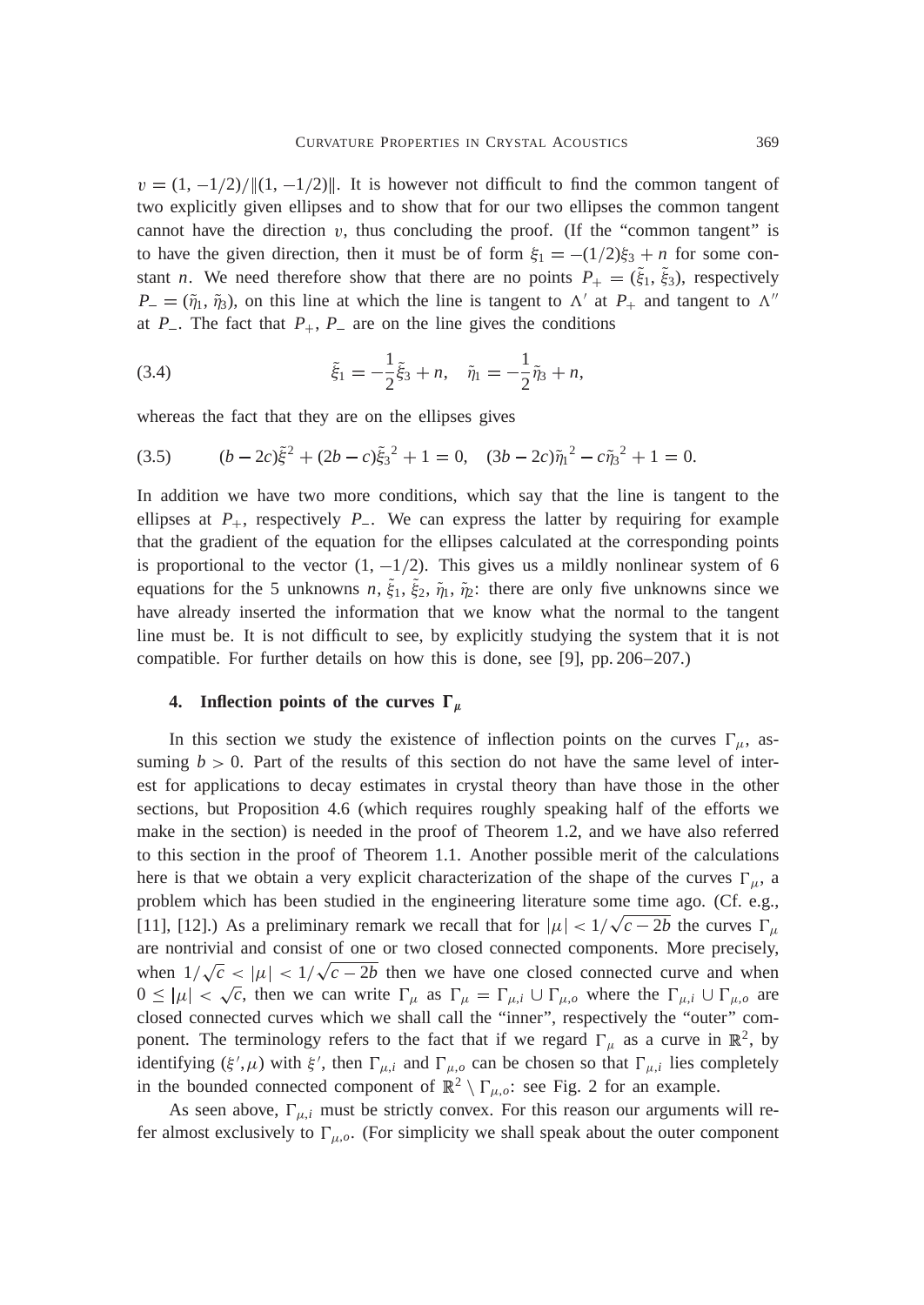

Fig. 2.  $\Gamma_{\mu}$  consists of an inner and an outer component. It has a number of symmetries.

also in cases when  $\Gamma_{\mu}$  consists of only one connected component. In this case the "outer" component is  $\Gamma_{\mu}$  itself.) Inflection points are interesting in that they can not appear if the Gaussian curvature of *S* is strictly positive at the corresponding point on *S*. Since the Gaussian curvature of *S* is strictly positive at  $(0, 0, 1/\sqrt{c-2b})$ , the curves  $\Gamma_{\mu}$  have no inflection points for  $\mu$  close to  $1/\sqrt{c-2b}$ . Geometric considerations show that the  $\Gamma_{\mu}$  will have inflection points when  $\mu$  is near the conically singular values, which are  $\pm 1/\sqrt{3(c - b)}$ . It is also interesting to note that for  $\mu$  close to zero, the situation will depend on the value of *b*: for small values of *b* the curves  $\Gamma_{\mu}$  have no inflection points, but for moderately large values, they will (as we shall see later on in this section) have. We shall now make a quantitatively more precise analysis of these statements.

**Theorem 4.1.** *There is a calculable constant*  $\tilde{c}$  *such that the plane sections*  $\Gamma_{\mu}$ *can have inflection points for*  $\mu > 0$  *only when*  $|\mu - 1/\sqrt{3c - 3b}| \leq \tilde{c}b$ .

REMARK 4.2. The value of  $\tilde{c}$  can be calculated noticing that we shall have inflection points on  $\Gamma_{\mu}$  precisely when the sign of the quantity "*D*" introduced later on in this section is positive. For details when this is the case see Lemma 4.8 below.

Proof of Theorem 4.1 is based on the following theorem of H.G. Zeuthen:

**Theorem 4.3** (1877. Cf. [14]. Also see [4].). *A nonsingular quartic in the real plane has at most eight real inflection points.*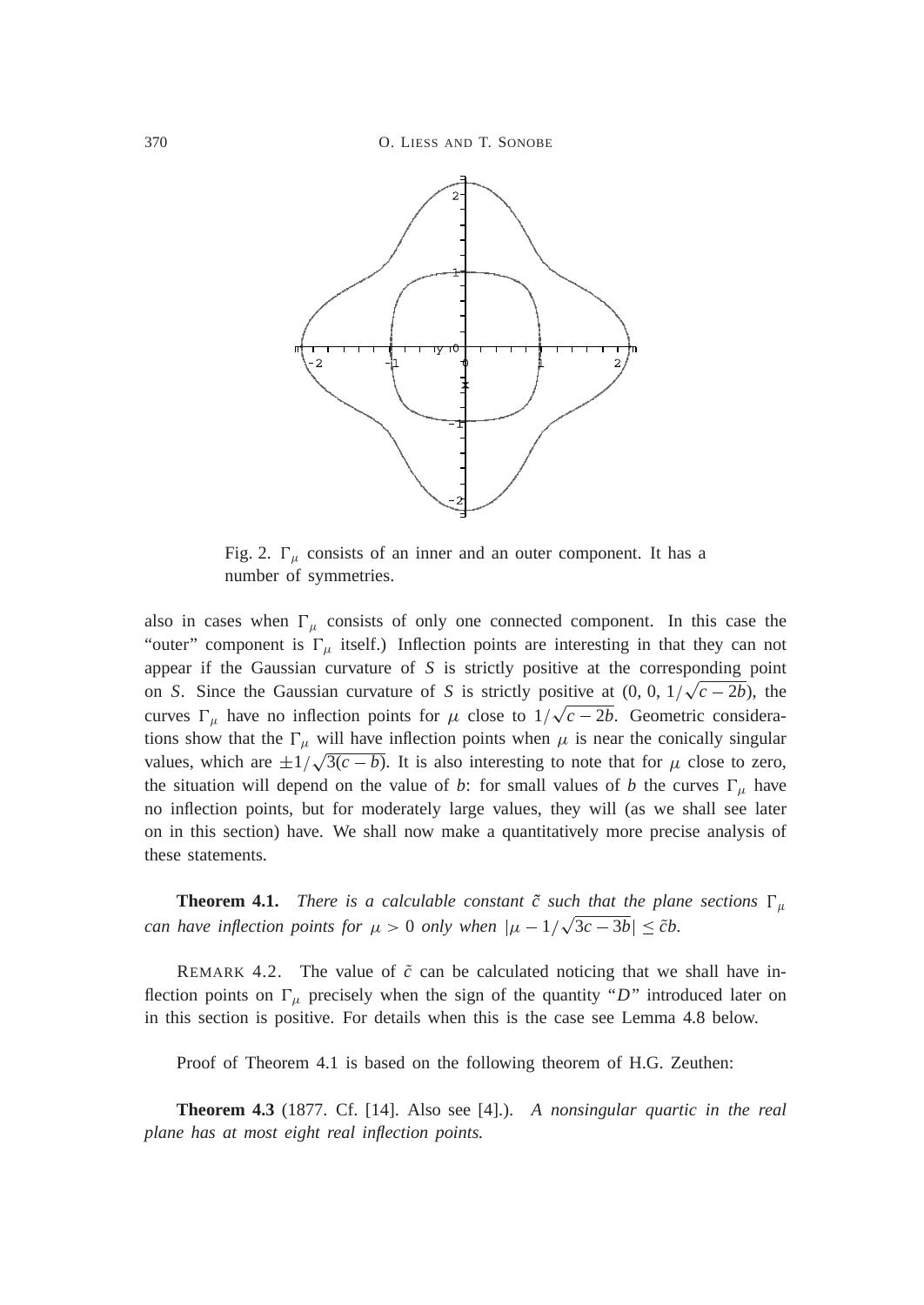This theorem has been used in a similar context already in [7] and actually the argument below shall be based on an idea used in that paper. We also mention that we could use that paper in a more direct way. However, calculations would remain tedious also if we did so, and we prefer a direct study of  $\Gamma_{\mu}$  in order not to obscure the simple ideas which are underlying our results. Moreover, in order to obtain the results in Lemma 4.8 later on we would need a considerable part of the calculations we shall perform in exactly the form in which we shall do them and could not refer to any corresponding part in [7].)

REMARK 4.4. The curve  $\Gamma_{\mu}$  is singular exactly when  $\mu^2 = (3c - 3b)^{-1}$ . Since we want to apply Zeuthen's theorem, we shall therefore exclude this case in the following considerations.

We start with some calculations related to the north-pole in the  $(\xi_1, \xi_2)$ -plane of  $\Gamma_{\mu}$ . By this we mean the point on  $\Gamma_{\mu,o}$  with  $\xi_1 = 0$ ,  $\xi_2 > 0$ . (The value of  $\xi_2$  will be calculated in a moment.)

We shall now parameterize  $\Gamma_{\mu,o}$  locally near the pole by  $\xi_1 \rightarrow (\xi_1, h(\xi_1))$ , for some suitable function *h*. (Also see (4.1) below.)

As a preparation we consider the following trivial abstract result:

REMARK 4.5. a) Let  $T(t)$  be a fourth degree polynomial with real coefficients of form

$$
T(t) = \alpha_0 t^4 + \alpha_2 t^2 + \alpha_4,
$$

with  $\alpha_0 > 0$  such that  $T(t) = 0$  has a positive root  $\tau$ . Denote by  $\tilde{\tau} = \max \tau_i$ , where the maximum is over the real roots  $\tau_i$  of *T*. (There are at least two real roots.) Then  $2\alpha_0\tilde{\tau}^2+\alpha_2>0.$ 

b) If the  $\alpha_i$  are functions of *t* and *h* is a  $C^2$ -function defined in a neighborhood of 0 such that  $h'(0) = 0$ , then the coefficient of  $h''(0)$  in  $\left(\frac{d}{dt}\right)^2 \left(\frac{\alpha_0 h^4(t)}{t} + \frac{\alpha_2(t)h^2(t)}{t} + \alpha_4\right)$ at  $t = 0$  is  $2h(0)(2\alpha_0(0)h^2(0) + \alpha_2(0)).$ 

In fact, denote by  $\tilde{T}(\sigma)$  the polynomial  $\alpha_0 \sigma^2 + \alpha_2 \sigma + \alpha_4$ . If *t* is a real root of *T*, then  $\sigma = \tau^2$  is a positive root of  $\tilde{T}(\sigma)$ . But then  $2\alpha_0 \tilde{\tau}^2 + \alpha_2 = 2\alpha_0 \sigma + \alpha_2 = \sqrt{\Delta} > 0$ where  $\Delta = \alpha_2^2 - 4\alpha_0\alpha_4 = \alpha_0^2(\sigma_1 - \sigma_2)^2$  is the discriminant of  $\tilde{T}$  and  $\sigma_i$  are the two roots of  $\tilde{T}$ . (We have to take the positive square root of  $\Delta$ , since  $\tilde{\tau}^2$  is the bigger of the two roots of  $T$ .) Note that  $T$  has two real roots, since its coefficients are real and it has one positive root by assumption. This gives a). b) is trivial.

The first result we want to prove is

**Proposition 4.6.**  $h''(0)$  *is negative for every admissible value of*  $(b, c, \mu)$ *, i.e., when*  $b < c/2, \mu < 1/\sqrt{c-2b}$ .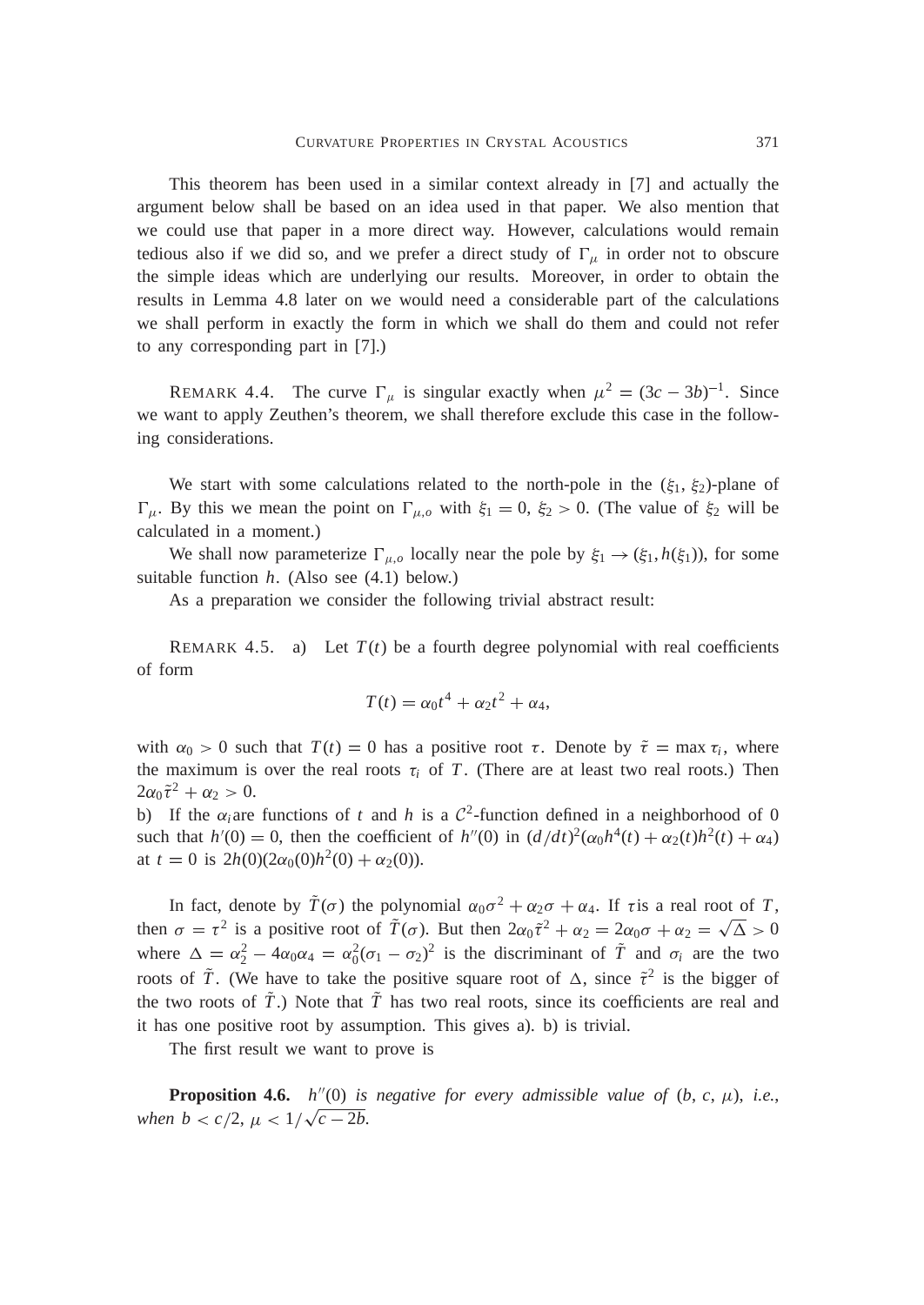The proof of this result is by completely straightforward calculations. The reason why we give it with details is that calculations are somewhat tedious. The value of  $h''(0)$  can be calculated by derivating the equation

(4.1) 
$$
(1 + (b - c)(\xi_1^2 + h^2(\xi_1) + \mu^2))^2 - b^2(\xi_1^4 + h^4(\xi_1) + \mu^4 - \xi_1^2 h^2(\xi_1) - \xi_1^2 \mu^2 - h^2(\xi_1)\mu^2) = 0
$$

twice in  $\xi_1$  and putting  $\xi_1 = 0$  in the end. The calculation is simplified by the fact that we know beforehand (since *h* is even) that  $h'(0) = 0$  and that we need only the values at  $\xi_1 = 0$ . We then obtain (using (2.1), with the roles of  $\xi_2$  and  $\xi_3$  inverted) the equation

$$
(4.2) \t\t Ah(0)h''(0) + B = 0,
$$

where

(4.3) 
$$
A = (-8bc + 4c^2)h^2(0) + 6b^2\mu^2 - 8\mu^2bc + 4b - 4c + 4\mu^2c^2,
$$

$$
B = 4(1 + (b - c)(h^2(0) + \mu^2))(b - c) + 2b^2(h^2(0) + \mu^2).
$$

Here  $\mu$  and *h*(0) are related by the fact that we must have  $(1 + (b - c)(h(0)^2 + \mu^2))^2$  $b^2(h^4(0) + \mu^4 - h^2(0)\mu^2) = 0$ , which gives for  $h^2(0)$ , as a first guess, the values (4.4) <u>provided and the second second and second and second and second and second and second and second and second a</u>

$$
\frac{-2b+2c-(2c^2+3b^2-4bc)\mu^2 \pm b\sqrt{4+(12c^2-24bc+9b^2)\mu^4+12(b-c)\mu^2}}{2(c^2-2bc)}.
$$

Of course we are interested only in those triples  $(b, c, \mu)$  for which  $h^2(0)$  is a positive number, which means in particular that the expression

$$
L(b, c, \mu) = 4 + (12c^2 - 24bc + 9b^2)\mu^4 + 12(b - c)\mu^2
$$

must be non-negative for  $(b, c, \mu)$  satisfying  $\mu^2 \le 1/(c - 2b)$ . This is clear in that we know from Section 2 that for  $|\mu| \leq 1/\sqrt{c-2b}$  the equation (4.1) admits for every  $\xi_1 = 0$  a positive solution *h*(0). We also mention for later use that

(4.5) 
$$
L\left(b, 1, \frac{1}{\sqrt{1-2b}}\right) = \frac{(b-2)^2}{(1-2b)^2}, \quad L\left(b, 1, \frac{1}{\sqrt{2-3b}}\right) = 1.
$$

We further observe that (4.4) gives us two values, one for the "plus"-sign and one for the "minus"-sign. However since the denominator  $2(c^2 - 2bc)$  in (4.4) is positive for the relevant *b*, *c*, and since we restrict attention to  $b \geq 0$ , the bigger of the two values defined by (4.4), which is the one which corresponds to the north pole, is when the sign is "plus". We shall work therefore from now on with this value of  $h^2(0)$ .

We now return to the proof of Proposition 4.6. Since  $h(0) > 0$ , it is clear that the proposition follows from the following lemma.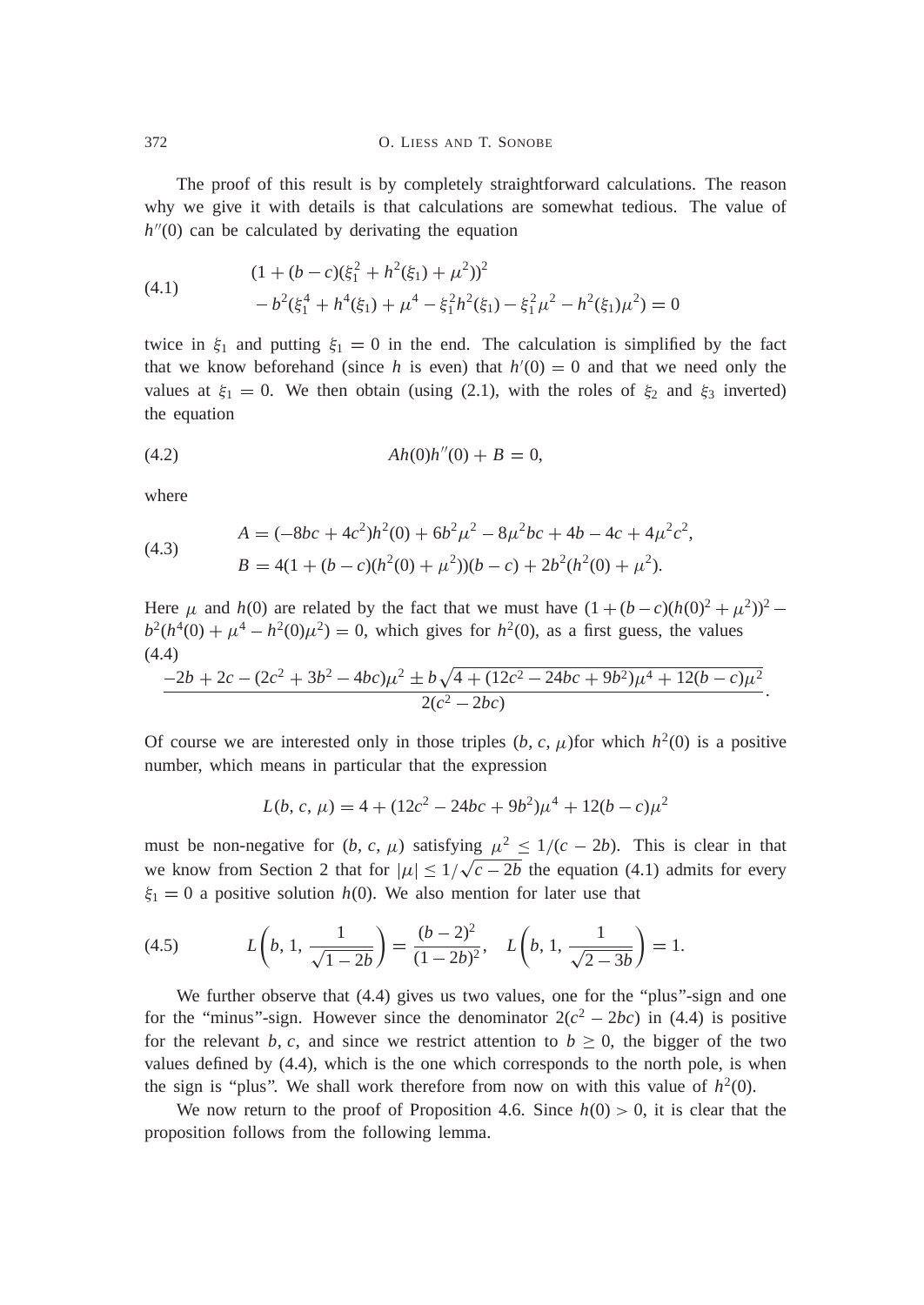#### **Lemma 4.7.** *The expression A defined in* (4.3) *is always positive*, *and so is B.*

Proof. The fact that *A* is always positive follows from Remark 4.5. To establish the sign of *B*, we have to evaluate  $4(1 + (b - c)(h^2(0) + \mu^2))(b - c) + 2b^2(h^2(0) +$  $\mu^2$ ) when  $h^2(0)$  is given by (4.4), the sign being again "+". We can also write *B* as  $4(b - c) + (6b^2 - 8bc + 4c^2)(h^2(0) + \mu^2)$ . When we insert the value of  $h^2(0)$  into this, we obtain

$$
(6b2 + 4c2 - 8bc)
$$
  
\n
$$
\times \left(\frac{1}{2(c2 - 2bc)}(2c - 2b + 4bc\mu2 - 2c2\mu2 - 3b2\mu2 \n+ \sqrt{4b2 + 12b3\mu2 + 9b4\mu4 - 12b2c\mu2 - 24b3c\mu4 + 12b2c2\mu4) + \mu2\right)
$$

 $+4b-4c$ .

We have to show that this quantity is positive. Our task will be (a little bit) simplified if we replace  $\mu^2$  by *t* and study the quantity

$$
(4.6)
$$

$$
N(b, c, t)
$$
  
=  $(6b^2 + 4c^2 - 8bc)$   

$$
\times \left(\frac{1}{2(c^2 - 2bc)}(2c - 2b + 4bct - 2c^2t - 3b^2t + \sqrt{4b^2 + 12b^3t + 9b^4t^2 - 12b^2ct - 24b^3ct^2 + 12b^2c^2t^2}) + t\right)
$$
  
+  $4b - 4c$ 

instead. The idea is to fix *b*, *c* and study the values of the functions  $t \rightarrow N(b, c, t)$ for the appropriate *t*. The situation becomes notationally simpler if we assume  $c =$ 1. The value of *N* for  $t = 0$  is  $N(b, 1, 0) = 2b(2 - b)/(1 - 2b)$ , which is positive when  $0 \le b < 1/2$ . As for the case when  $t = 1/(1 - 2b)$ , which is the biggest value *t* can have for some given *b*, we obtain, if we also take into account that by (4.5)  $L(b, 1, 1/\sqrt{1-2b}) = (2-b)^2/(1-2b)^2$ ,  $N(b, 1, (1-2b)^{-1}) = (6b^2-8b+4)[(2-4b)^{-1}(2-b)^{-1}]$  $2b+4b/(1-2b)-2/(1-2b)-3b^2/(1-2b)+b(-b+2)/(1-2b))+1/(1-2b)+4b-4.$ After some calculations this gives (again) that  $N(b, 1, (1-2b)^{-1}) = 2b(2-b)/(1-2b)$ .

The proof will now come to an end if we show that the function  $t \rightarrow N(b, 1, t)$  is positive when  $(d/dt)N(b, 1, t) = 0$ . The zeros of the *t*-derivative of  $N(b, 1, t)$  are the same with the zeros of the *t*-derivative of the function  $(2(1-2b))^{-1}[4bt - 2t - 3b^2t +$  $(4b^2 + 12b^3t + 9b^4t^2 - 12b^2t - 24b^3t^2 + 12b^2t^2)^{1/2}$  + t and are also equal to the zeros of *t*-derivative of the function

$$
P(t) = -3b^2t + \sqrt{b^2(4+12bt+9b^2t^2-12t-24bt^2+12t^2)}.
$$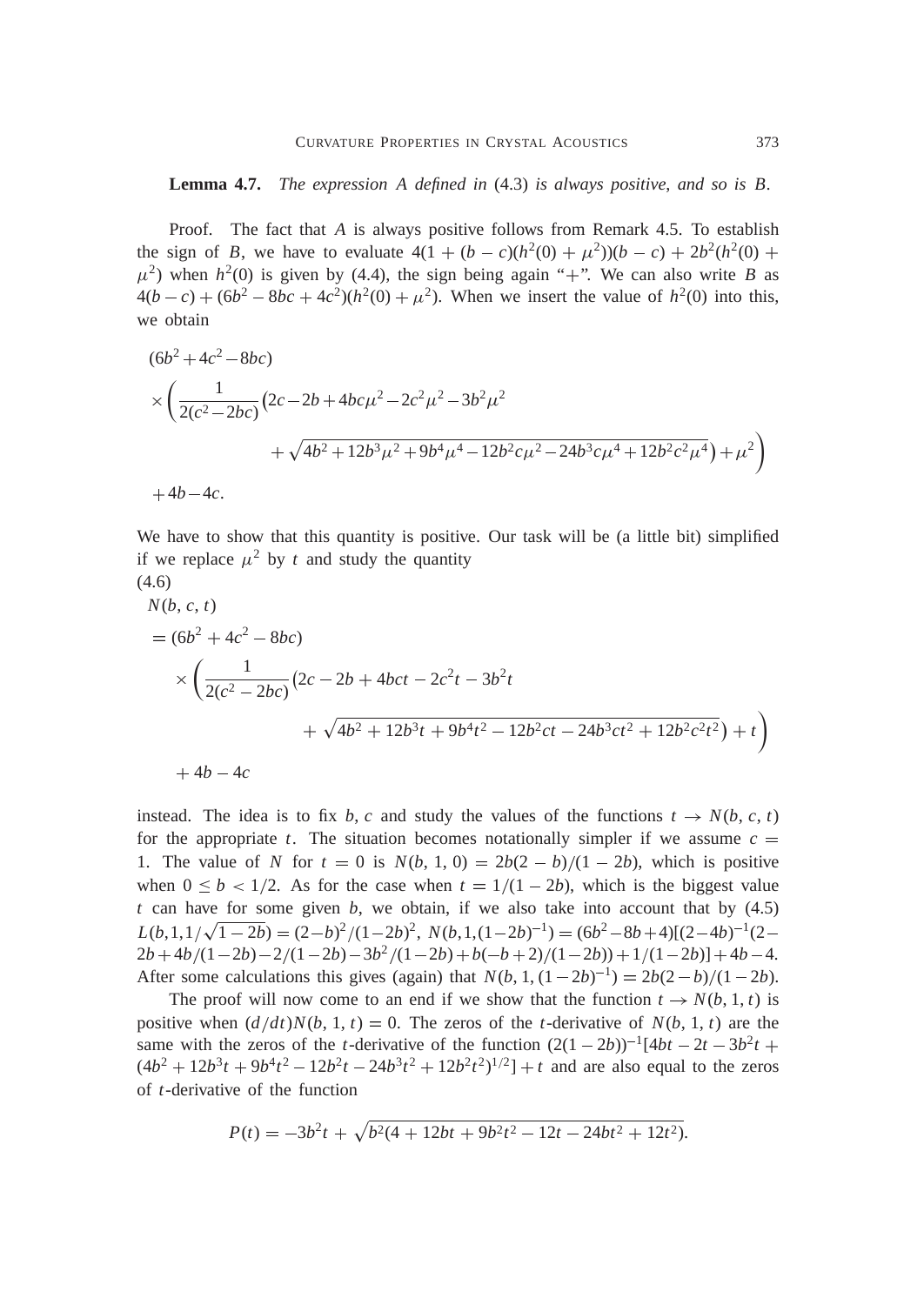Clearly  $\partial_t P(t) = 0$  comes to

$$
(4.7) \quad 3b\sqrt{4+12bt+9b^2t^2-12t-24bt^2+12t^2} = 6b+9b^2t-6-24bt+12t.
$$

We divide both sides by 3 and square the result to obtain

$$
(16 - 64b + 9b4 + 88b2 - 48b3)t2 + (12b3 - 44b2 + 48b - 16)t + 4 - 8b + 4b2
$$
  
= b<sup>2</sup>(4 + 12bt + 9b<sup>2</sup>t<sup>2</sup> - 12t - 24bt<sup>2</sup> + 12t<sup>2</sup>).

This is a second order polynomial equation which has the solutions  $t_1 = 1/(2 - 3b)$ ,  $t_2 = 1/(2 - b)$ . Of these, only  $t_1$  is however also a solution of the equation (4.7), and  $t_2$  is due to the fact that we squared both sides of the equality there. We have thus found the point where  $\partial_t N(b, 1, t)$  vanishes, namely at  $t = 1/(2 - 3b)$ . It remains to calculate the value of  $N(b, 1, t)$  at  $t = 1/(2 - 3b)$  and to check that it is positive. We obtain in fact that  $N(b, 1, 1/(2 - 3b)) = \frac{4b(1 - 2b)}{1 - 2b} = \frac{4b(2 - 3b)}{2 - 3b} = \frac{4b}{2 - 3b}$ . (The value of  $L(b, 1, 1/(2 - 3b))$  is 1 by (4.5).)  $\Box$ 

As a next step in our geometric study of the curves  $\Gamma_{\mu}$  we now study the curvatures at the points of  $\Gamma_{\mu}$  lying on the diagonal, respectively on the anti-diagonal in  $\mathbb{R}^{2}$ . We shall work out details for the diagonal  $\{\xi' \in \mathbb{R}^2 : \xi_1 = \xi_2\}$ . We have already used above that  $S \cap {\{\xi \in \mathbb{R}^3 \colon \xi_1 = \xi_2\}}$  is quite simple and also in the present calculations this fact can be brought (in some partial calculations) to fruition. (Recall that  $|\mu| \neq$  $1/\sqrt{3c - 3b}$ .) This seems easiest if we change variables setting  $\xi_1 = s + t$ ,  $\xi_2 = t - s$ . (The diagonal corresponds then to  $s = 0$ .) The equation (2.6) transforms to

(4.8) 
$$
(1 + (b - c)((s + t)^2 + (s - t)^2 + \mu^2))^2 - b^2((s + t)^4 + (s - t)^4 + \mu^4 - (s + t)^2(s - t)^2 - (s + t)^2\mu^2 - (s - t)^2\mu^2) = 0,
$$

which, when written in a more explicit way, is

(4.9) 
$$
(3b^2 - 8bc + 4c^2)t^4
$$

$$
+ (4b - 4c - 6b^2s^2 - 16bcs^2 + 8c^2s^2 + 6b^2\mu^2 - 8bc\mu^2 + 4c^2\mu^2)t^2
$$

$$
+ (1 + (b - c)(2s^2 + \mu^2))^2 - b^2(s^4 - 2s^2\mu^2 + \mu^4) = 0.
$$

To study curvature, we now write  $\Gamma_{\mu}$  locally as the graph of some function  $s \to \chi(s)$ , which means that we have to replace *t* by  $\chi(s)$  in (4.9). The implicit equation for  $\chi$ is therefore

$$
(3b2 - 8bc + 4c2)\chi(s)4
$$
  
(4.10) + (4b - 4c - 6b<sup>2</sup>s<sup>2</sup> - 16bcs<sup>2</sup> + 8c<sup>2</sup>s<sup>2</sup> - 8bc $\mu$ <sup>2</sup> + 6b<sup>2</sup> $\mu$ <sup>2</sup> + 4c<sup>2</sup> $\mu$ <sup>2</sup>) $\chi$ (s)<sup>2</sup>  
+ (1 + (b - c)(2s<sup>2</sup> +  $\mu$ <sup>2</sup>))<sup>2</sup> - b<sup>2</sup>(s<sup>4</sup> - 2s<sup>2</sup> $\mu$ <sup>2</sup> +  $\mu$ <sup>4</sup>)  $\equiv$  0.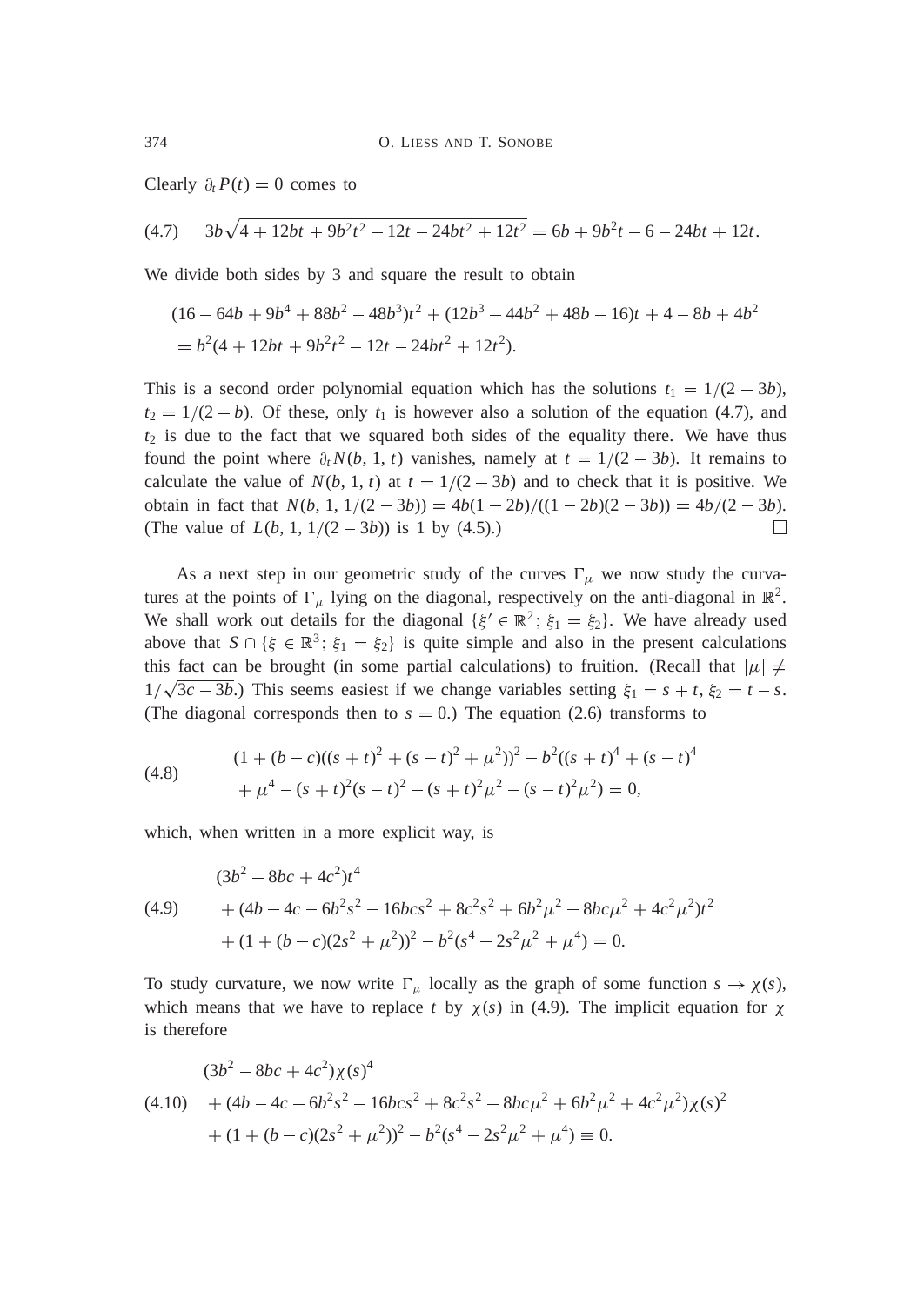Recall that here *µ* corresponds to  $\xi_3$  and that  $|\mu| < 1/\sqrt{c - 2b}$ .

The value of  $\chi$  (0) is easy to calculate in terms of  $\mu$  in that the equation (4.10) factors for  $s = 0$ , as a consequence of (3.2), into

$$
(4.11) \qquad (3b\chi^2(0) + 1 - c\mu^2 - 2c\chi^2(0))(b\chi^2(0) + 2b\mu^2 + 1 - c\mu^2 - 2c\chi^2(0)).
$$

This gives

(4.12) 
$$
\chi^2(0) = \frac{1 - c\mu^2}{2c - 3b} \quad \text{or} \quad \chi^2(0) = \frac{1 + (2b - c)\mu^2}{2c - b}.
$$

Since we are only interested in positive values for  $\chi(0)$ , this makes sense only when the expressions in (4.12) are positive for the  $\mu$  under consideration. This is trivial for the second expression, but will only happen when  $|\mu| \leq 1/\sqrt{c}$  in the case of the first expression. (The geometric interpretation of these calculations is clear: since the inner sheet is symmetric and convex, only the hyperplanes  $\xi_3 = \mu$  with  $|\mu| \leq 1/\sqrt{c}$ can have a nontrivial intersection with the interior sheet. Alternatively we may look at the ellipses defined in (4.11).) We are also interested to understand which of the two values  $(4.12)$  is bigger. Again we may look at the ellipses in  $(4.11)$  but we may also argue analytically. Since both  $2c - b$  and  $2c - 3b$  are positive by the assumptions on *b*, *c*, we have to evaluate the sign of  $(1 - c\mu^2)(2c - b) - (1 + (2b - c)\mu^2)(2c - 3b)$ . The sign of this is (since we assume  $b \ge 0$ ) equal to the sign of  $1 - (3c - 3b)\mu^2$ , which shows that

$$
\frac{1 - c\mu^2}{2c - 3b} \ge \frac{1 + (2b - c)\mu^2}{2c - b} \quad \text{when} \quad |\mu| \le \frac{1}{\sqrt{3c - 3b}},
$$
\n
$$
\frac{1 - c\mu^2}{2c - 3b} \le \frac{1 + (2b - c)\mu^2}{2c - b} \quad \text{when} \quad \frac{1}{\sqrt{3c - 3b}} \le |\mu| \le \frac{1}{\sqrt{c - 2b}}
$$

We shall denote by  $\chi_1(0)$  the smaller of the two values and by  $\chi_2(0)$  the bigger one. Note that the point  $(0, \chi_1(0))$  lies then on the inner curve and  $(0, \chi_2(0))$  on the outer curve. Since the inner curve is strictly convex, we are again foremost interested in  $\chi_2(0)$ . According to the above,

(4.14) 
$$
\chi_2^2(0) = \frac{1 - c\mu^2}{2c - 3b} \quad \text{when} \quad |\mu| \le \frac{1}{\sqrt{3c - 3b}},
$$

$$
\text{respectively} \quad \chi_2^2(0) = \frac{1 + (2b - c)\mu^2}{2c - b} \quad \text{when} \quad |\mu| \ge \frac{1}{\sqrt{3c - 3b}}
$$

We can now calculate  $\chi''(0)$  by derivating (4.10) twice in *s* and setting  $s = 0$  afterwards. After some calculations, we obtain the equation

(4.15) 
$$
C\chi(0)\chi''(0) + D = 0,
$$

.

.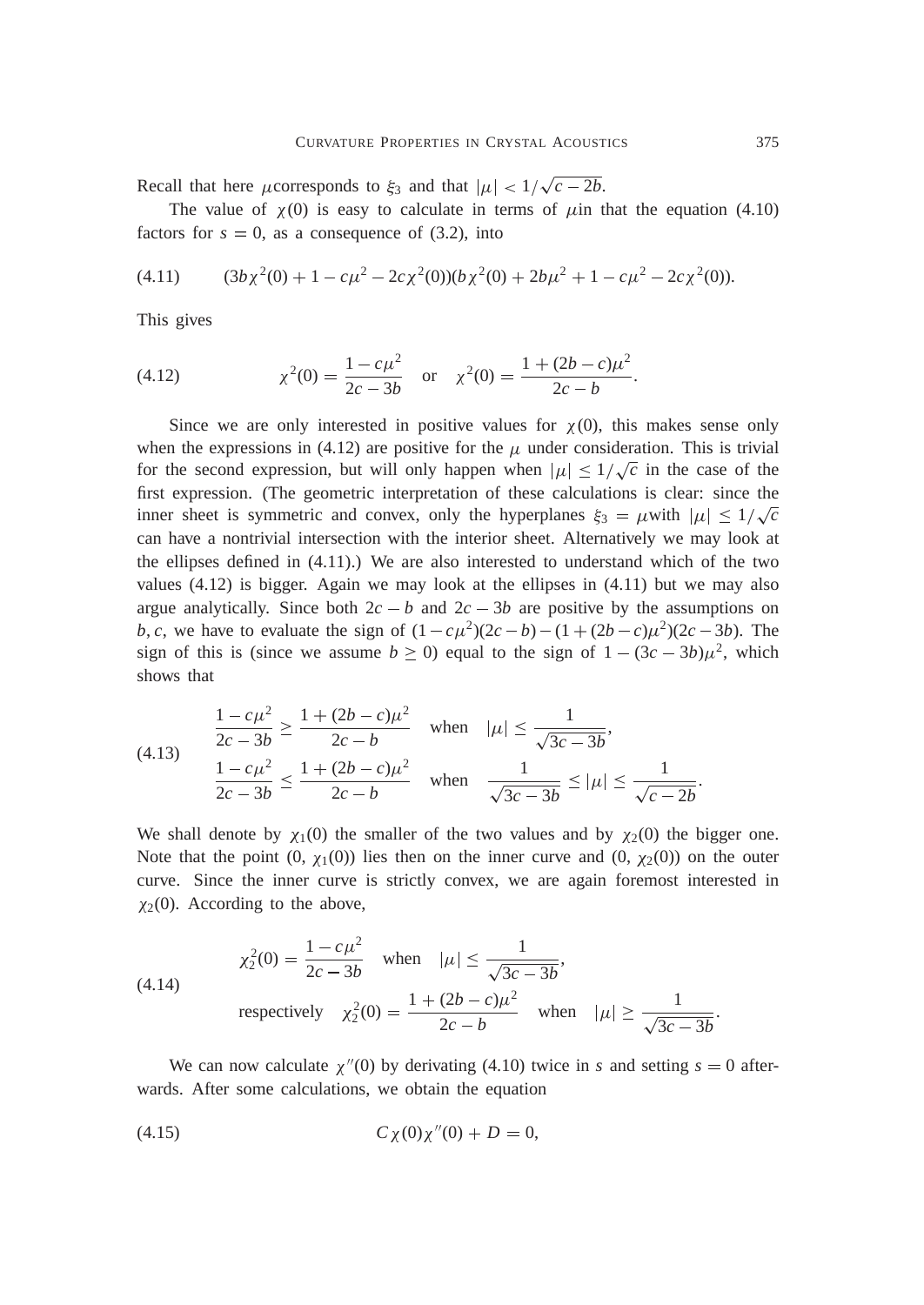where

$$
C = 4(3b2 - 8bc + 4c2)\chi2(0) + 2(4b - 4c + 6b2\mu2 - 8bc\mu2 + 4c2\mu2),
$$
  

$$
D = 8(1 + (b - c)\mu2)(b - c) + 4b2\mu2 + (8(2b - 2c)(b - c) - 28b2)\chi2(0).
$$

**Lemma 4.8.** When  $\mu^2 = (3c - 3b)^{-1}$ , then C vanishes. This corresponds to the *fact that*  $\Gamma_{\mu}$  *has singular points in that case. When*  $\mu^2 \neq (3c - 3b)^{-1}$ *, then C is always positive. The sign of*  $\chi''_2(0)$  will therefore be  $(-1)$ -times the sign of D when  $\chi(0)$  =  $\chi_2(0)$ *. The sign of*  $\chi_2''(0)$  *is*:

- I. *In the case*  $\mu^2 < 1/(3c 3b)$ : i) *negative for b* < 2*c*/9, *when in addition*  $\mu^2$  < (2*c* – 9*b*)/(6*c*<sup>2</sup> – 21*bc* + 9*b*<sup>2</sup>), ii) *positive for b* < 2*c*/9, *when actually*  $(2c - 9)/(6c^2 - 21bc + 9b^2)$  <  $\mu^2$  <  $1/(3c - 3b)$ ,
	- iii) *positive for*  $2c/9 \le b \le c/3$ ,
	- iv) *and positive also for*  $c/3 < b < c/2$ *.*
- II. *In the case*  $\mu^2 > 1/(3c 3b)$ :
	- v) positive for  $1/(3c 3b) \le \mu^2 < (2c + 5b)/(6c^2 21bc + 9b^2)$ ,
	- vi) *negative for*  $(2c + 5b)/(6c^2 21bc + 9b^2) \le \mu^2 < 1/(c 2b)$ .
	- *We also mention as case*
- III. *When*  $\mu^2 = (2c 9b)/(6c^2 21bc + 9b^2)$ , *then*  $\chi_2''(0) = 0$ .

Proof. The statement on *C* follows again from Remark 4.5. As for *D*, the problem is to study for a given *b* the sign of

$$
(4.16) \qquad 8(1 + (b - c)\mu^2)(b - c) + 4b^2\mu^2 + (8(2b - 2c)(b - c) - 28b^2)\chi_2^2(0)
$$

as a function of  $\mu$ . The sign of this is the same with the sign of

(4.17) 
$$
2(1 + (b - c)\mu^{2})(b - c) + b^{2}\mu^{2} + (4(b - c)^{2} - 7b^{2})\chi_{2}^{2}(0)
$$

$$
= (-3b^{2} - 8bc + 4c^{2})\chi_{2}^{2}(0) + 2b - 2c + 3b^{2}\mu^{2} - 4bc\mu^{2} + 2c^{2}\mu^{2}.
$$

We now insert the value of  $\chi_2(0)$  into (4.17) and obtain

$$
\frac{(-3b^2 - 8bc + 4c^2)(1 - c\mu^2)}{2c - 3b} + (3b^2 - 4bc + 2c^2)\mu^2 + 2b - 2c
$$
\n
$$
= \frac{-b(9b - 21\mu^2bc - 2c + 6\mu^2c^2 + 9b^2\mu^2)}{2c - 3b},
$$

in the first case in (4.14), respectively

$$
\frac{(-3b^2 - 8bc + 4c^2)(1 + 2b\mu^2 - c\mu^2)}{2c - b} + (3b^2 - 4bc + 2c^2)\mu^2 + 2b - 2c
$$
\n
$$
= \frac{-b(9b^2\mu^2 + 5b + 3bc\mu^2 + 2c - 6c^2\mu^2)}{2c - b},
$$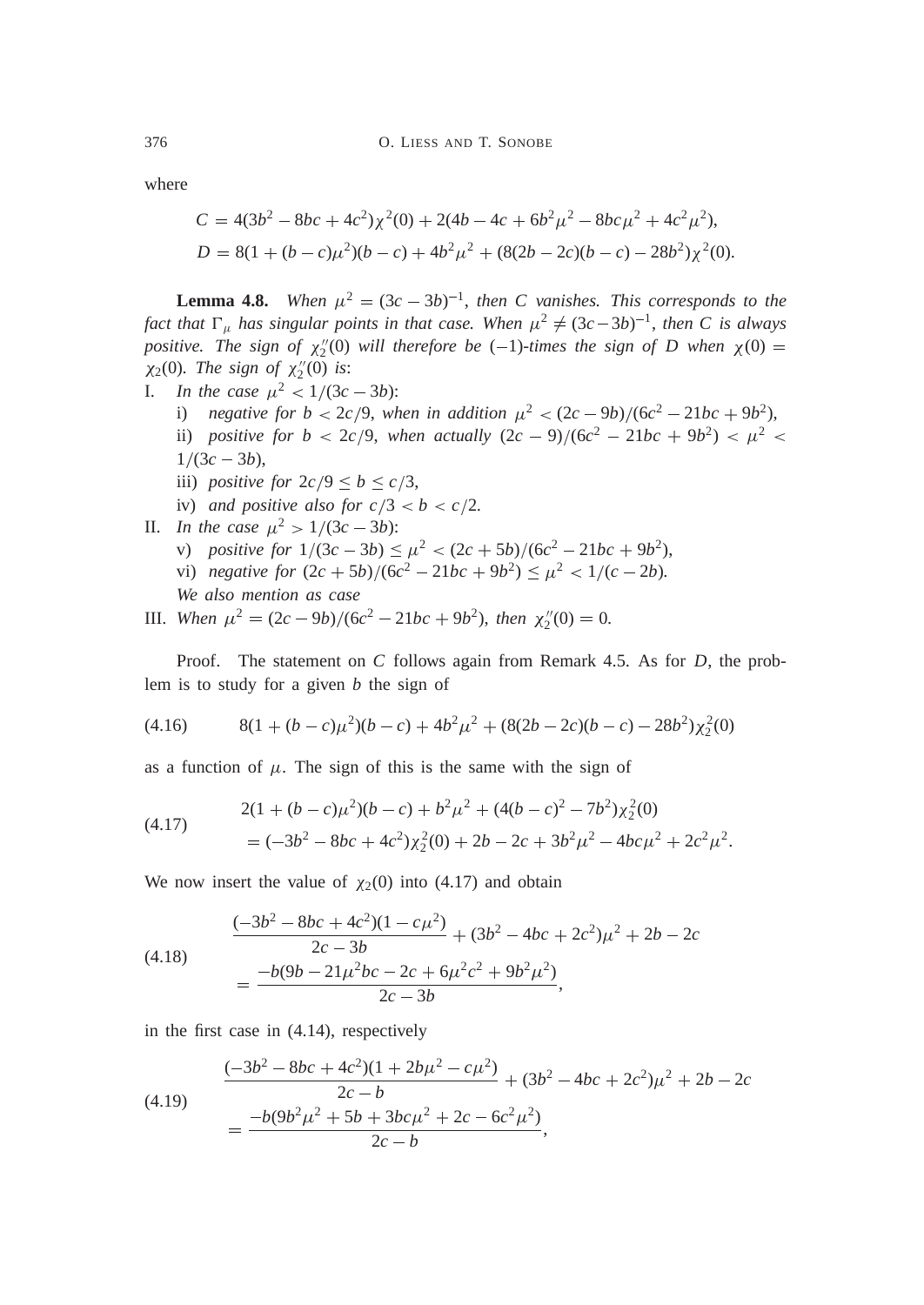in the second. The values of  $\mu^2$  for which these expressions vanish are when

$$
E = 9b - 2c - 21bc\mu^2 + 6c^2\mu^2 + 9b^2\mu^2 = 9b - 2c + (6c^2 - 21bc + 9b^2)\mu^2 = 0
$$

respectively when

$$
F = 9b^2\mu^2 + 5b + 3bc\mu^2 + 2c - 6c^2\mu^2 = 2c + 5b + (9b^2 + 3bc - 6c^2)\mu^2 = 0,
$$

which gives formally

$$
\mu^2 = \frac{2c - 9b}{6c^2 - 21bc + 9b^2}, \quad \text{respectively} \quad \mu^2 = \frac{2c + 5b}{6c^2 - 3bc - 9b^2}.
$$

Of course, and this is why we say "formally", for this to make sense, the quantities  $(2c - 9b)/(6c^2 - 21bc + 9b^2)$  and  $(2c + 5b)(6c^2 - 3bc - 9b^2)$  must be positive. We now introduce the following quantities:

$$
E' = 9b - 2c + (6c^2 - 21bc + 9b^2)v, \quad F' = 2c + 5b + (9b^2 + 3bc - 6c^2)v, \quad v \in \mathbb{R},
$$

which correspond to *E* and *F* when we replace  $\mu^2$  by *v*. We then have:

REMARK 4.9. The quantities E', F' are linear in v. They vanish when  $v = (2c 9b)/(6c^2 - 21bc + 9b^2)$ , respectively  $v = (2c + 5b)/(6c^2 - 3bc - 9b^2)$  and there is a change of sign at those values. (We assume here that the quantities  $6c^2 - 21bc$  +  $9b^2$ ,  $6c^2 - 3bc - 9b^2$  do not vanish.) The sign of  $\chi_2''(0)$  is that of  $E'(v)$  for  $v = \mu^2$ ), respectively  $F'(v)$ , again for  $v = \mu^2$ ).

Note that  $6c^2 - 21bc + 9b^2$  vanishes for  $b = c/3$ , respectively  $b = 2c$ , whereas  $6c^2 - 3bc - 9b^2$  vanishes for  $b = -c$  respectively  $b = 2c/3$ .

This means that in the region  $0 \leq b < c/2$  (which is the region of interest for us)

(4.20) 
$$
6c^2 - 21bc + 9b^2
$$
 is positive precisely when  $b < \frac{c}{3}$ 

whereas

$$
(4.21) \t\t 9b2 + 3bc - 6c2 \t is always negative.
$$

Moreover (again when  $0 \leq b < c/2$ ), the following statements hold:

 $(2c - 9b)/(6c^2 - 21bc + 9b^2)$  is a positive number precisely for  $b \in (-\infty, 2c/9)$  U  $(c/3, 2c)$ ,

(4.22) 
$$
\frac{2c - 9b}{6c^2 - 21bc + 9b^2} \le \frac{1}{3c - 3b} \quad \text{for} \quad b < c/3,
$$
\n
$$
\frac{2c - 9b}{6c^2 - 21bc + 9b^2} \ge \frac{1}{3c - 3b} \quad \text{for} \quad c/3 < b < c/2,
$$
\n
$$
\frac{1}{3c - 3b} \le \frac{2c + 5b}{6c^2 - 3bc - 9b^2} \le \frac{1}{c - 2b}.
$$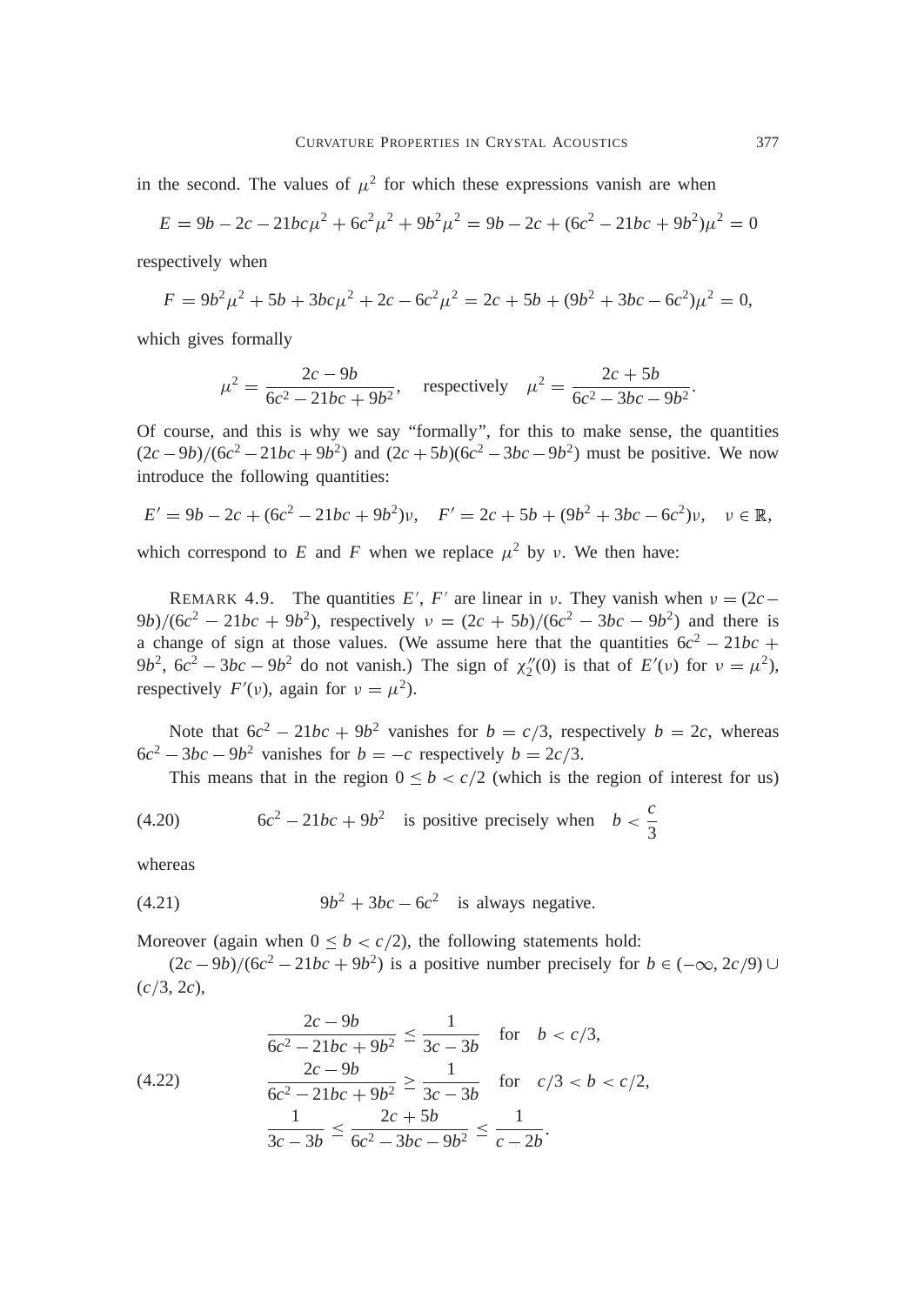(Thus for example  $(2c + 5b)/(6c^2 - 3bc - 9b^2) \le 1/(c - 2b)$  is always true since  $(2c +$  $(5b)(c - 2b) - (6c^2 - 3bc - 9b^2) = -4c^2 + 4bc - b^2$  is always negative.)  $\Box$ 

We now discuss the sign of *E*, *F*, in a number of situations which correspond exactly to the regions mentioned in the statement of Lemma 4.8. (Note that the sign of *E*, *F* is  $-1$  times the sign of *D*, so it is already the sign of  $\chi''_2(0)$ . We should keep in mind that v corresponds to  $\mu^2$ .) The "case" III in Lemma 4.8 is of course clear.

I) The case  $\mu^2 < 1/(3c - 3b)$ . The relevant quantity is *E*.

a)  $b < 2c/9$ . In this case  $6c^2 - 21bc + 9b^2$ , the coefficient of  $\nu$  in *E'*, is positive and *E*<sup>'</sup> is negative for  $\nu = \mu^2 < \theta = (2c - 9b)/(6c^2 - 21bc + 9b^2)$ , respectively positive when  $\theta < \nu < 1/(3c - 3b)$ .

b)  $2c/9 < b < c/3$ . In this case  $6c^2 - 21bc + 9b^2$  is still positive, and *E'*, changes sign from  $-$  to  $+$  at  $\nu = (2c - 9b)/(6c^2 - 21bc + 9b^2)$ , which is negative. *E* is therefore positive for all  $0 \le \mu^2 = \nu < 1/(3c - 3b)$ .

c)  $c/3 < b < c/2$ . In this case  $6c^2 - 21bc + 9b^2$  is negative, whereas  $(2c - 9b)/(6c^2 21bc + 9b^2$ ) is larger than  $1/(3c - 3b)$ . Therefore *E* is positive for all  $0 \le \mu^2 = \nu$  $1/(3c - 3b)$ .

II) The case  $\mu^2 \ge 1/(3c - 3b)$ . We have to discuss the sign of *F*. Since  $\theta' =$  $(2c + 5b)/(6c^2 - 3bc - 9b^2) \ge 1/(3c - 3b)$ , and since  $-6c^2 + 3bc + 9b^2$  is always negative, *F* always has a change of sign from "+" to "-" at  $\mu^2 = \theta'$ .

We can now return to the proof of Theorem 4.1. In fact, we shall have inflection points precisely when  $\chi_2''(0) \geq 0$ . (Recall that  $\chi_2''(0)$  refers to the coordinates  $(s, t)$ , in which  $(0, \chi_2(0))$  is a point on the diagonal in the initial variables  $\xi'$ . This is a consequence of Zeuthen's theorem and can be proved with an argument used in a similar situation in section 6 in [7]. We repeat the argument for the convenience of the reader. In fact, by symmetry (under reflection with respect to  $\xi_1 = 0$ ,  $\xi_2 = 0$ ,  $\xi_1 = \xi_2$ ,  $\xi_1 = -\xi_2$ ) we see that if  $\Gamma_\mu$  has some inflection point, then it also must have an inflection point in the region  $\{\xi' : 0 < \xi_2 \leq \xi_1\}$  and that, more generally, the number of inflection points in each of the regions  $\{\xi', 0 < \pm \xi_2 \leq \pm \xi_1\}$ ,  $\{\xi', 0 < \pm \xi_1 \leq \pm \xi_2\}$ , is the same. Since all in all there are 8 such regions in the plane, the number of inflection points in  $\{\xi', 0 < \xi_2 < \xi_1\}$  must be zero or one: we use here the fact that Zeuthen's theorem limits the total number of inflection points to 8. Now, there is certainly one inflection point in this region when  $\chi_2''(0) > 0$ , since the sign of  $h''(0)$  is negative. (We recall that (0, *h*(0)) corresponded to the "north pole". On the other hand, there can be no inflection points in this region when  $\chi_2''(0) < 0$ , since in the opposite case, we would have at least two inflection points in the region, which is excluded by the remark just made. Also the case when  $\chi_2''(0) = 0$  is easy: there is then an inflection point on  $\xi_1 = \xi_2$  and by Zeuthen's theorem there can be no further inflection points in  $0 < \xi_2 \leq \xi_1$ .

REMARK 4.10. We shall say that  $\Gamma_{\mu}$  is of "type I" if  $\Gamma_{\mu,o}$  has no inflection points and that it is of "type II" in the opposite case. Furthermore, we say that  $\mu^0$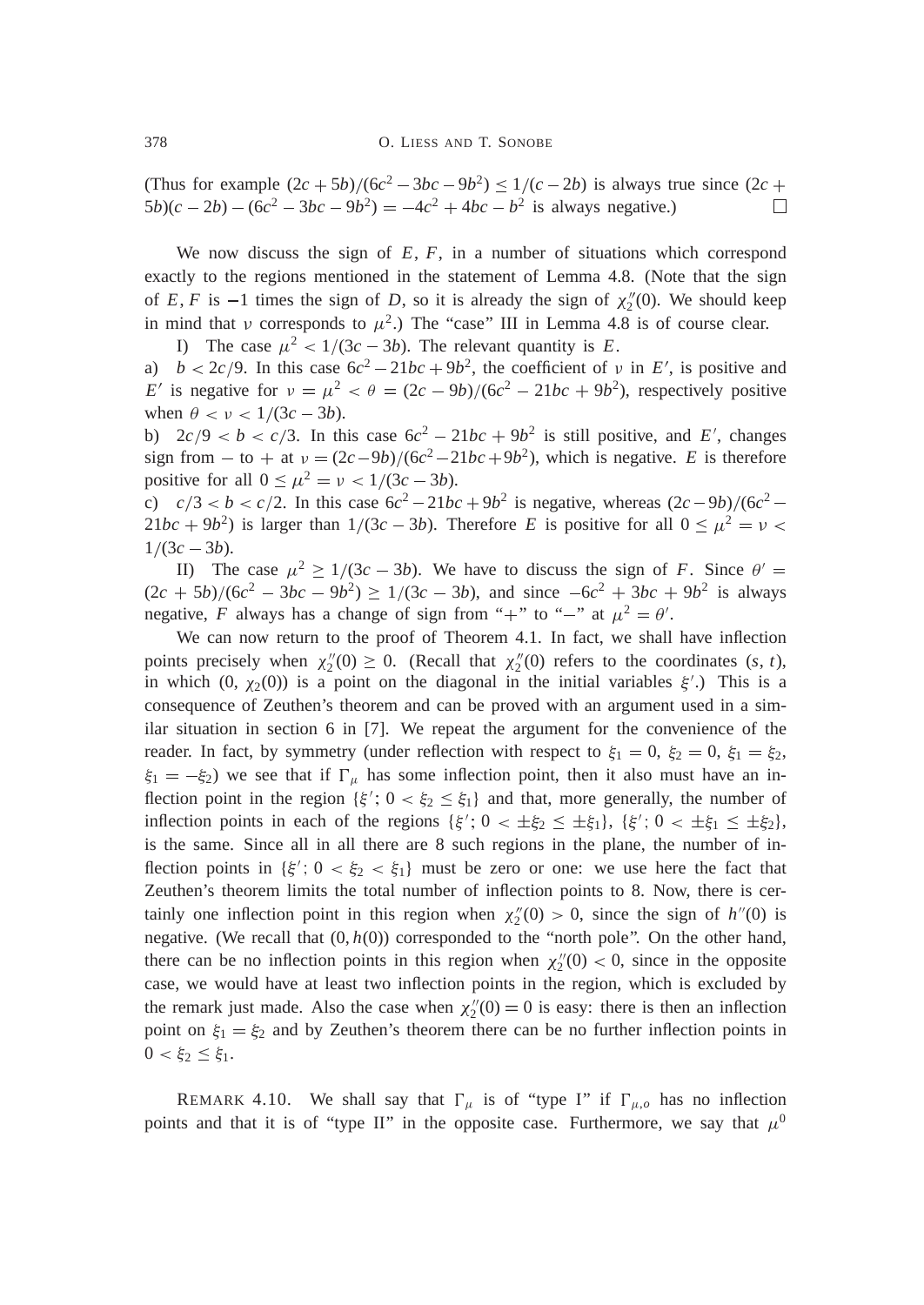is a critical value if  $\Gamma_{\mu}$  changes type at  $\mu^{0}$ . It is a consequence of Lemma 4.8 that for  $2c - 9b > 0$  the critical values are  $\mu^2 = (2c - 9b)/(6c^2 - 21bc + 9b^2)$ , respectively  $\mu^2 = (2c + 5b)/(6c^2 - 21bc + 9b^2)$ . At these values,  $\chi''_2(0) = 0$  and  $\chi''_2(0) \neq 0$ 0nearby, with a change of sign at the critical values. For  $2c - 9b < 0$  all  $\mu$  with  $\mu^2 < (2c - 9b)/(6c^2 - 21bc + 9b^2)$  are of type II.

Finally, if  $\Gamma_{\mu}$  is of type II and if  $\mu$  is not a critical value, then it has exactly one inflection point in each of the sectors  $\{\xi' \in \mathbb{R}^2 : 0 < \xi_2 < \xi_1\}$ ,  $\{\xi' \in \mathbb{R}^2 : 0 < \xi_1 < \xi_2\}$ .

Proof of Theorem 4.1: end. It is a consequence of Lemma 4.8 that  $\Gamma_{\mu}$  can have inflection points only when  $\mu^2$  lies in the interval with endpoints at the critical values. The conclusion of the theorem will follow therefore if we can check that the distance of these critical values to  $1/(3c - 3b)$  is of order  $\sim b$ . We have indeed

(4.23) 
$$
\frac{2c - 9b}{6c^2 - 21bc + 9b^2} - \frac{1}{3c - 3b} = \frac{2}{3} \frac{b(-2c + 3b)}{(2c^2 - 7bc + 3b^2)(c - b)},
$$

respectively

$$
(4.24) \qquad \qquad \frac{2c+5b}{6c^2-3bc-9b^2} - \frac{1}{3c-3b} = \frac{2}{3} \frac{b(2c-b)}{(2c^2-bc-3b^2)(c-b)}
$$

Both are of order "*b*", so the proof is complete.

# **5.** The Hessian of  $\rho_1 + \rho_2$  at the conically singular points

In this section we shall use the notation  $P$  for the conically singular point on *S* in the region  $\mathbb{R}^3_+ = {\xi; \xi_j \ge 0, j = 1, 2, 3}, \text{ i.e., } P = (P_1, P_2, P_3) \text{ with } P_i =$  $1/\sqrt{3c - 3b}$ . We shall also write P' for  $(P_1, P_2)$  and denote, for the appropriate  $\xi'$ , by  $\xi' \to \rho_1(\xi'), \xi' \to \rho_2(\xi')$  the positive roots of  $\rho \to p(\xi', \rho)$  ordered in such a way that  $\rho_1(\xi') \leq \rho_2(\xi')$ . Our aim is to calculate curvature properties of the surface  $S_{mean} = {\xi$ ;  $\xi_3 = [\rho_1(\xi') + \rho_2(\xi')] / 2$ ,  $|\xi' - P'| < \delta$ ,  $\delta$  small.  $S_{mean}$  is thus a surface which locally near  $P$  lies between  $S$ <sup> $o$ </sup> and  $S$ <sup>*i*</sup>. There are two reasons why we are interested in this study, one geometrical and one technical. The geometric reason is that if we write  $\rho_j$ ,  $j = 1,2$ , as  $\rho_j(\xi') = [\rho_1(\xi') + \rho_2(\xi') + (-1)^j \sqrt{(\rho_2(\xi') - \rho_1(\xi'))^2}]/2$ , then  $[\sqrt{(\rho_2(\xi') - \rho_1(\xi'))^2}]/2$  describes (intuitively speaking) the conically singular behavior of *S* near *P*, whereas  $\rho_1(\xi') + \rho_2(\xi')$  describes the underlying smooth structure at *P*. The curvature of  $S_{mean}$  thus shows us how much *S* is bent if we disregard the contribution of the conical singularity and we shall use the information we obtain in the proof of Theorem 1.2. While this is for the moment only an intuitive assessment, it is closely related to our technical interest in the curvature of *Smean*. In fact, the main motivation for a geometric study of *S* is to understand the asymptotic behavior of Fourier transforms of densities which live on  $\tilde{S}$  as described in (1.1). Locally near *P* we shall

.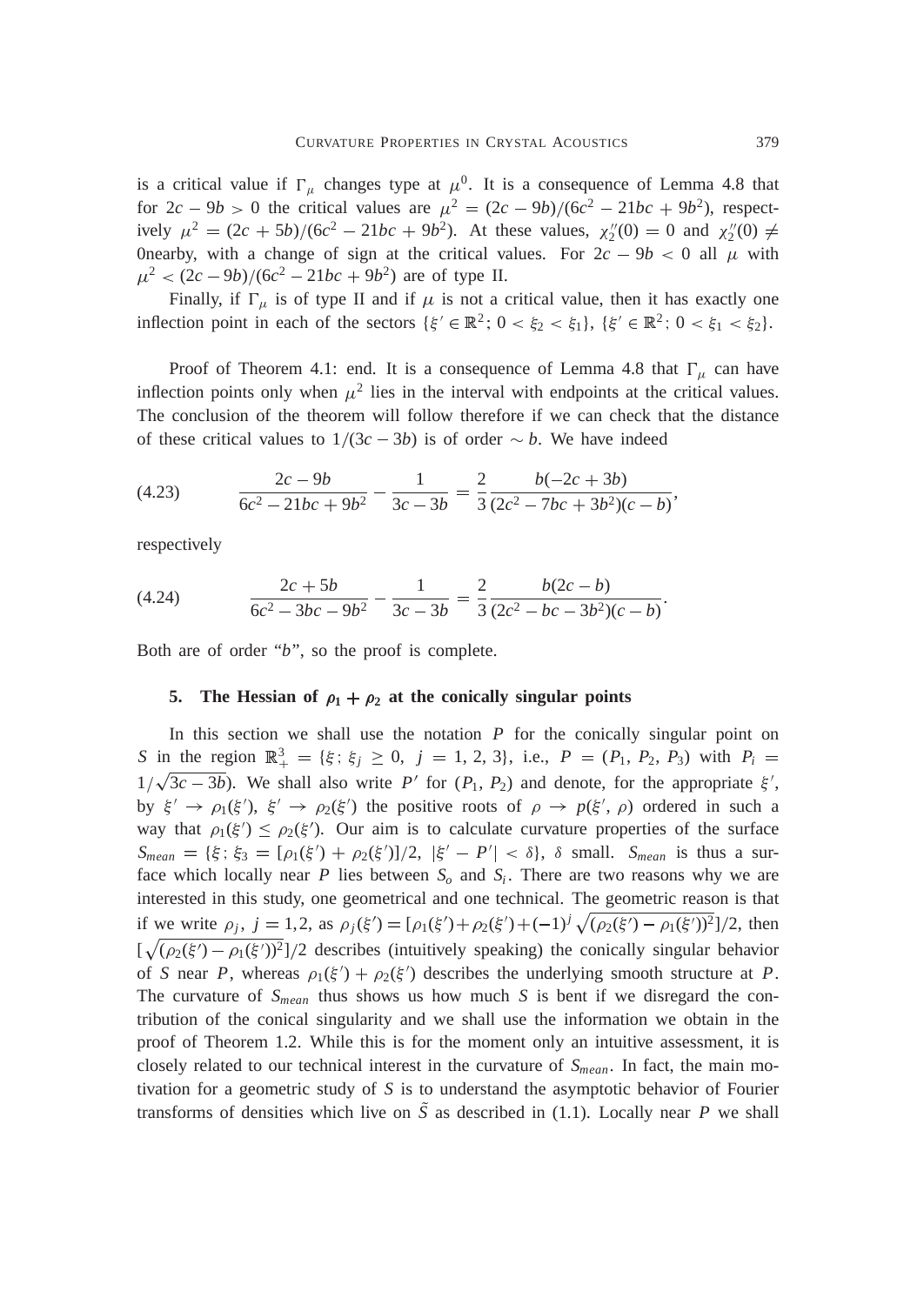then have the two contributions

$$
I_j(x) = \int_{|\xi'-P'| \leq \delta} e^{i(x_1\xi_1 + x_2\xi_2 + x_3\rho_j(\xi'))} h'_j(\xi') d\xi', \quad j = 1, 2,
$$

for some functions  $h'_{j}$ . After a linear change of variables and a translation, and denoting the new variables by  $\eta = (\eta', \eta_3)$ , we may assume that  $P = 0$  and that  $\nabla_{\eta} (\rho_1 + \rho_2)(0) =$ 0. The next step in the argument, at least if one is to follow the general line of argument outlined in [1], is then to choose smooth coordinates (denoted again by  $\eta'$ ) in a neighborhood of  $0 \in \mathbb{R}^2$  in which  $[(\rho_1 + \rho_2)(\eta')]/2 = -|\eta'|^2$ . This is possible by the Morse lemma if we can show that the Hessian of  $\rho_1 + \rho_2$  in the initial variables  $\xi'$  at P' is negative definite: it is this information we want to obtain in this section. We shall also insist on explicit calculations, since we want to be able, at least in principle, to determine thresholds for certain statements to hold. (For sufficiently small *b* these properties are obvious from the fact that the surface is then a small perturbation of a double sphere, the perturbation being made of course within the class of surfaces of type "*S*".)

The calculation of the Hessian *H* of  $\rho_1 + \rho_2$  at *P*<sup>'</sup> leads to expressions which are notationally complicated. We shall therefore prepare them by remaining as long as possible in a more abstract setting. In the beginning of the argument we shall consider three analytic functions  $\xi' \to A(\xi'), \xi' \to B(\xi'), \xi \to q(\xi)$ , defined in complex neighborhoods of some point  $P' \in \mathbb{R}^2$ , respectively  $P = (P', P_3) \in \mathbb{R}^3$ . We shall assume that  $P_3$  is a double root of  $\xi_3 \to \xi_3^2 + A(\xi')\xi_3 + B(\xi')$  at  $\xi' = P'$  and denote  $q(\xi)[\xi_3^2 + A(\xi')\xi_3 + B(\xi')]$  by *f*. When we return to our original situation, *f* shall be the defining function *p* of *S* and *P* the conically singular point considered above. We want to calculate the derivatives of order less or equal than two of  $A$  and  $B$  at  $P'$  in terms of derivatives of *f* . In fact, our main interest is for the Hessian of *A*, but it turns out that in order to calculate it, we also need the second derivatives of *B*. We can obtain all this information by derivating the equality  $f(\xi) = q(\xi)(\xi_3^2 + A(\xi')\xi_3 + B(\xi'))$ and putting in the end  $\xi' = P'$ ,  $\xi_3 = P_3$ . We obtain:

- $q(P) = 2^{-1} \partial_{\xi_3}^2 f(P)$  (by derivating twice in  $\xi_3$ ),
- $\partial_{\xi_1} A(P') = \partial_{\xi_1} \partial_{\xi_3} f(P)/q(P)$  (by derivating once in  $\xi_1$  and once in  $\xi_3$ ),
- $\partial_{\xi_3} q(P) = 6^{-1} \partial_{\xi_3}^3 f(P)$  (by derivating three times in  $\xi_3$ ),
- $\phi$   $\partial_{\xi_1} q(P) = 2^{-1} \partial_{\xi_3}^2 \partial_{\xi_1} f(P) \partial_{\xi_3} q(P) \partial_{\xi_1} A(P')$  for (by derivating twice in  $\xi_3$  and once in  $\xi_1$ ).

•  $\partial_{\xi_i} \partial_{\xi_j} (P_3 A(P') + B(P')) = \partial_{\xi_i} \partial_{\xi_j} f(P)/q(P)$  for *i*,  $j \neq 3$  (by derivating once in  $\xi_i$ and once in  $\xi_i$ ),

•  $(P_3 \partial_{\xi_3} q(P) + q(P)) \partial_{\xi_i}^2 A(P') + \partial_{\xi_3} q(P) \partial_{\xi_i}^2 B(P') = \partial_{\xi_3} \partial_{\xi_i}^2 f(P) - 2 \partial_{\xi_i} q(P) \partial_{\xi_i} A(P')$  for  $i \neq 3$  (by derivating twice in  $\xi_i$  and once in  $\xi_3$ ),

•  $(P_3 \partial_{\xi_3} q(P) + q(P)) \partial_{\xi_1} \partial_{\xi_2} A(P') + \partial_{\xi_3} q(P) \partial_{\xi_1} \partial_{\xi_2} B(P') = \partial_{\xi_1} \partial_{\xi_2} \partial_{\xi_3} f(P) \partial_{\xi_1} q(P) \partial_{\xi_2} A(P') - \partial_{\xi_2} q(P) \partial_{\xi_1} A(P')$  (by derivating once in each of the variables  $\xi_1$ ,  $\xi_2, \xi_3$ ).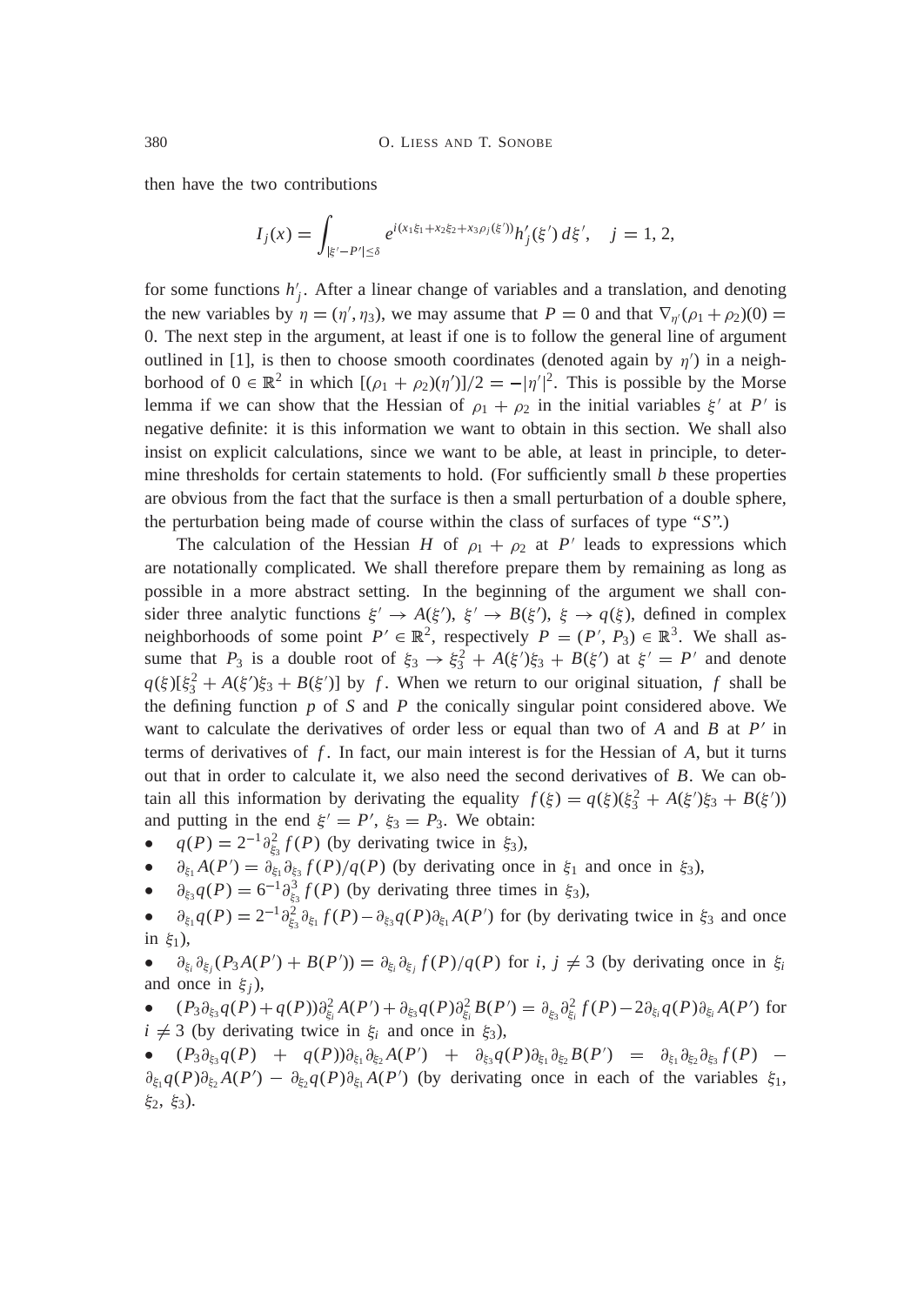The quantities  $\partial_{\xi_i} \partial_{\xi_j} A(P')$ ,  $\partial_{\xi_i} \partial_{\xi_j} B(P')$ ,  $i = j = 1, 2$ , respectively  $i, j = 1, 2$ , therefore satisfy the systems:

(5.1)  
\n
$$
(P_3 \partial_{\xi_3} q(P) + q(P)) \partial_{\xi_i}^2 A(P') + \partial_{\xi_3} q(P) \partial_{\xi_i}^2 B(P')
$$
\n
$$
= \partial_{\xi_3} \partial_{\xi_i}^2 f(P) - 2 \partial_{\xi_i} q(P) \partial_{\xi_i} A(P'),
$$
\n(5.1)  
\n
$$
P_3 \partial_{\xi_i}^2 A(P') + \partial_{\xi_i}^2 B(P') = \frac{\partial_{\xi_i}^2 f(P)}{q(P)},
$$
\n
$$
(P_3 \partial_{\xi_3} q(P) + q(P)) \partial_{\xi_1} \partial_{\xi_2} A(P') + \partial_{\xi_3} q(P) \partial_{\xi_1} \partial_{\xi_2} B(P')
$$
\n
$$
= \partial_{\xi_1} \partial_{\xi_2} \partial_{\xi_3} f(P) - \partial_{\xi_1} q(P) \partial_{\xi_2} A(P') - \partial_{\xi_2} q(P) \partial_{\xi_1} A(P'),
$$
\n(5.2)  
\n
$$
P_3 \partial_{\xi_1} \partial_{\xi_2} A(P') + \partial_{\xi_1} \partial_{\xi_2} B(P') = \frac{\partial_{\xi_1} \partial_{\xi_2} f(P)}{q(P)}.
$$

We can extract from the last two sets of relations the following formulas for the second derivatives of *A* and *B*:

$$
\partial_{\xi_i}^2 A(P') = \frac{1}{q(P)} \bigg[ \partial_{\xi_3} \partial_{\xi_i}^2 f(P) - 2 \partial_{\xi_i} q(P) \partial_{\xi_i} A(P) - \frac{\partial_{\xi_3} q(P) \partial_{\xi_i}^2 f(P)}{q(P)} \bigg],
$$
  
\n
$$
\partial_{\xi_i}^2 B(P') = -\frac{1}{q(P)} \bigg[ P_3(\partial_{\xi_3} \partial_{\xi_i}^2 f(P) - 2 \partial_{\xi_i} q(P) \partial_{\xi_i} A(P)) - \frac{(P_3 \partial_{\xi_3} q(P) + q(P)) \partial_{\xi_i}^2 f(P)}{q(P)} \bigg],
$$
  
\n
$$
\partial_{\xi_1} \partial_{\xi_2} A(P') = \frac{1}{q(P)} \bigg[ \partial_{\xi_1} \partial_{\xi_2} \partial_{\xi_3} f(P) - \partial_{\xi_1} q(P) \partial_{\xi_2} A(P') - \partial_{\xi_2} q(P) \partial_{\xi_1} A(P') - \frac{\partial_{\xi_3} q(P) \partial_{\xi_1} \partial_{\xi_2} f(P)}{q(P)} \bigg],
$$
  
\n
$$
\partial_{\xi_1} \partial_{\xi_2} B(P') = -\frac{1}{q(P)} \bigg[ P_3(\partial_{\xi_1} \partial_{\xi_2} \partial_{\xi_3} f(P) - \partial_{\xi_1} q(P) \partial_{\xi_2} A(P') - \partial_{\xi_2} q(P) \partial_{\xi_1} A(P')) - \frac{(P_3 \partial_{\xi_3} q(P) + q(P)) \partial_{\xi_1} \partial_{\xi_2} f(P)}{q(P)} \bigg].
$$

(The determinant of the two systems which determine the values of  $\partial_{\xi_i} \partial_{\xi_j}(A, B)$  is in both cases  $q(P)$ .)

We now apply this for the case when *f* is the defining function of *S* and when *P* is the conically singular point of *S* recalled at the beginning of the section. If *S* is given near *P* by the graph of the two root functions  $\xi' \to \rho_1(\xi')$ ,  $\xi' \to \rho_2(\xi')$ , then we have

$$
(5.3) \qquad p(\xi) = q(\xi)(\xi_3 - \rho_1(\xi'))(\xi_3 - \rho_2(\xi')) = q(\xi)(\xi_3^2 + A(\xi')\xi_3 + B(\xi')),
$$

where q,  $A = -\rho_1 - \rho_2$ ,  $B = \rho_1 \rho_2$ , are analytic functions in their respective variables, defined near *P*, respectively near  $P' = (1/\sqrt{3c - 3b}, 1/\sqrt{3c - 3b})$ . Since  $\rho_1(P') =$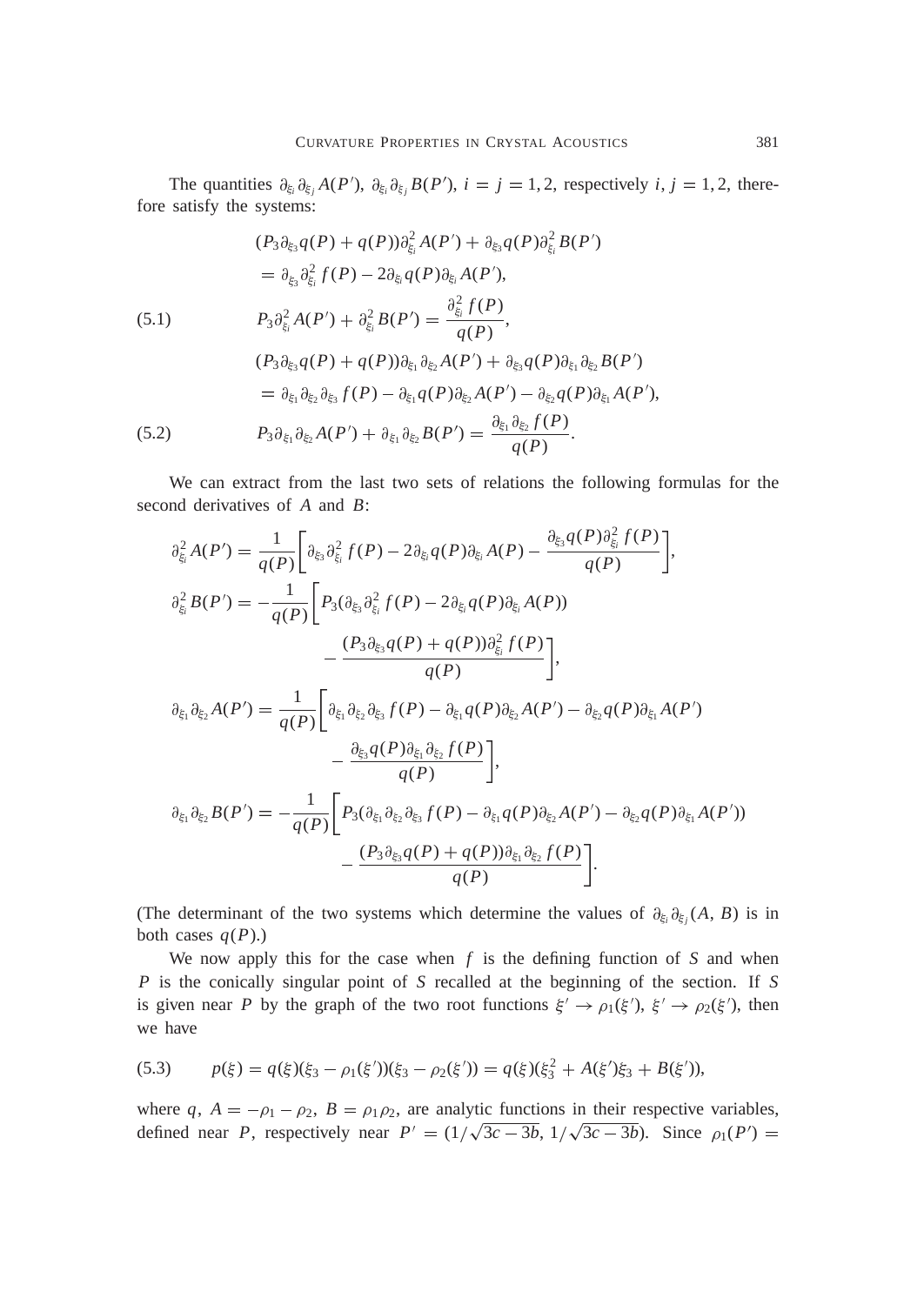$\rho_2(P') = P_3 = 1/\sqrt{3c - 3b}$ , we have that

(5.4) 
$$
A(P') = -\frac{2}{\sqrt{3c - 3b}}, \quad B(P') = \frac{1}{3c - 3b}.
$$

We next give the expressions of the derivatives of  $p$  needed in the above calculations for the case at hand:

$$
\frac{\partial^2 p(\xi)}{\partial \xi_3^2} = 8(b-c)^2 \xi_3^2 + 4(1+(b-c)(\xi_1^2 + \xi_2^2 + \xi_3^2))(b-c)
$$

$$
-b^2(12\xi_3^2 - 2\xi_1^2 - 2\xi_2^2),
$$

$$
\frac{\partial^2 p(\xi)}{\partial \xi_1 \partial \xi_2} = 8(b-c)^2 \xi_1 \xi_2 + 4b^2 \xi_1 \xi_2,
$$

$$
\frac{\partial^3 p(\xi)}{\partial \xi_3^3} = 24(b-c)^2 \xi_3 - 24b^2 \xi_3,
$$

$$
\frac{\partial^3 p(\xi)}{\partial \xi_1 \partial \xi_2^2} = 8(b-c)^2 \xi_1 + 4b^2 \xi_1,
$$

$$
\frac{\partial^3 p(P)}{\partial \xi_1 \partial \xi_2 \partial \xi_3} = 0.
$$

This leads to a complete knowledge of second and third order derivatives of *p* at *P* if we also use some obvious symmetry relations:

$$
\frac{\partial^2 p(P)}{\partial \xi_i^2} = \frac{8(b-c)^2}{3c-3b} + 4\left(1 + \frac{3(b-c)}{3c-3b}\right)(b-c) - \frac{8b^2}{3c-3b}
$$

$$
= \frac{8c(c-2b)}{3(c-b)}, \quad i = 1, 2, 3,
$$

$$
\frac{\partial^2 p(P)}{\partial \xi_i \partial \xi_j} = \frac{4(2c^2 - 4bc + 3b^2)}{3(c-b)}, \quad \text{if} \quad i \neq j,
$$

$$
\frac{\partial^3 p(P)}{\partial \xi_i \partial \xi_j^2} = \frac{4(2c^2 - 4bc + 3b^2)}{\sqrt{3c-3b}}, \quad \text{if} \quad i \neq j,
$$

$$
\frac{\partial^3 p(P)}{\partial \xi_i \partial \xi_j^2} = \frac{24c(c-2b)}{\sqrt{3c-3b}}.
$$

We now obtain the following expressions for the values of the derivatives of *q* and *A*, respectively *B*:

$$
q(P) = \frac{4c(c - 2b)}{3(c - b)}, \quad \partial_{\xi_3}q(P) = \frac{4c(c - 2b)}{\sqrt{3c - 3b}},
$$
  

$$
\partial_{\xi_1}A(P') = \partial_{\xi_2}A(P') = \frac{4(2c^2 - 4bc + 3b^2)}{3(c - b)} \bigg/ \frac{4c(c - 2b)}{3(c - b)} = \frac{2c^2 - 4bc + 3b^2}{c(c - 2b)},
$$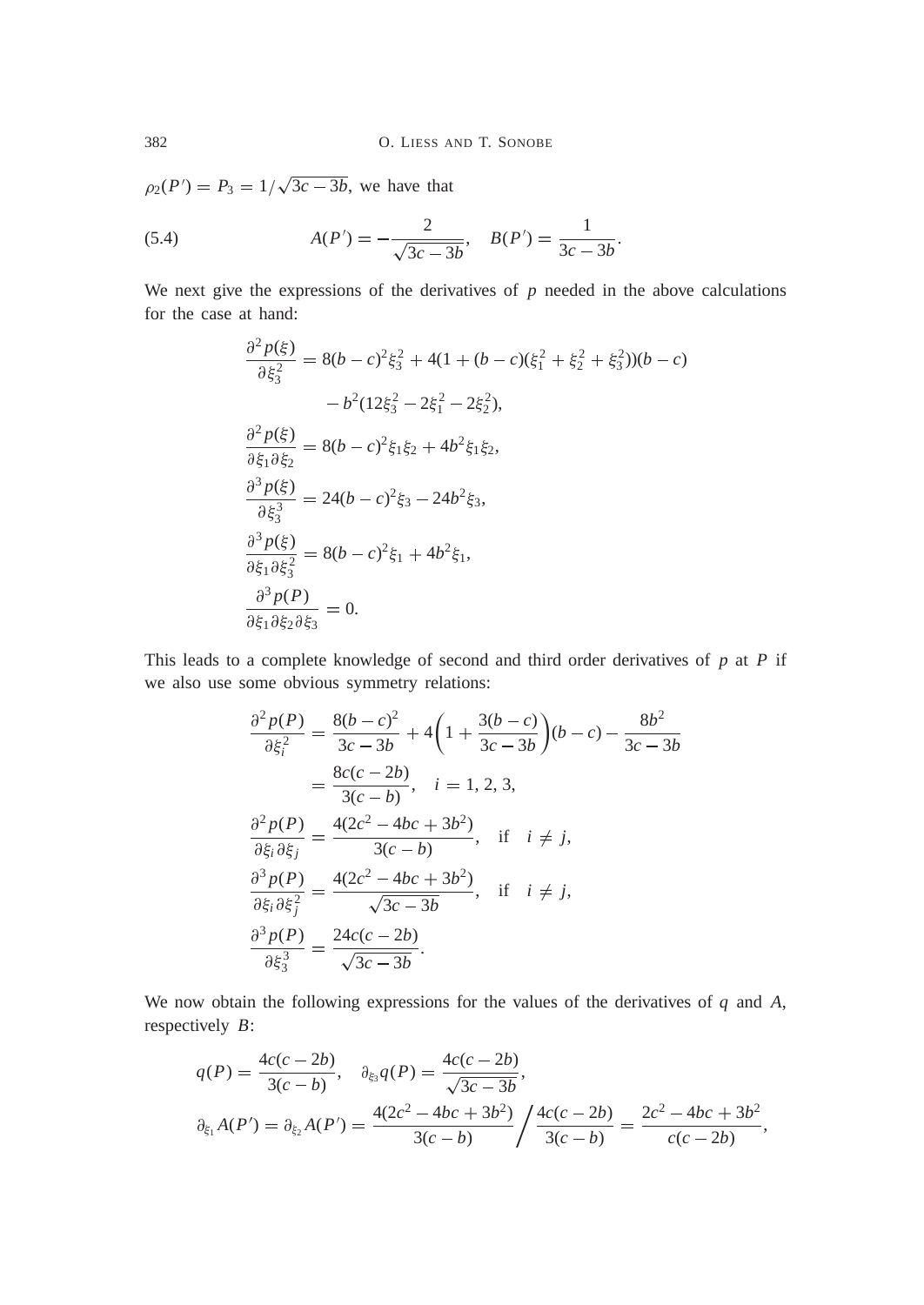$$
\partial_{\xi_1} q(P) = \frac{2(2c^2 - 4bc + 3b^2)}{\sqrt{3c - 3b}} - \frac{4c(c - 2b)}{\sqrt{3c - 3b}} \frac{2c^2 - 4bc + 3b^2}{c(c - 2b)}
$$
  
\n
$$
= -\frac{2(2c^2 - 4bc + 3b^2)}{\sqrt{3c - 3b}},
$$
  
\n
$$
\partial_{\xi_1}^2 A(P') = \partial_{\xi_2}^2 A(P') = \frac{-3(-30b^3c + 31b^2c^2 + 9b^4 - 16bc^3 + 4c^4)(b - c)}{c^2 \sqrt{3c - 3b}(2b - c)^2}
$$
  
\n
$$
= \frac{-3(-2c + b)(-2c + 3b)(3b^2 - 2bc + c^2)(b - c)}{c^2 \sqrt{3c - 3b}(2b - c)^2},
$$
  
\n
$$
\partial_{\xi_1} \partial_{\xi_2} A(P') = \frac{-3(3b^2 - 2bc + c^2)(3b^2 - 4bc + 2c^2)(b - c)}{c^2 \sqrt{3c - 3b}(2b - c)^2},
$$
  
\n
$$
\partial_{\xi_1}^2 B(P') = \partial_{\xi_2}^2 B(P') = -\frac{9b^4 - 30b^3c + 23b^2c^2 - 8bc^3 + 2c^4}{c^2(2b - c)^2},
$$
  
\n(5.5) 
$$
\partial_{\xi_1} \partial_{\xi_2} B(P') = -\frac{3b^2(3b^2 - 4bc + 2c^2)}{c^2(2b - c)^2}.
$$

**Proposition 5.1.** *The Hessian H of*  $\rho_1 + \rho_2$  *at P is negative definite for*  $b < c/2$ *. Moreover, if we fix*  $0 < c' < 1/2$ *, then we can find*  $c'' > 0$ *, which in principle can be effectively calculated in terms of c', so that*  $H \leq -c''I$  *when*  $b \leq c'c$ *.* 

In fact, the Hessian of  $\rho_1 + \rho_2$  is proportional to the Hessian of *-A*. Here  $\partial_{\xi_1}^2 A(P')$ is clearly positive and the determinant of the Hessian of *A* is  $d[(2c - b)^2(2c - 3b)^2 (2c^2 - 4bc + 3b^2)^2$  =  $12d(c - 2b)(c - b)^2c$ , where *d* is a positive constant. This is trivially positive when  $b < c/2$ . The quantitative estimate follows looking at the expressions for the second derivatives of *A*.

REMARK 5.2. It is an important feature of the Hessian that for small *b* it is uniformly in *b* negative definite. This corresponds to the fact that the graph of  $(\rho_1 + \rho_2)/2$ is a smooth perturbation of a piece of a sphere.

# **6.** The Hessian of the discriminant of the second order polynomial  $\tau \rightarrow d_0 \tau^2 +$  $d_2\tau + d_4$  at *P*

With notations introduced in (2.1), the expression of the discriminant  $\Delta$  of the polynomial in the title of the section at the conically singular point *P* is

(6.1) 
$$
\Delta = (d_2)^2 - 4d_0d_4 = [(3b^2 + 2c^2 - 4bc)|\xi'|^2 + 2b - 2c]^2 - 4c(c - 2b)[(1 + (b - c)|\xi'|^2)^2 - b^2(\xi_1^4 + \xi_2^4 - \xi_1^2\xi_2^2)].
$$

If  $\rho_1, \rho_2$ , are the positive roots of  $p(\xi', \rho)$ , then  $\tau_1 = \rho_1^2$ ,  $\tau_2 = \rho_2^2$ , are the roots of  $\tau \to$  $d_0\tau^2 + d_2\tau + d_4$ . In particular,  $\tau_1 - \tau_2 = (\rho_1 - \rho_2)(\rho_1 + \rho_2)$ . We are mostly interested in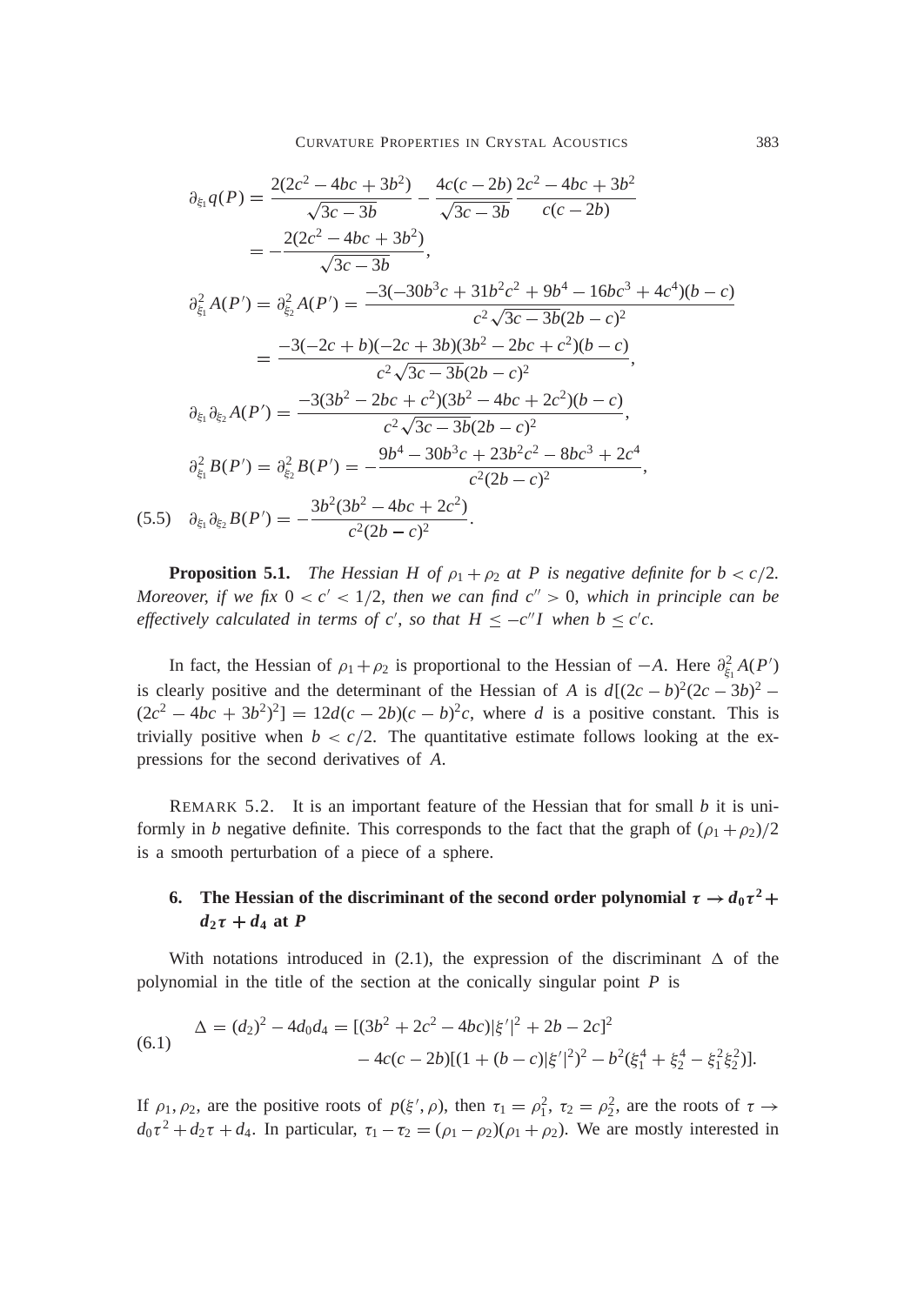the Taylor expansion to second degree terms of  $\triangle$  at  $P' = (1/\sqrt{3c - 3b}, 1/\sqrt{3c - 3b})$ with respect to the variables  $(\xi_1, \xi_2)$ . To simplify calculations we shift the origin to  $(1/\sqrt{3c-3b}, 1/\sqrt{3c-3b})$ , which can be done by performing the change of variables

(6.2) 
$$
s = \xi_1 - 1/\sqrt{3c - 3b}, \quad t = \xi_2 - 1/\sqrt{3c - 3b}.
$$

Since  $|\xi_j| \leq 1/\sqrt{c - 2b}$  we shall have  $|s| + |t| \leq 1/\sqrt{c - 2b + 1/\sqrt{3c - 3b}}$ . After some calculations we now have

$$
\Delta = \left[ -42b^2cs^2t^2 + 36bc^2s^2t^2 - 12b^2s^2t + 32bc\sqrt{3c - 3b}s^3 - 12b^2\sqrt{3c - 3b}s^2 \right. \\
\left. + 32bc\sqrt{3c - 3b}t^3 - 8c^2\sqrt{3c - 3b}s^2t - 8c^2\sqrt{3c - 3b}s^2t + 18b^3s^2t^2 - 33b^2cs^4 \right. \\
\left. - 33b^2ct^4 + 36bc^2t^4 + 32bcs^2 + 32bct^2 - 24b^2st - 16c^2st - 12c^3s^4 - 12c^3t^4 \right. \\
\left. + 16b\sqrt{3c - 3b}cst^2 - 16c^2t^3\sqrt{3c - 3b} - 16c^2s^3\sqrt{3c - 3b} + 9b^3t^4 + 9b^3s^4 \right. \\
\left. - 12b^2s^3\sqrt{3c - 3b} - 12b^2t^3\sqrt{3c - 3b} + 16bc\sqrt{3c - 3b}s^2t + 36bc^2s^4 \right. \\
\left. - 12b^2s^2 - 12b^2t^2 - 16c^2s^2 - 16c^2t^2 + 32bsct - 12c^3s^2t^2 \right] \frac{b^2}{b - c}.
$$

We see in particular that there are no terms of degree 0 or 1 in  $(s, t)$ . In fact, we obtain that  $\Delta$  is equal to

$$
\frac{b^2(16c^2 - 32cb + 12b^2)}{c - b}(s^2 + t^2) + \frac{b^2(16c^2 - 32cb + 24b^2)}{c - b}st + \frac{b^2O(|(s, t)|^3)}{c - b},
$$

for  $|(s, t)| \rightarrow 0$ , i.e., we calculate modulo terms of order 3. (The terms, summarized in " $O(|(s, t)|^3)$ ", but explicitly known from (6.3), also depend on *b*.) The Hessian  $\tilde{H}$  of the discriminant is thus

(6.4) 
$$
\tilde{H} = \frac{b^2}{c - b} \left( \frac{2(16c^2 - 32cb + 12b^2)}{16c^2 - 32cb + 24b^2} - \frac{16c^2 - 32cb + 24b^2}{2(16c^2 - 32cb + 12b^2)} \right).
$$

This is positively definite in the admissible region  $b > 0$ ,  $b < c/2$  since both  $16c^2$  –  $32cb + 12b^2$  and the determinant of  $\tilde{H}$  are positive there. (The determinant of  $\tilde{H}$  is  $2^{6}(b^4/(c-b)^2)(12c^4-48bc^3+60c^2b^2-24cb^3)$ . It vanishes for  $c/b \in \{0, 1, 2\}$ .) *s*

With the notation  $(s, t)^{\perp}$  = *t* we have proved:

**Proposition 6.1.** *For every*  $c' < 1/2$  *there is an explicitly computable constant*  $c''$ such that if  $b < c'c$ , then we have that  $|\Delta - (1/2)\langle \tilde{H} \cdot (s,t)^{\perp}, (s,t)^{\perp} \rangle| \le c''b^2|(s,t)|^3$  for  $(s, t)$  in some previously fixed bounded region.  $(H \cdot (s, t)^{\perp})$  is the matrix *H* multiplied *with the vector*  $(s, t)^{\perp}$ .)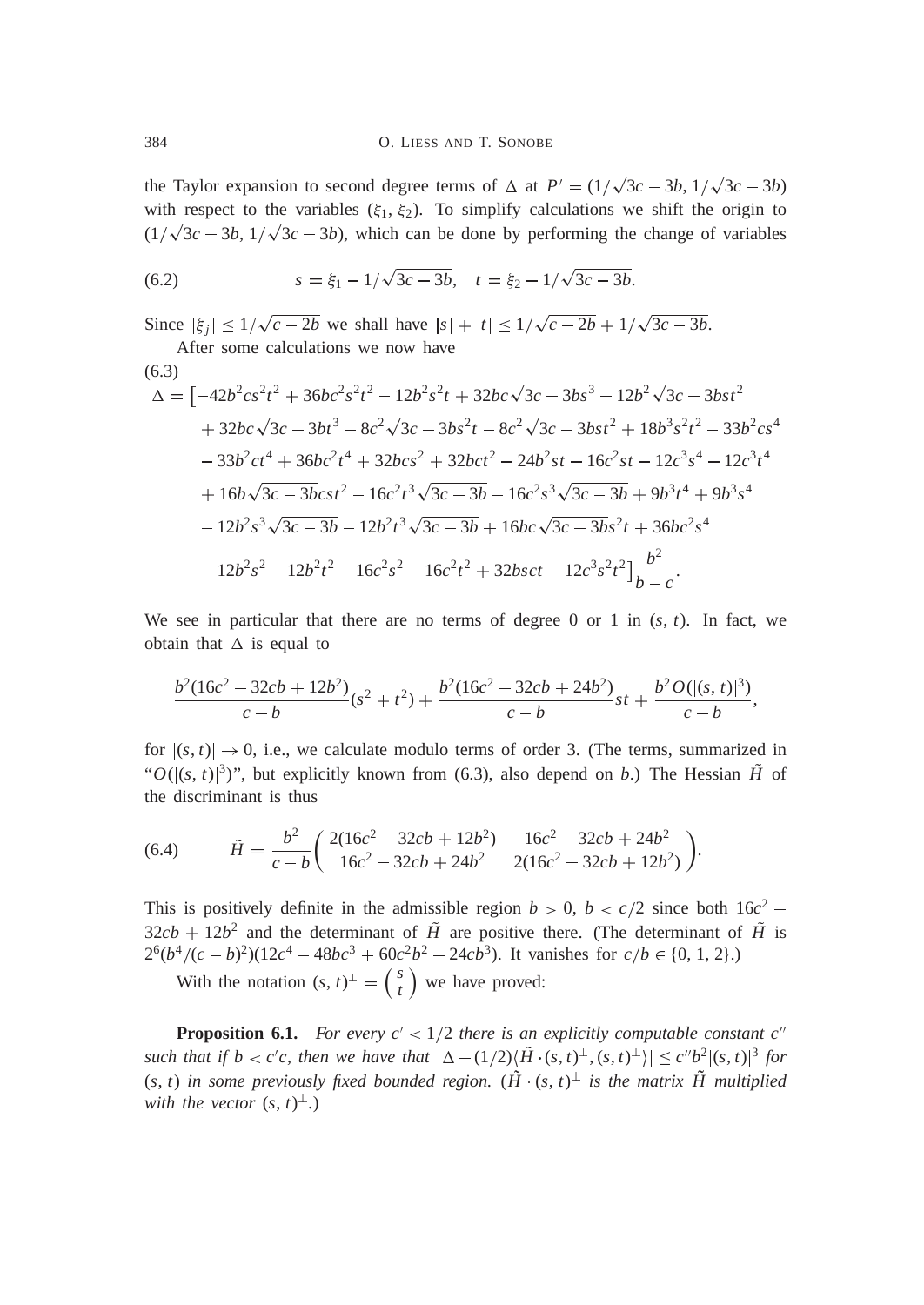The exact structure of  $\Delta - (1/2)\langle H \cdot (s, t)^{\perp}, (s, t)^{\perp} \rangle$  is interesting if we want to obtain quantitatively sharp estimates. The following result can be read off from the explicit expression of  $\Delta$ :

REMARK 6.2.  $T(s,t) = ((c-b)/b^2)(\Delta - (1/2)(\tilde{H} \cdot (s,t)^{\perp}, (s,t)^{\perp}))$  has the following form:

$$
\sqrt{3c-3b} [(-12b^2+32bc-16c^2)(s^3+t^3)+(16bc-12b^2-8c^2)(s^2t+st^2)]
$$
  
+ (9b<sup>3</sup> + 36bc<sup>2</sup> - 33cb<sup>2</sup> - 12c<sup>3</sup>)(s<sup>4</sup> + t<sup>4</sup>) + (18b<sup>3</sup> - 42b<sup>2</sup>c + 36bc<sup>2</sup> - 12c<sup>3</sup>)s<sup>2</sup>t<sup>2</sup>.

This gives for  $c = 1$ ,  $0 \le b < 1/2$ , the following (somewhat rough) estimate:

$$
(6.5) \t\t |T| \le 28\sqrt{3}(|s|^3 + s^2|t| + |s|t^2 + |t^3|) + 60(s^4 + t^4 + s^2t^2).
$$

We shall from now on not any more carry terms of order 4 and explicit numerical constants with us. They could be interesting if one wants to obtain sharp thresholds, but we do not try to find these thresholds explicitly.

REMARK  $6.3$ . It is an important feature here that  $H$  and the remainder term in the right hand side of the preceding relation are uniformly small of order  $b<sup>2</sup>$ .

# **7. Estimates near** *P* <sup>0</sup>

The results in the preceding two sections were mostly about the Hessians of  $\rho_1$  +  $\rho_2$  and of  $\Delta$ , defined in section 6 at *P*<sup>'</sup>, with  $(P', P_3)$  the conically singular point of *S* in  $\mathbb{R}^3_+$ . We shall now look for similar information for points in a full, perhaps small, neighborhood of  $P'$ . Again we are interested in quantitative expressions, but we shall not look for explicit sharp estimates. (In principle, such estimates can be obtained, but lead to complicated formulas.) It also seems justified to normalize acoustical constants in such a way that  $c = 1$ .

The estimates themselves will depend on the size of  $\xi$ . We know already that on *S*  $|\xi_j| \leq 1/\sqrt{c - 2b}$ , which for  $c = 1$  comes to  $|\xi_j| \leq 1/\sqrt{1 - 2b}$ . To keep  $1/\sqrt{1 - 2b}$ bounded by some constant we shall often assume that  $b \leq c'$  for some constant  $c'$  < 1/2. (A reasonable choice could be to work from the very beginning for  $b \le 1/3$ .)

Our first remark is that we can estimate derivatives of any order of  $\rho_1 + \rho_2$  starting from  $\rho_1 + \rho_2 = (\rho_1^2 + \rho_2^2 + 2\rho_1 \rho_2)^{1/2}$  and noticing that with notations introduced in (2.1),  $\rho_1^2 + \rho_2^2 = -d_2/d_0$  and  $\rho_1^2 \rho_2^2 = d_4/d_0$ . In particular,  $\rho_1^2 + \rho_2^2$  and  $\rho_1^2 \rho_2^2$  are polynomials in  $\xi'$  with explicitly calculable coefficients. It follows that there is a (calculable) constant x such that these coefficients can be estimated by  $1/(1 - 2b)$ . From this we can now estimate derivatives of  $\rho_1 + \rho_2$  of any previously fixed order, provided we remain in a region where  $\rho_1 > \delta$ ,  $\rho_2 > \delta$  for some suitably fixed  $\delta > 0$ . Since we know from  $(1.7)$  that  $|\xi', \rho_i(\xi')|\rangle > 1/\sqrt{c} = 1$ , this will be the case if we remain in a fixed open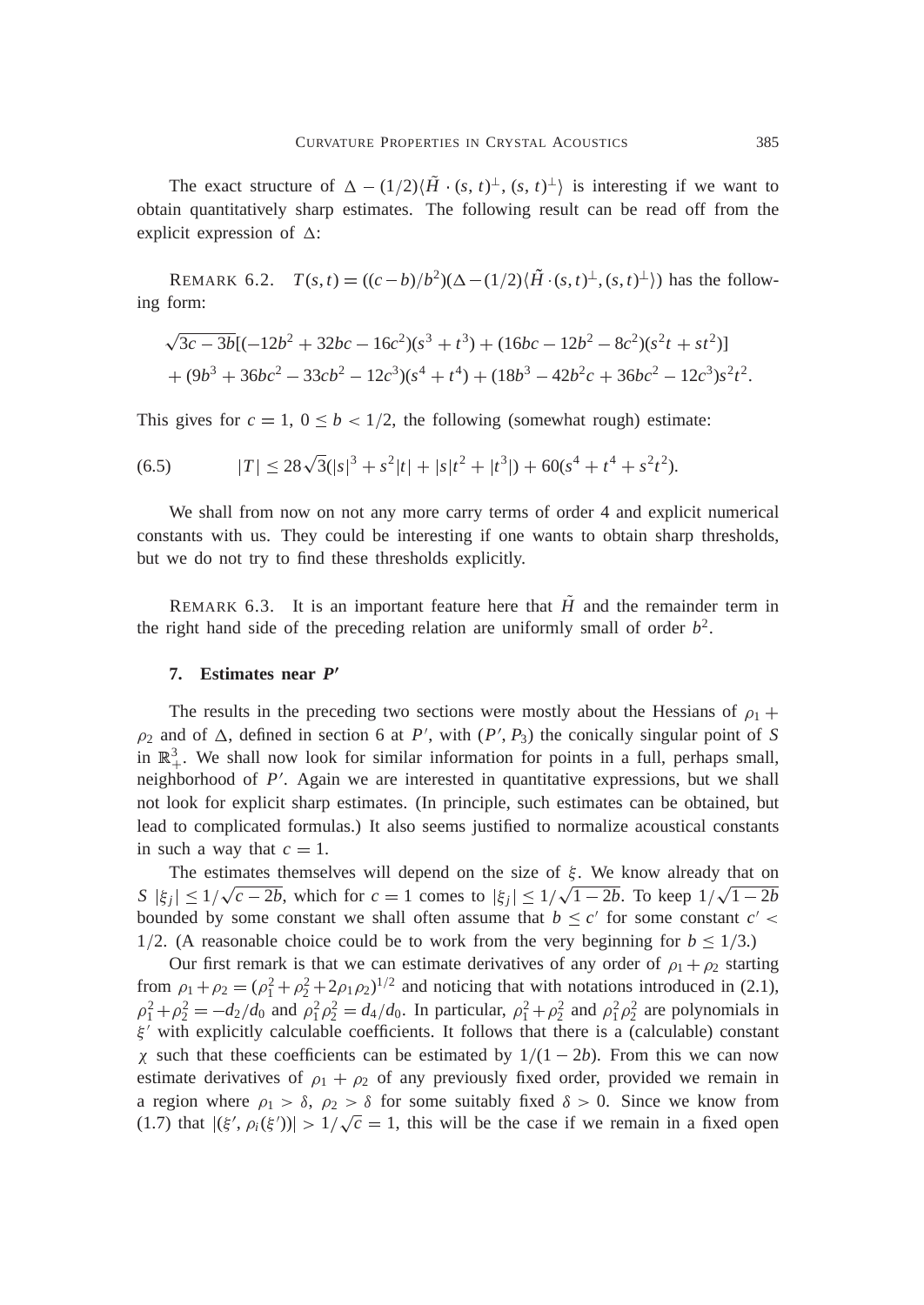convex cone  $\Gamma$  containing the singular point in  $\mathbb{R}^3_+$  which intersects the plane  $\xi_3 = 0$ only at 0. Clearly,  $\delta$  can be calculated in terms of  $\Gamma$ .

REMARK 7.1. We assume that a closed convex cone  $\Gamma$  containing the conically singular point in  $\mathbb{R}^3_+$  with  $\Gamma \cap {\{\xi; \xi_3 = 0\}} = \{0\}$  has been fixed. Then there is a constant  $\kappa$  such that for  $c = 1$ 

$$
(7.1) \quad \sum_{|\alpha| \le 5} |\partial_{\xi'}^{\alpha}(\rho_1(\xi') + \rho_2(\xi'))| \le \frac{\kappa}{\sqrt{1 - 2b}} \quad \text{whenever} \quad (\xi', \rho_j(\xi')) \in \Gamma, \quad j = 1, 2.
$$

In view of this remark, we can now estimate second derivatives of  $(\rho_1 + \rho_2)(\xi')$ using Taylor's formula at  $P'$  and information about remainder terms. This is particularly easy on the lines  $L(\alpha, \beta)$  which pass through P' defined for some given direction  $(\alpha, \beta), \alpha^2 + \beta^2 = 1$ , by

(7.2) 
$$
\tau \to \left(\alpha \tau + \frac{1}{\sqrt{3-3b}}, \beta \tau + \frac{1}{\sqrt{3-3b}}\right).
$$

In fact we denote by  $M(\alpha, \beta, \tau)$  the function

(7.3) 
$$
M(\alpha, \beta, \tau) = (\rho_1 + \rho_2) \left( \alpha \tau + \frac{1}{\sqrt{3 - 3b}}, \beta \tau + \frac{1}{\sqrt{3 - 3b}} \right),
$$

and notice that (with  $\tau \in \mathbb{R}$  and *H* again the Hessian of  $\rho_1 + \rho_2$  at *P*')

$$
\frac{d^2}{d\tau^2}\langle H \cdot (\alpha \tau, \beta \tau)^{\perp}, (\alpha \tau, \beta \tau)^{\perp}\rangle = 2\langle H \cdot (\alpha, \beta)^{\perp}, (\alpha, \beta)^{\perp}\rangle.
$$

Then we have, derivating Taylor's formula up to terms of degree two for *M* at  $\tau = 0$ twice, and using (7.1),

$$
(7.4) \ \forall \alpha, \forall \beta \quad \text{with} \quad \alpha^2 + \beta^2 = 1, \quad \left| \frac{d^2}{d\tau^2} M(\alpha, \beta, \tau) - \langle H \cdot (\alpha, \beta)^{\perp}, (\alpha, \beta)^{\perp} \rangle \right| \leq c_1 |\tau|,
$$

for some  $c_1 > 0$ .

We have now studied  $\rho_1 + \rho_2$  and it remains to say a few words about the function  $\rho_2 - \rho_1$ . We have of course  $\rho_2 - \rho_1 = \sqrt{\Delta}/(\rho_1 + \rho_2)d_0$ , with " $\sqrt{\Delta}$ " the positive square root of  $\Delta$ . (Recall that  $\Delta = d_0^2(\rho_1^2 - \rho_2^2)^2$ .) In this notation we have mixed the coordinates  $\xi'$  with the coordinates  $(s, t)$ : the  $\rho_j$  are functions of  $\xi'$ , whereas  $\Delta$  is in Section 6 a function of  $(s, t)$ . However,  $\xi'$  is just a translation of  $(s, t)$ , so we can argue for a moment using both coordinate systems simultaneously. Since  $\Delta$  vanishes to order two at  $P'$  (in the coordinates  $(s, t)$ ,  $P'$  corresponds to the point  $(0, 0)$ ), whereas  $\rho_1 + \rho_2$  does not vanish there,  $\Delta/(\rho_1 + \rho_2)^2$  is a  $\mathcal{C}^{\infty}$  function which vanishes of order two at P'. Moreover, its Hessian at P' is the one of  $\Delta$  divided by the number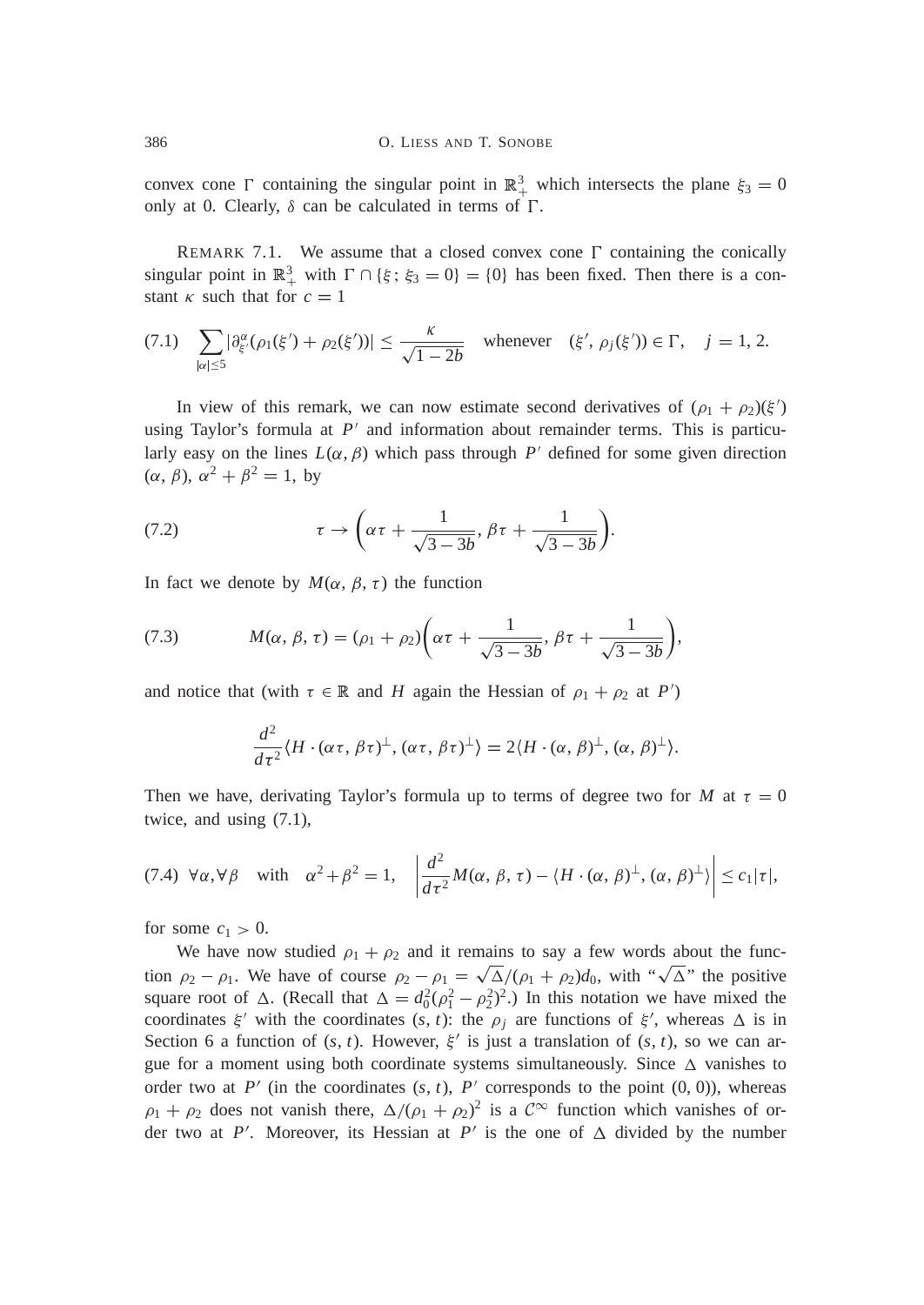$(\rho_1(P') + \rho_2(P'))^2 = 4/(3 - 3b)$ . (When we calculate the Hessian, we work of course in one fixed sets of coordinates.)

We observe next that we have in view of Section 6

**Proposition 7.2.** *Fix*  $\tilde{c}$  < 1/2*. There is d* > 0 *and for every b*  $\leq \tilde{c}$  *a positive definite*  $2 \times 2$  *matrix H* such that with  $(s, t)$  denoting  $(\xi_1 - 1/\sqrt{3 - 3b}, \xi_2 - 1/\sqrt{3 - 3b})$ ,  $(\rho_2 - \rho_1)(\xi') = b\sqrt{\langle \tilde{H} \cdot (s, t)^{\perp}, (s, t)^{\perp} \rangle + O(|(s, t)|^3)} \text{ if } |(s, t)| \leq d.$ 

The main idea in the following calculations is now that when restricted to the lines  $L(\alpha, \beta)$  (defined in (7.2)), the positive square root  $\sqrt{\Delta}$  of  $\Delta$  is  $\mathcal{C}^{\infty}$  smooth up to the singular point. (Here we use that when we consider a positive  $\mathcal{C}^{\infty}$  function *h* defined on  $(-\delta, \delta)$  which satisfies  $h(0) = 0$ ,  $h(t) > 0$  for  $t \neq 0$ , then  $\sqrt{h}$  is  $C^{\infty}$  on  $[0, \delta)$ .)

**Corollary 7.3.** *Fix*  $\tilde{c}$  < 1/2*. There are calculable constants*  $c_i > 0$ *,*  $i = 1, 2, 3$ *,* such that if  $0 \le b \le \tilde{c}$  and if  $\alpha$ ,  $\beta$  are real numbers chosen with  $\alpha^2 + \beta^2 = 1$ , then *the function*  $F(\alpha, \beta, \tau) = (\rho_2 - \rho_1)^2(\alpha \tau + 1/\sqrt{3 - 3b}, \beta \tau + 1/\sqrt{3 - 3b})$  *is of form*  $F(\alpha, \beta, \tau) = b^2 d(\alpha, \beta) \tau^2 + b^2 T(\alpha, \beta, \tau)$  for some function T which is  $C^{\infty}$  in  $\tau$  for  $\tau \in$  $[0, c_1)$  *and vanishes of order* 3 *at*  $\tau = 0$ *. Here*  $d(\alpha, \beta)$  *is for fixed*  $\alpha, \beta$  *a constant*  $\geq c_2$ *and*  $|T(\alpha, \beta, \tau)| \leq c_3 |\tau|^3$ . It follows that  $(\rho_2 - \rho_1)(\alpha \tau + 1/\sqrt{3 - 3b}, \beta \tau + 1/\sqrt{3 - 3b}) =$  $b|\tau|[\sqrt{d(\alpha,\beta)} + bv(\alpha,\beta,\tau)]$ , where v is a  $\mathcal{C}^{\infty}$  function for small  $\tau \geq 0$  up to  $\tau = 0$ *which is bounded uniformly in*  $(\alpha, \beta)$  *and vanishes at*  $\tau = 0$ *.* 

#### **8. Proof of Theorem 1.2**

For the convenience of the reader, we prove explicitly the following simple

REMARK 8.1. Let  $\Sigma$  be a  $\mathcal{C}^2$ -surface given in a neighborhood *U* of some point  $Q = (Q', Q_3)$  as a graph of a function  $\xi' \to z(\xi')$  and assume that in the  $\xi'$ -plane we are given a line *L* such that the plane curve  $K = \{(\xi', z(\xi')); \xi' \in L, (\xi', z(\xi')) \in U\}$  has no inflection point at *Q*. Then the Gaussian and mean curvatures of  $\Sigma$  cannot vanish simultaneously at *Q*.

To see why this is so, we may assume without loss of generality that  $Q = 0$  and that *L* is the  $\xi_1$ -axis. Next, we consider, with notations which are standard in differential geometry (and are somewhat in conflict with the notations in the other parts of the paper), the quantities:

$$
\tilde{p} = \frac{\partial z(Q)}{\partial \xi_1}, \quad \tilde{q} = \frac{\partial z(Q)}{\partial \xi_2}, \quad \tilde{r} = \frac{\partial^2 z(Q)}{\partial \xi_1^2}, \quad \tilde{s} = \frac{\partial^2 z(Q)}{\partial \xi_1 \partial \xi_2}, \quad \tilde{t} = \frac{\partial^2 z(Q)}{\partial \xi_2^2}.
$$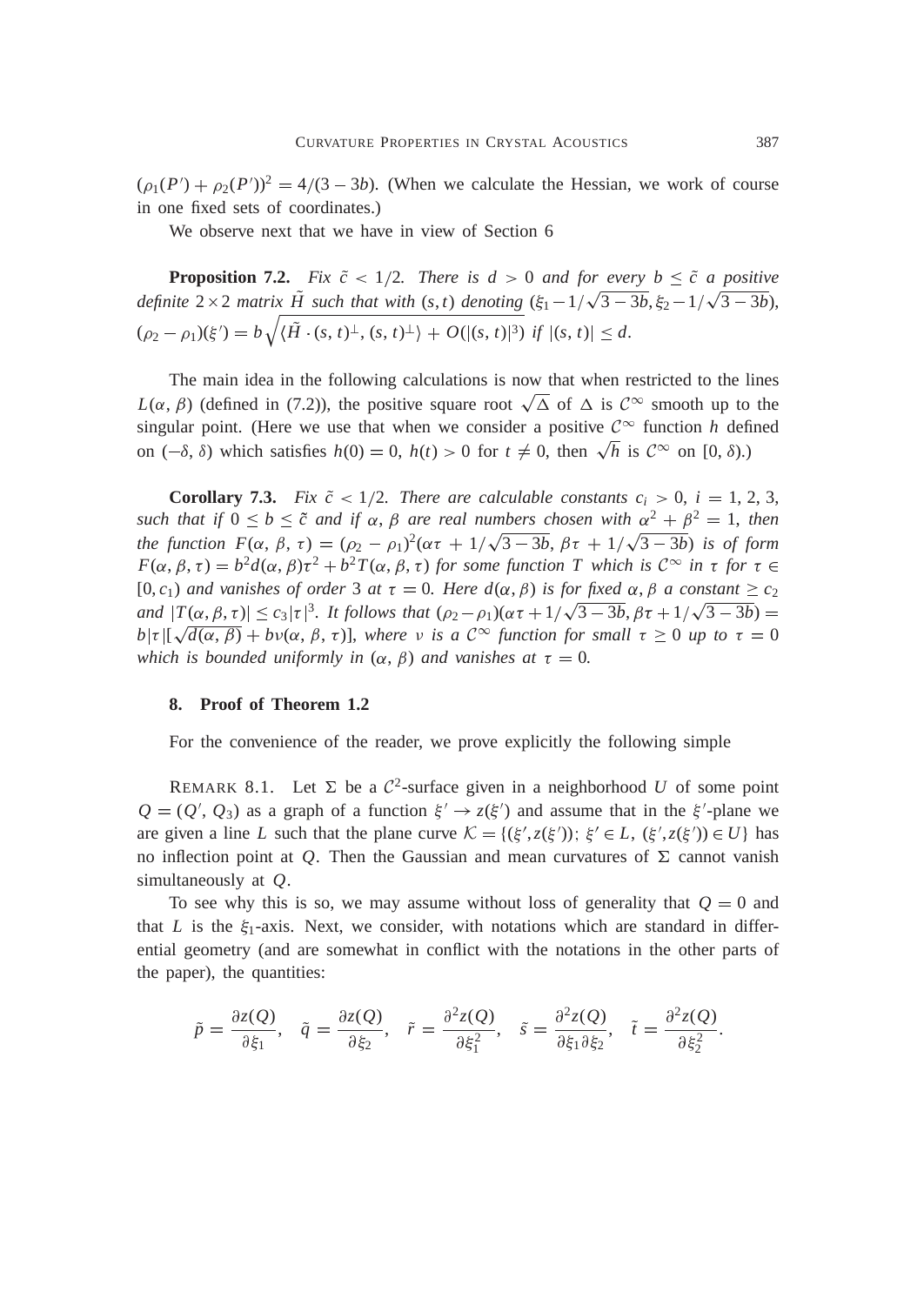The Gaussian curvature K and the mean curvature  $K_{mean}$  at Q are then given by the quantities

$$
K = \frac{\tilde{r}\tilde{t} - \tilde{s}^2}{(1 + \tilde{p}^2 + \tilde{q}^2)^2}, \quad K_{mean} = \frac{\tilde{r}(1 + \tilde{q}^2) - 2\tilde{p}\tilde{q}\tilde{s} + \tilde{t}(1 + \tilde{p}^2)}{2(\sqrt{1 + \tilde{p}^2 + \tilde{q}^2})^3},
$$

and we know that  $\tilde{r}\neq 0$ . If  $K=0$  we must have  $\tilde{r}\tilde{t}=\tilde{s}^2$ . We claim that then  $\tilde{r} K_{mean} \neq 0$ . In fact, the nominator in  $\tilde{r} K_{mean}$  can be written as  $T = \tilde{r}^2 (1 + \tilde{q}^2)$  $2\tilde{p}\tilde{q}\tilde{s}\tilde{r} + \tilde{s}^2(1 + \tilde{p}^2)$  and there are no real  $(\tilde{r}, \tilde{s}) \neq 0$  for which  $T = 0$ .

We now turn to the proof of Theorem 1.2. We shall at first apply the results from Section 4. Since the statements there distinguish between the cases  $9b < 2c$  and  $9b \ge$ 2*c*, and since we intend to work with some relatively small *b*, we may assume that  $9b < 2c$ .

We shall argue by contradiction and assume that for some fixed (*b*, *c*) there are points on *S<sup>o</sup>* at which the Gaussian and the mean curvature both vanish. For symmetry reasons, it is no loss of generality to assume that some of these points lie in the region  $\mathbb{R}^3_+ = \{\xi \in S; \xi_1 \geq 0, \xi_2 \geq 0, \xi_3 \geq 0\}.$  Actually, no such point can lie in one of the planes  $\xi_i = 0$ . (This is a consequence of the results in Section 4: we shall argue for  $\xi_1 = 0$ , the other cases being symmetrical. Consider then a point  $(0, \xi_2, \mu) \in S$ <sub>*o*</sub> and denote  $\Gamma_{\mu} = \{\xi \in S_o; \xi_3 = \mu\}$  the curve associated with  $\mu$  in Section 4. Then we know from that section that  $\Gamma_{\mu}$  has no inflection point when  $\xi_1 = 0$  and therefore (e.g., by Remark 8.1) the Gaussian and the mean curvature cannot vanish at  $(0, \xi_2, \mu)$ simultaneously.)

Actually, the same argument gives that points where the Gaussian and mean curvature vanish simultaneously can only occur, if at all, when we have  $|\xi_j - 1/\sqrt{3c - 3b}| \leq$  $\tilde{c}b$ ,  $j = 1, 2, 3$ , where  $\tilde{c}$  is the constant in Theorem 4.1. We recall that this constant is calculable. We conclude that if we fix some closed convex cone  $\Gamma$  which contains the conically singular point in  $\mathbb{R}^3_+$ , then there can be no points on  $\mathbb{R}^3_+ \setminus \Gamma$  where the Gaussian and the mean curvature vanish simultaneously provided *b* is sufficiently small. (Once we have fixed  $\Gamma$ , we can calculate *b* in terms of  $\Gamma$  and the constant  $\tilde{c}$ .)

We must now exclude the possibility that there are points on  $S<sub>o</sub>$  on which both curvatures vanish in  $\Gamma$ , where  $\Gamma$  is some closed convex cone which contains the singular direction in  $\mathbb{R}^3_+$  in its interior. Moreover, we are allowed to fix  $\Gamma$  as we please in the remaining part of the argument. We shall argue by checking that the plane curves

$$
G(\alpha, \beta, c') = \left\{ \left( \alpha \tau + \frac{1}{\sqrt{3 - 3b}}, \beta \tau + \frac{1}{\sqrt{3 - 3b}}, \rho_2 \left( \alpha \tau + \frac{1}{\sqrt{3 - 3b}}, \beta \tau + \frac{1}{\sqrt{3 - 3b}} \right) \right);
$$

$$
|\tau| \le c' \right\}
$$

(which lie in  $S<sub>o</sub>$ ) have no inflection points if  $c<sup>'</sup>$  is fixed small enough. Once this is done, we can then apply Remark 8.1 and can then conclude the argument with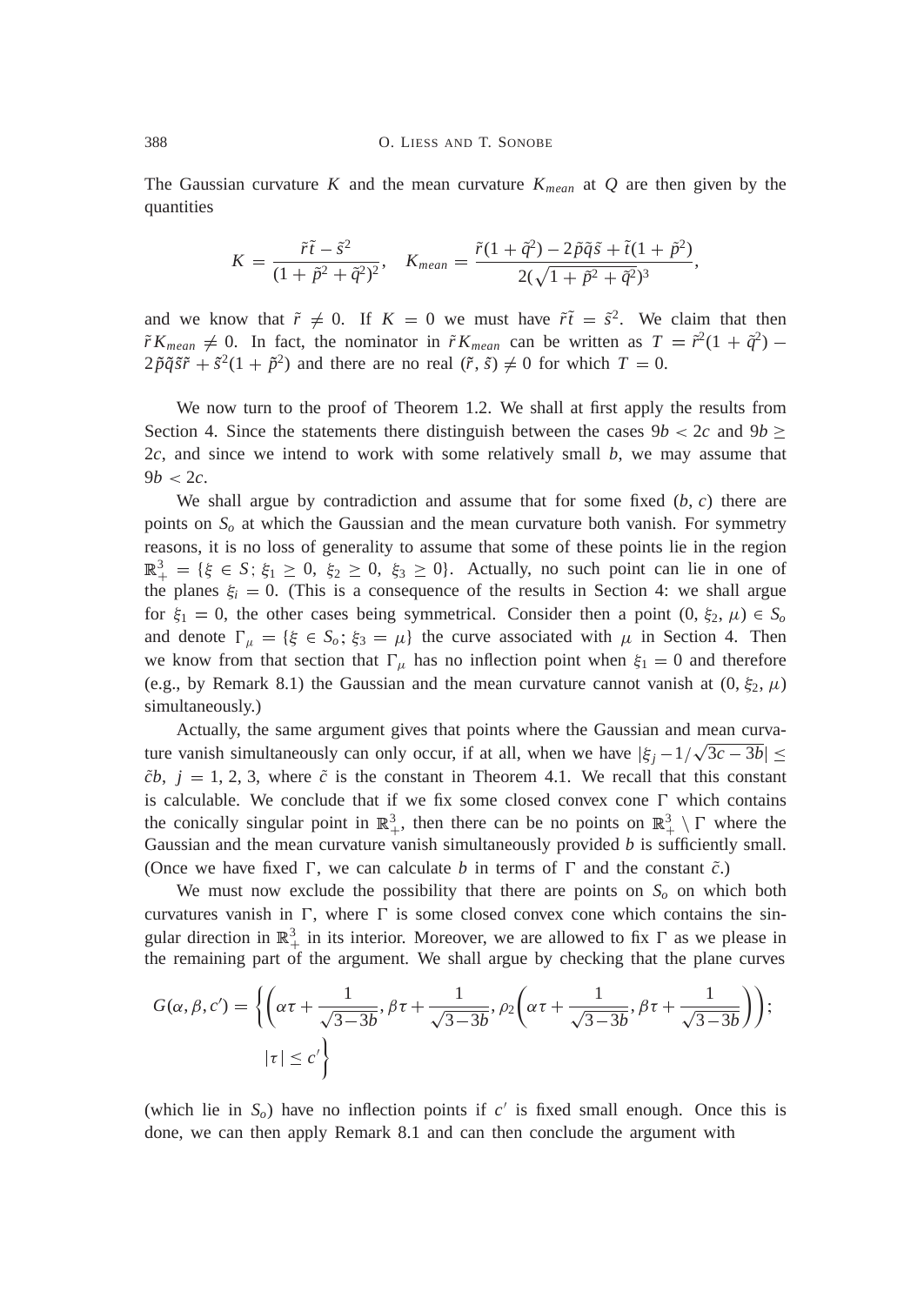REMARK 8.2. Fix some small  $c' > 0$ . Then we can find a closed convex cone  $\Gamma$ which contains the singular direction in  $\mathbb{R}^3_+$  in its interior such that  $\Gamma \cap S_o \subset$  $\bigcup_{\alpha,\beta} G(\alpha,\beta,c')$ , the union being for  $\alpha^2 + \beta^2 = 1$ .

We are thus left with the study of inflection points of the curves  $G(\alpha, \beta, c')$ . We shall now rely on the results in Section 7, assuming, as we may after a normalization, that  $c = 1$ , so the first condition on *b* shall be  $b < 2/9$ . Since  $G(\alpha, \beta, c')$  is the graph of the function  $\rho_2$  over (part of) the line  $L(\alpha, \beta)$  introduced in (7.2), it suffices then to show that  $\left(\frac{d}{d\tau}\right)^2 \rho_2(\alpha \tau + \frac{1}{\sqrt{3-3b}}, \beta \tau + \frac{1}{\sqrt{3-3b}}) \neq 0$  if the point  $(\alpha \tau +$  $1/\sqrt{3-3b}$ ,  $\beta \tau + 1/\sqrt{3-3b}$ ,  $\rho_2(\alpha \tau + 1/\sqrt{3-3b}$ ,  $\beta \tau + 1/\sqrt{3-3b})$ ) stays in  $\Gamma$ .

Here we write  $\rho_2$  as  $[\rho_2 + \rho_1 + (\rho_2 - \rho_1)]/2$ . Also recall the notation  $M(\alpha, \beta, \tau)$ for  $(\rho_1 + \rho_2)(\alpha \tau + 1/\sqrt{3 - 3b}, \beta \tau + 1/\sqrt{3 - 3b})$  (see (7.3)). In view of (7.4) we shall have that  $(d/d\tau)^2 M(\alpha, \beta, \tau) = \langle H \cdot (\alpha, \beta)^{\perp}, (\alpha, \beta)^{\perp} \rangle + O(|\tau|)$  for  $\tau \to 0$  (with calculable constants). It follows if we also use Proposition 5.1 that  $(d/d\tau)^2 M(\alpha, \beta, \tau) \leq -c_1$  for some constant  $c_1 > 0$  if  $|\tau| \leq c_2$  and *b* is sufficiently small. Here  $c_1, c_2$  are independent of *b* once *b* is small.

On the other hand, we can estimate  $(d/d\tau)^2(\rho_2 - \rho_1)$  using Corollary 7.3. It is clear in particular that  $(d/d\tau)^2(\rho_2 - \rho_1)(\alpha \tau + 1/\sqrt{3 - 3b}, \beta \tau + 1/\sqrt{3 - 3b})$   $\leq \tilde{c}b$  if  $|\tau| \leq$ *c*<sub>3</sub>. This shows that if *c*<sup> $\prime$ </sup> is sufficiently small, then  $(d/d\tau)^2 \rho_2(\alpha \tau + 1/\sqrt{3-3b}, \beta \tau +$  $1/\sqrt{3-3b}$  is strictly negative for small  $|\tau| \le c'$ . This concludes the argument.

# **9. Final comments**

We write, using the notation *d* for  $b - a$ , and dropping the assumption " $a = -2b$ ", (1.3) in the form

$$
(9.1) \quad \prod_{j=1}^{3} (\tau^2 - c|\xi|^2 + d\xi_j^2) - \sum_{j=1}^{3} b\xi_j^2 (\tau^2 - c|\xi|^2 + d\xi_{j+1}^2)(\tau^2 - c|\xi|^2 + d\xi_{j+2}^2) = 0
$$

(indices are counted modulo 3) and denote by  $q$  the polynomial in three variables obtained when in (9.1) we put  $\tau = 1$ :

$$
(9.2) \quad q(\xi) = \prod_{j=1}^{3} (1 - c|\xi|^2 + d\xi_j^2) - \sum_{j=1}^{3} b\xi_j^2 (1 - c|\xi|^2 + d\xi_{j+1}^2)(1 - c|\xi|^2 + d\xi_{j+2}^2).
$$

In the arguments of this paper we have used in an essential way that for  $a = -2b$ , *q* splits into the product of two factors of lower degree. In this way our problems reduced to studying algebraic surfaces defined by polynomials of degree 4, rather than of degree 6. There are two other cases when  $q$  given by  $(9.2)$  is known to split into a product of two simpler factors: when  $b = 0$  and when  $b = a$ . Indeed, when  $b = 0$ , then *q* is of form  $q(\xi) = \prod_{j=1}^{3} (1 - c|\xi|^2 - a\xi_j^2)$  and when  $b = a$ , (which corresponds to the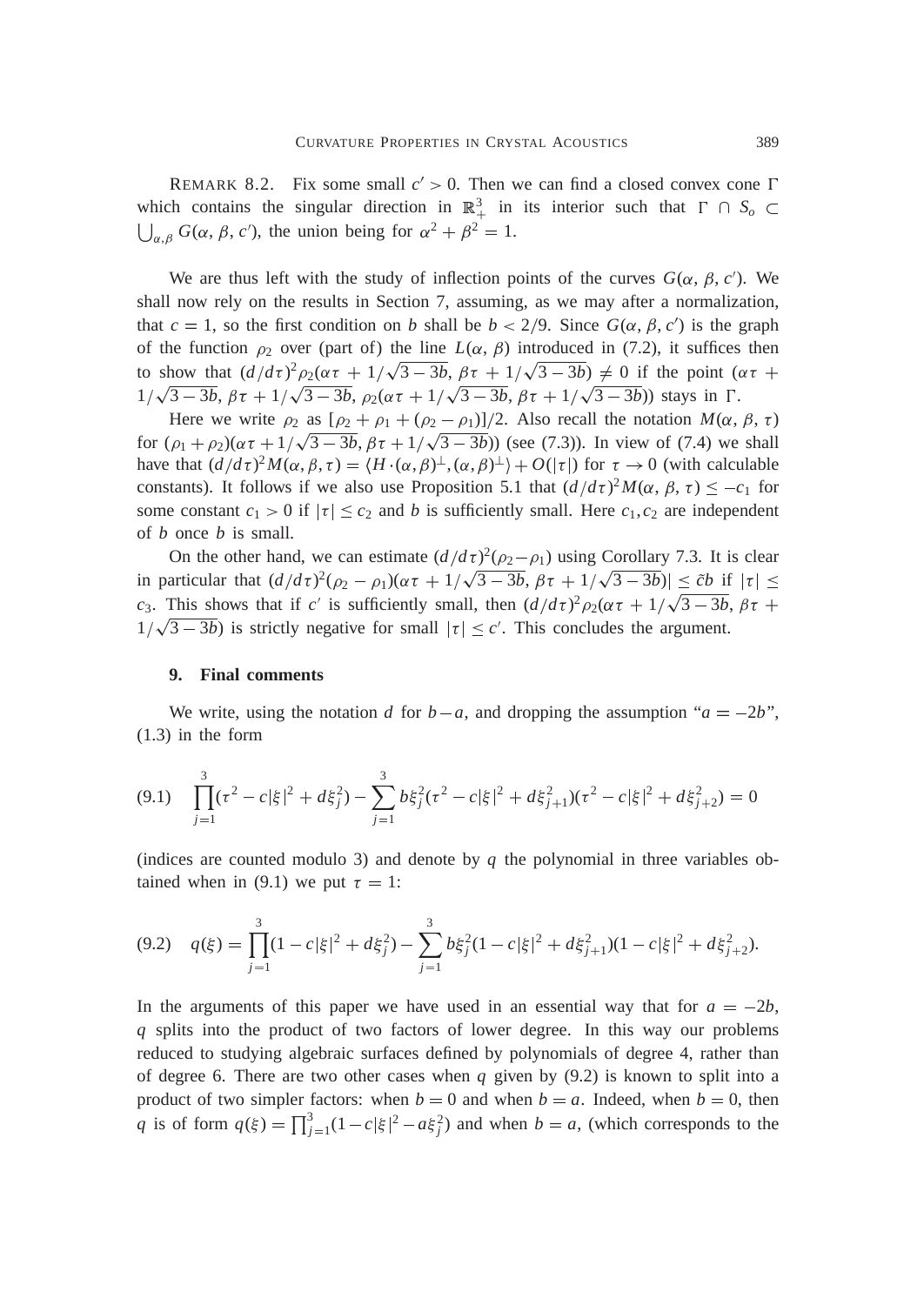isotropic case) then  $q(\xi) = (1 - c|\xi|^2)^2 (1 - (c + b)|\xi|^2)$ . In these cases the geometry of the slowness surface is of course trivial. We claim that apart from the above situations, there are no other cases in which *q* decomposes into factors of strictly lower degree.

To prove this, let us then start with a decomposition of *q* in the form  $q = q_1 q_2$ , where  $q_1$  and  $q_2$  have degrees strictly smaller than 6 and which are with real coefficients. They cannot be of odd degree however, since real valued polynomials of odd degree have an unbounded set of real zeros. We may thus assume that the degree of  $q_1$  is two and that that of  $q_2$  is 4. We assume that  $a \neq b$ ,  $b \neq 0$ ,  $a \neq -2b$ , and restrict q to the coordinate plane  $\xi_3 = 0$ . It follows that we must have  $q(\xi', 0) = q_1(\xi', 0)q_2(\xi', 0)$ .

As a consequence of (9.2) there is, on the other hand, a natural decomposition of  $q(\xi', 0)$  into a product of two factors, namely

(9.3) 
$$
q(\xi', 0) = (1 - c|\xi'|^2) \times q_3(\xi'),
$$

where

$$
q_3(\xi') = b\xi_1^2(1 - c|\xi'|^2 + d\xi_2^2) + b\xi_2^2(1 - c|\xi'|^2 + d\xi_1^2) - (1 - c|\xi'|^2 + d\xi_1^2)(1 - c|\xi'|^2 + d\xi_2^2).
$$

We next want to see how these two decompositions of  $q(\xi', 0)$  are related. We denote  $\{\xi' \in \mathbb{R}^2$ ;  $q_1(\xi', 0) = 0\}$  by  $S_1$ ,  $\{\xi' \in \mathbb{R}^2$ ;  $q_2(\xi') = 0\}$  by  $S_2$  and  $\{\xi' \in \mathbb{R}^2$ ;  $q_3(\xi') = 0\}$ by  $S_3$ . Here  $S_1$  is then an ellipse and  $S_2$ ,  $S_3$ , are quartics. We shall also assume for the moment that, in addition to  $a \neq b$ ,  $b \neq 0$ , we have  $a \neq -b$  and claim that  $1 - c|\xi'|^2$ and  $q_1(\xi', 0)$  must be proportional.

In fact, otherwise the ellipse  $S_1$  and the circle  $1 - c|\xi'|^2 = 0$  could have only finitely many points in common and therefore, by density,  $1 - c|\xi'|^2 = 0$ , would imply  $q_3(\xi') = 0$ . A particular point on the circle  $1 - c|\xi'|^2 = 0$  is  $\xi'^0 = (1/\sqrt{2c}, 1/\sqrt{2c})$  and we have  $q_3(\xi^{0}) = -(1/4)(b^2 - a^2)/c$ . Since by our assumptions (which imply  $a^2 \neq b^2$ ), this does not vanish we have then proved that  $1-c|\xi'|^2 = 0$  and  $S_1$  have infinitely many points in common and  $1 - c|\xi'|^2$  and  $q_1(\xi'_1, 0)$  must therefore be proportional. In particular,  $q_1(\xi)$  contains no terms of type  $\xi_1 \xi_2$ . The same is then true for mixed terms of form  $\xi_2 \xi_3$ ,  $\xi_3 \xi_1$ , and it follows easily that  $q_1(\xi)$  and  $1 - c|\xi|^2$  are proportional, i.e., we may assume that in (9.3),  $1 - c|\xi|^2$  is  $q_1(\xi)$ . We can sum up what we have obtained so far by saying that, when  $a \neq -b$ , then the assumption " $q = q_1 q_2$ " implies that the sphere  $\{\xi : c \mid \xi \mid^2 - 1 = 0\}$  is contained in the slowness surface. This is in fact what happens for the case  $a = -2b$ , and there are no other cases (with  $a^2 \neq b^2$ ) when it is true. Indeed, for example the point  $\tilde{\xi} = (1/\sqrt{3c}), 1/\sqrt{3c}, 1/\sqrt{3c}$  satisfies  $c|\tilde{\xi}|^2 - 1 = 0$ , but is not a point of the slowness surface: it is in fact a point on the space diagonal  $\xi_1 = \xi_2$  $\xi_3$ , and we already have calculated all points of the slowness surface on the space diagonals. They are  $(\pm 1/\sqrt{3c - d})$ ,  $\pm 1/\sqrt{3c - d}$ ,  $\pm 1/\sqrt{3c - d}$ ) (which are double points) and the points  $(\pm 1/\sqrt{3c - d + 3b})$ ,  $\pm 1/\sqrt{3c - d + 3b}$ ,  $\pm 1/\sqrt{3c - d + 3b}$ , and none of them is equal to  $\xi$ , since we have ruled out the cases  $d = 0$ ,  $d - 3b = 0$ . This